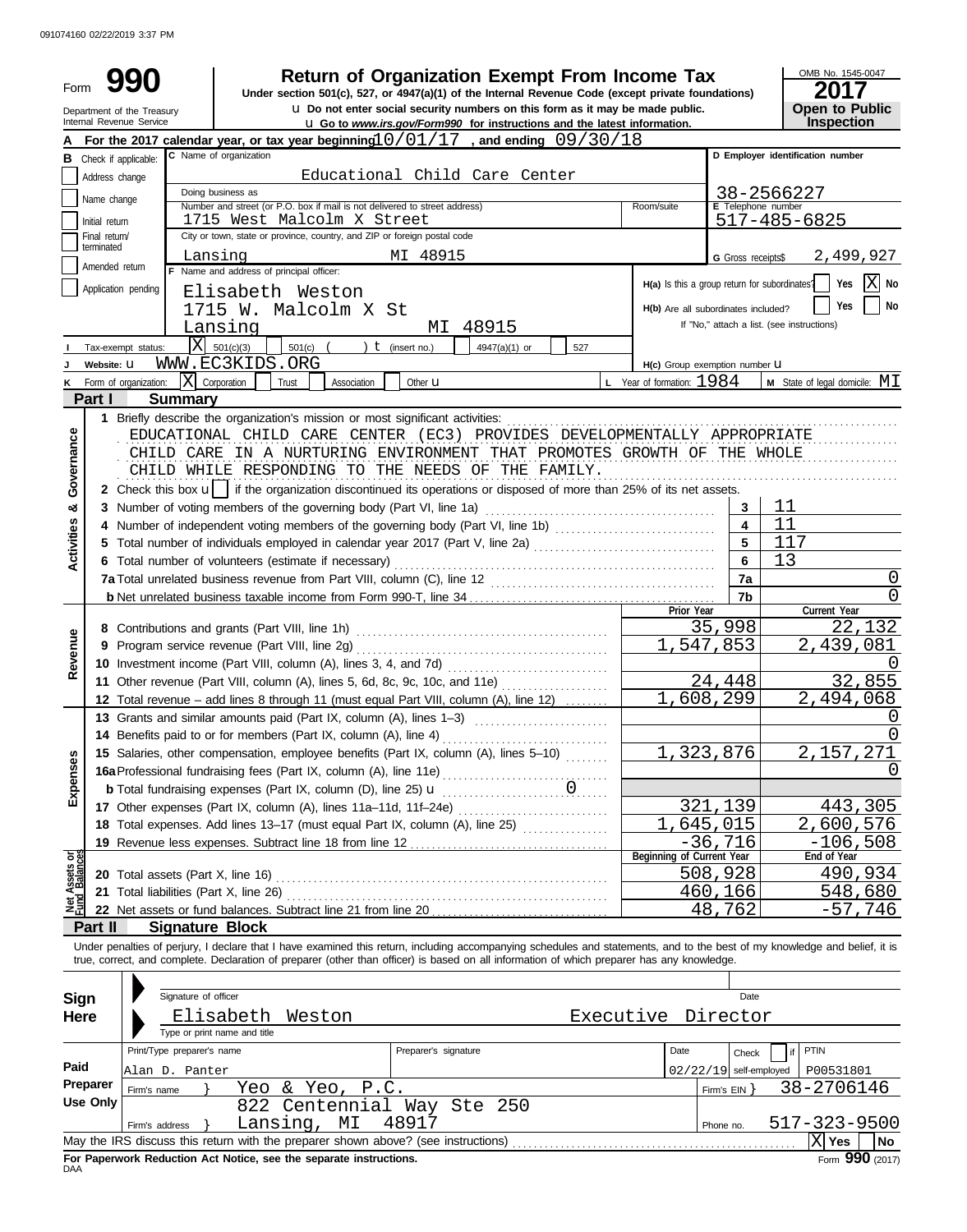| <b>Statement of Program Service Accomplishments</b><br><b>Part III</b><br>1 Briefly describe the organization's mission:<br>EDUCATIONAL CHILD CARE CENTER (EC3) PROVIDES DEVELOPMENTALLY APPROPRIATE<br>CHILD CARE IN A NURTURING ENVIRONMENT THAT PROMOTES GROWTH OF THE WHOLE<br>CHILD WHILE RESPONDING TO THE NEEDS OF THE FAMILY.<br>2 Did the organization undertake any significant program services during the year which were not listed on the<br>Yes $\boxed{\text{X}}$ No<br>prior Form 990 or 990-EZ?<br>If "Yes," describe these new services on Schedule O.<br>Did the organization cease conducting, or make significant changes in how it conducts, any program<br>3.<br>Yes $\overline{X}$ No<br>services?<br>If "Yes," describe these changes on Schedule O.<br>Describe the organization's program service accomplishments for each of its three largest program services, as measured by<br>4<br>expenses. Section 501(c)(3) and 501(c)(4) organizations are required to report the amount of grants and allocations to others,<br>the total expenses, and revenue, if any, for each program service reported.<br>) (Revenue $\frac{2}{439}$ , 081)<br>4a (Code:<br>EC3 ACHEIVED ITS MISSION OF PROVIDING DEVELOPMENTALLY APPROPRIATE CHILD<br>CARE IN A NURTURING ENVIRONMENT AS EVIDENCED BY ITS ENROLLMENT<br>INFANTS THROUGH PRESCHOOLERS) THROUGHOUT THE FISCAL YEAR, AVERAGING 200<br>CHILDREN FROM 170 FAMILIES (AT TWO LOCATIONS). ITS NURTURING ENVIRONMENT<br>WAS MADE POSSIBLE<br>BY TRAINED AND EXPERIENCED TEACHING STAFF,<br>FOLLOWING A<br>CO-TEACHING MODEL AT ALL AGE LEVELS. EC3 ALSO ACHIEVED ITS MISSION OF<br>RESPONDING TO THE NEEDS OF THE FAMILY BY PROVIDING CENTER-WIDE AND<br>COMMUNITY EVENTS AND MEETINGS, AND ADDRESSING POLICY ISSUES AS THEY AROSE.<br><u> 1999 - Johann Stoff, martin Stoff, martin Stoff, martin Stoff, martin Stoff, martin Stoff, martin Stoff, marti</u><br><b>4c</b> (Code: $\ldots$ ) (Expenses \$<br>4d Other program services (Describe in Schedule O.)<br>(Expenses \$<br>(Revenue \$<br>including grants of \$<br><b>4e</b> Total program service expenses <b>u</b> |  | Form 990 (2017) Educational Child Care Center | 38-2566227 | Page 2      |
|----------------------------------------------------------------------------------------------------------------------------------------------------------------------------------------------------------------------------------------------------------------------------------------------------------------------------------------------------------------------------------------------------------------------------------------------------------------------------------------------------------------------------------------------------------------------------------------------------------------------------------------------------------------------------------------------------------------------------------------------------------------------------------------------------------------------------------------------------------------------------------------------------------------------------------------------------------------------------------------------------------------------------------------------------------------------------------------------------------------------------------------------------------------------------------------------------------------------------------------------------------------------------------------------------------------------------------------------------------------------------------------------------------------------------------------------------------------------------------------------------------------------------------------------------------------------------------------------------------------------------------------------------------------------------------------------------------------------------------------------------------------------------------------------------------------------------------------------------------------------------------------------------------------------------------------------------------------------------------------------------------------------------------------------------------------------------------------------------------------------------------------------------|--|-----------------------------------------------|------------|-------------|
|                                                                                                                                                                                                                                                                                                                                                                                                                                                                                                                                                                                                                                                                                                                                                                                                                                                                                                                                                                                                                                                                                                                                                                                                                                                                                                                                                                                                                                                                                                                                                                                                                                                                                                                                                                                                                                                                                                                                                                                                                                                                                                                                                    |  |                                               |            |             |
|                                                                                                                                                                                                                                                                                                                                                                                                                                                                                                                                                                                                                                                                                                                                                                                                                                                                                                                                                                                                                                                                                                                                                                                                                                                                                                                                                                                                                                                                                                                                                                                                                                                                                                                                                                                                                                                                                                                                                                                                                                                                                                                                                    |  |                                               |            |             |
|                                                                                                                                                                                                                                                                                                                                                                                                                                                                                                                                                                                                                                                                                                                                                                                                                                                                                                                                                                                                                                                                                                                                                                                                                                                                                                                                                                                                                                                                                                                                                                                                                                                                                                                                                                                                                                                                                                                                                                                                                                                                                                                                                    |  |                                               |            |             |
|                                                                                                                                                                                                                                                                                                                                                                                                                                                                                                                                                                                                                                                                                                                                                                                                                                                                                                                                                                                                                                                                                                                                                                                                                                                                                                                                                                                                                                                                                                                                                                                                                                                                                                                                                                                                                                                                                                                                                                                                                                                                                                                                                    |  |                                               |            |             |
|                                                                                                                                                                                                                                                                                                                                                                                                                                                                                                                                                                                                                                                                                                                                                                                                                                                                                                                                                                                                                                                                                                                                                                                                                                                                                                                                                                                                                                                                                                                                                                                                                                                                                                                                                                                                                                                                                                                                                                                                                                                                                                                                                    |  |                                               |            |             |
|                                                                                                                                                                                                                                                                                                                                                                                                                                                                                                                                                                                                                                                                                                                                                                                                                                                                                                                                                                                                                                                                                                                                                                                                                                                                                                                                                                                                                                                                                                                                                                                                                                                                                                                                                                                                                                                                                                                                                                                                                                                                                                                                                    |  |                                               |            |             |
|                                                                                                                                                                                                                                                                                                                                                                                                                                                                                                                                                                                                                                                                                                                                                                                                                                                                                                                                                                                                                                                                                                                                                                                                                                                                                                                                                                                                                                                                                                                                                                                                                                                                                                                                                                                                                                                                                                                                                                                                                                                                                                                                                    |  |                                               |            |             |
|                                                                                                                                                                                                                                                                                                                                                                                                                                                                                                                                                                                                                                                                                                                                                                                                                                                                                                                                                                                                                                                                                                                                                                                                                                                                                                                                                                                                                                                                                                                                                                                                                                                                                                                                                                                                                                                                                                                                                                                                                                                                                                                                                    |  |                                               |            | OF CHILDREN |
|                                                                                                                                                                                                                                                                                                                                                                                                                                                                                                                                                                                                                                                                                                                                                                                                                                                                                                                                                                                                                                                                                                                                                                                                                                                                                                                                                                                                                                                                                                                                                                                                                                                                                                                                                                                                                                                                                                                                                                                                                                                                                                                                                    |  |                                               |            |             |
|                                                                                                                                                                                                                                                                                                                                                                                                                                                                                                                                                                                                                                                                                                                                                                                                                                                                                                                                                                                                                                                                                                                                                                                                                                                                                                                                                                                                                                                                                                                                                                                                                                                                                                                                                                                                                                                                                                                                                                                                                                                                                                                                                    |  |                                               |            |             |
|                                                                                                                                                                                                                                                                                                                                                                                                                                                                                                                                                                                                                                                                                                                                                                                                                                                                                                                                                                                                                                                                                                                                                                                                                                                                                                                                                                                                                                                                                                                                                                                                                                                                                                                                                                                                                                                                                                                                                                                                                                                                                                                                                    |  |                                               |            |             |
|                                                                                                                                                                                                                                                                                                                                                                                                                                                                                                                                                                                                                                                                                                                                                                                                                                                                                                                                                                                                                                                                                                                                                                                                                                                                                                                                                                                                                                                                                                                                                                                                                                                                                                                                                                                                                                                                                                                                                                                                                                                                                                                                                    |  |                                               |            |             |
|                                                                                                                                                                                                                                                                                                                                                                                                                                                                                                                                                                                                                                                                                                                                                                                                                                                                                                                                                                                                                                                                                                                                                                                                                                                                                                                                                                                                                                                                                                                                                                                                                                                                                                                                                                                                                                                                                                                                                                                                                                                                                                                                                    |  |                                               |            |             |
|                                                                                                                                                                                                                                                                                                                                                                                                                                                                                                                                                                                                                                                                                                                                                                                                                                                                                                                                                                                                                                                                                                                                                                                                                                                                                                                                                                                                                                                                                                                                                                                                                                                                                                                                                                                                                                                                                                                                                                                                                                                                                                                                                    |  |                                               |            |             |
|                                                                                                                                                                                                                                                                                                                                                                                                                                                                                                                                                                                                                                                                                                                                                                                                                                                                                                                                                                                                                                                                                                                                                                                                                                                                                                                                                                                                                                                                                                                                                                                                                                                                                                                                                                                                                                                                                                                                                                                                                                                                                                                                                    |  |                                               |            |             |
|                                                                                                                                                                                                                                                                                                                                                                                                                                                                                                                                                                                                                                                                                                                                                                                                                                                                                                                                                                                                                                                                                                                                                                                                                                                                                                                                                                                                                                                                                                                                                                                                                                                                                                                                                                                                                                                                                                                                                                                                                                                                                                                                                    |  |                                               |            |             |
|                                                                                                                                                                                                                                                                                                                                                                                                                                                                                                                                                                                                                                                                                                                                                                                                                                                                                                                                                                                                                                                                                                                                                                                                                                                                                                                                                                                                                                                                                                                                                                                                                                                                                                                                                                                                                                                                                                                                                                                                                                                                                                                                                    |  |                                               |            |             |
|                                                                                                                                                                                                                                                                                                                                                                                                                                                                                                                                                                                                                                                                                                                                                                                                                                                                                                                                                                                                                                                                                                                                                                                                                                                                                                                                                                                                                                                                                                                                                                                                                                                                                                                                                                                                                                                                                                                                                                                                                                                                                                                                                    |  |                                               |            |             |
|                                                                                                                                                                                                                                                                                                                                                                                                                                                                                                                                                                                                                                                                                                                                                                                                                                                                                                                                                                                                                                                                                                                                                                                                                                                                                                                                                                                                                                                                                                                                                                                                                                                                                                                                                                                                                                                                                                                                                                                                                                                                                                                                                    |  |                                               |            |             |
|                                                                                                                                                                                                                                                                                                                                                                                                                                                                                                                                                                                                                                                                                                                                                                                                                                                                                                                                                                                                                                                                                                                                                                                                                                                                                                                                                                                                                                                                                                                                                                                                                                                                                                                                                                                                                                                                                                                                                                                                                                                                                                                                                    |  |                                               |            |             |
|                                                                                                                                                                                                                                                                                                                                                                                                                                                                                                                                                                                                                                                                                                                                                                                                                                                                                                                                                                                                                                                                                                                                                                                                                                                                                                                                                                                                                                                                                                                                                                                                                                                                                                                                                                                                                                                                                                                                                                                                                                                                                                                                                    |  |                                               |            |             |
|                                                                                                                                                                                                                                                                                                                                                                                                                                                                                                                                                                                                                                                                                                                                                                                                                                                                                                                                                                                                                                                                                                                                                                                                                                                                                                                                                                                                                                                                                                                                                                                                                                                                                                                                                                                                                                                                                                                                                                                                                                                                                                                                                    |  |                                               |            |             |
|                                                                                                                                                                                                                                                                                                                                                                                                                                                                                                                                                                                                                                                                                                                                                                                                                                                                                                                                                                                                                                                                                                                                                                                                                                                                                                                                                                                                                                                                                                                                                                                                                                                                                                                                                                                                                                                                                                                                                                                                                                                                                                                                                    |  |                                               |            |             |
|                                                                                                                                                                                                                                                                                                                                                                                                                                                                                                                                                                                                                                                                                                                                                                                                                                                                                                                                                                                                                                                                                                                                                                                                                                                                                                                                                                                                                                                                                                                                                                                                                                                                                                                                                                                                                                                                                                                                                                                                                                                                                                                                                    |  |                                               |            |             |
|                                                                                                                                                                                                                                                                                                                                                                                                                                                                                                                                                                                                                                                                                                                                                                                                                                                                                                                                                                                                                                                                                                                                                                                                                                                                                                                                                                                                                                                                                                                                                                                                                                                                                                                                                                                                                                                                                                                                                                                                                                                                                                                                                    |  |                                               |            |             |
|                                                                                                                                                                                                                                                                                                                                                                                                                                                                                                                                                                                                                                                                                                                                                                                                                                                                                                                                                                                                                                                                                                                                                                                                                                                                                                                                                                                                                                                                                                                                                                                                                                                                                                                                                                                                                                                                                                                                                                                                                                                                                                                                                    |  |                                               |            |             |
|                                                                                                                                                                                                                                                                                                                                                                                                                                                                                                                                                                                                                                                                                                                                                                                                                                                                                                                                                                                                                                                                                                                                                                                                                                                                                                                                                                                                                                                                                                                                                                                                                                                                                                                                                                                                                                                                                                                                                                                                                                                                                                                                                    |  |                                               |            |             |
|                                                                                                                                                                                                                                                                                                                                                                                                                                                                                                                                                                                                                                                                                                                                                                                                                                                                                                                                                                                                                                                                                                                                                                                                                                                                                                                                                                                                                                                                                                                                                                                                                                                                                                                                                                                                                                                                                                                                                                                                                                                                                                                                                    |  |                                               |            |             |
|                                                                                                                                                                                                                                                                                                                                                                                                                                                                                                                                                                                                                                                                                                                                                                                                                                                                                                                                                                                                                                                                                                                                                                                                                                                                                                                                                                                                                                                                                                                                                                                                                                                                                                                                                                                                                                                                                                                                                                                                                                                                                                                                                    |  |                                               |            |             |
|                                                                                                                                                                                                                                                                                                                                                                                                                                                                                                                                                                                                                                                                                                                                                                                                                                                                                                                                                                                                                                                                                                                                                                                                                                                                                                                                                                                                                                                                                                                                                                                                                                                                                                                                                                                                                                                                                                                                                                                                                                                                                                                                                    |  |                                               |            |             |
|                                                                                                                                                                                                                                                                                                                                                                                                                                                                                                                                                                                                                                                                                                                                                                                                                                                                                                                                                                                                                                                                                                                                                                                                                                                                                                                                                                                                                                                                                                                                                                                                                                                                                                                                                                                                                                                                                                                                                                                                                                                                                                                                                    |  |                                               |            |             |
|                                                                                                                                                                                                                                                                                                                                                                                                                                                                                                                                                                                                                                                                                                                                                                                                                                                                                                                                                                                                                                                                                                                                                                                                                                                                                                                                                                                                                                                                                                                                                                                                                                                                                                                                                                                                                                                                                                                                                                                                                                                                                                                                                    |  |                                               |            |             |
|                                                                                                                                                                                                                                                                                                                                                                                                                                                                                                                                                                                                                                                                                                                                                                                                                                                                                                                                                                                                                                                                                                                                                                                                                                                                                                                                                                                                                                                                                                                                                                                                                                                                                                                                                                                                                                                                                                                                                                                                                                                                                                                                                    |  |                                               |            |             |
|                                                                                                                                                                                                                                                                                                                                                                                                                                                                                                                                                                                                                                                                                                                                                                                                                                                                                                                                                                                                                                                                                                                                                                                                                                                                                                                                                                                                                                                                                                                                                                                                                                                                                                                                                                                                                                                                                                                                                                                                                                                                                                                                                    |  |                                               |            |             |
|                                                                                                                                                                                                                                                                                                                                                                                                                                                                                                                                                                                                                                                                                                                                                                                                                                                                                                                                                                                                                                                                                                                                                                                                                                                                                                                                                                                                                                                                                                                                                                                                                                                                                                                                                                                                                                                                                                                                                                                                                                                                                                                                                    |  |                                               |            |             |
|                                                                                                                                                                                                                                                                                                                                                                                                                                                                                                                                                                                                                                                                                                                                                                                                                                                                                                                                                                                                                                                                                                                                                                                                                                                                                                                                                                                                                                                                                                                                                                                                                                                                                                                                                                                                                                                                                                                                                                                                                                                                                                                                                    |  |                                               |            |             |
|                                                                                                                                                                                                                                                                                                                                                                                                                                                                                                                                                                                                                                                                                                                                                                                                                                                                                                                                                                                                                                                                                                                                                                                                                                                                                                                                                                                                                                                                                                                                                                                                                                                                                                                                                                                                                                                                                                                                                                                                                                                                                                                                                    |  |                                               |            |             |
|                                                                                                                                                                                                                                                                                                                                                                                                                                                                                                                                                                                                                                                                                                                                                                                                                                                                                                                                                                                                                                                                                                                                                                                                                                                                                                                                                                                                                                                                                                                                                                                                                                                                                                                                                                                                                                                                                                                                                                                                                                                                                                                                                    |  | 2,169,847                                     |            |             |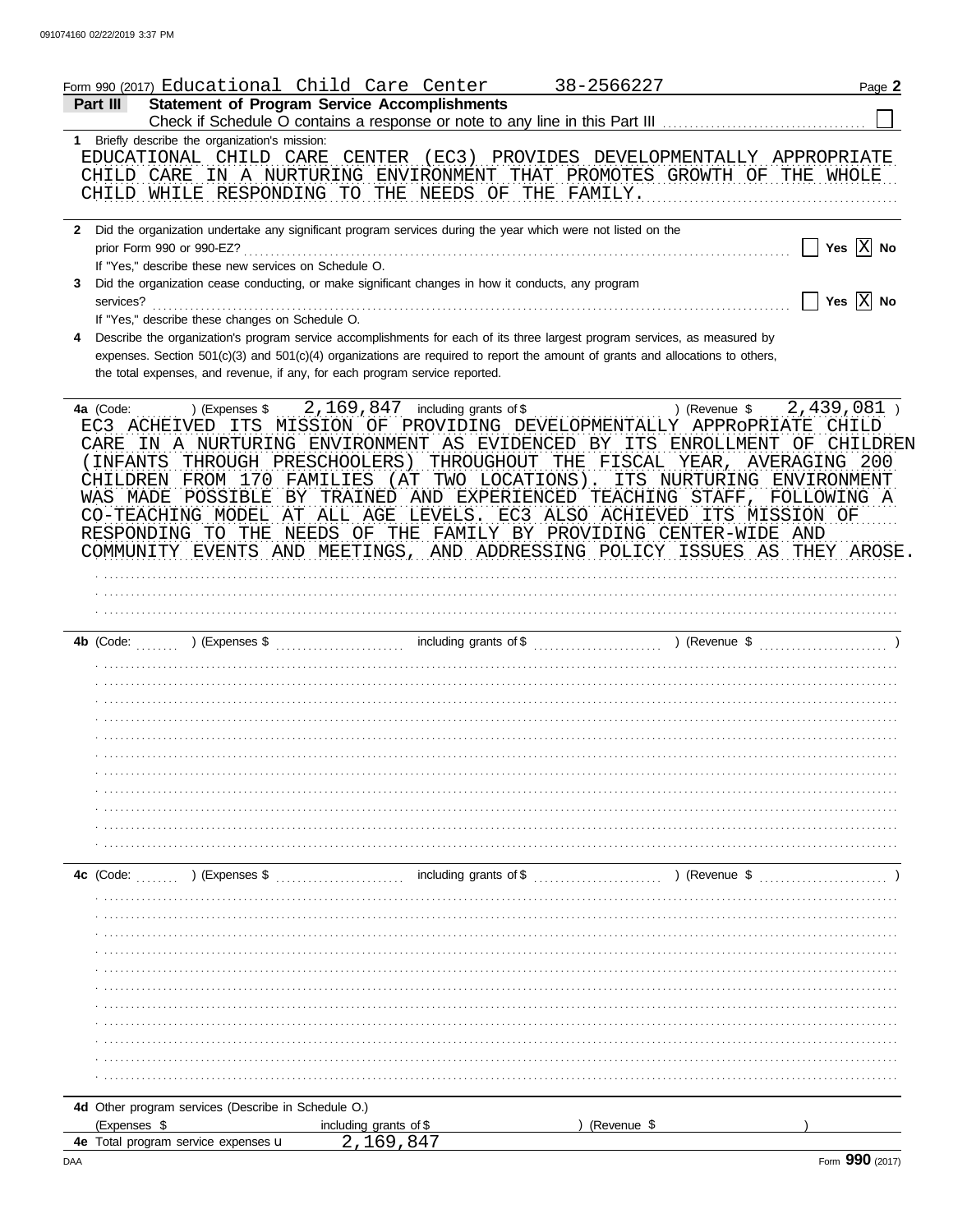|     | Form 990 (2017) Educational Child Care Center<br>38-2566227                                                                                                                                   |                 |     | Page 3                  |
|-----|-----------------------------------------------------------------------------------------------------------------------------------------------------------------------------------------------|-----------------|-----|-------------------------|
|     | <b>Checklist of Required Schedules</b><br>Part IV                                                                                                                                             |                 |     |                         |
|     |                                                                                                                                                                                               |                 | Yes | No                      |
| 1   | Is the organization described in section $501(c)(3)$ or $4947(a)(1)$ (other than a private foundation)? If "Yes,"<br>complete Schedule A                                                      | 1               | Χ   |                         |
| 2   | Is the organization required to complete Schedule B, Schedule of Contributors (see instructions)?                                                                                             | $\mathbf{2}$    |     | X                       |
| 3   | Did the organization engage in direct or indirect political campaign activities on behalf of or in opposition to                                                                              |                 |     |                         |
|     | candidates for public office? If "Yes," complete Schedule C, Part I                                                                                                                           | 3               |     | X                       |
| 4   | Section 501(c)(3) organizations. Did the organization engage in lobbying activities, or have a section 501(h)                                                                                 |                 |     |                         |
|     | election in effect during the tax year? If "Yes," complete Schedule C, Part II                                                                                                                | 4               |     | X                       |
| 5   | Is the organization a section $501(c)(4)$ , $501(c)(5)$ , or $501(c)(6)$ organization that receives membership dues,                                                                          |                 |     |                         |
|     | assessments, or similar amounts as defined in Revenue Procedure 98-19? If "Yes," complete Schedule C,                                                                                         |                 |     |                         |
|     | Part III                                                                                                                                                                                      | 5               |     | X                       |
| 6   | Did the organization maintain any donor advised funds or any similar funds or accounts for which donors                                                                                       |                 |     |                         |
|     | have the right to provide advice on the distribution or investment of amounts in such funds or accounts? If                                                                                   |                 |     |                         |
|     | "Yes," complete Schedule D, Part I                                                                                                                                                            | 6               |     | X                       |
| 7   | Did the organization receive or hold a conservation easement, including easements to preserve open space,                                                                                     |                 |     |                         |
|     | the environment, historic land areas, or historic structures? If "Yes," complete Schedule D, Part II                                                                                          | $\overline{7}$  |     | X                       |
| 8   | Did the organization maintain collections of works of art, historical treasures, or other similar assets? If "Yes,"                                                                           |                 |     |                         |
|     | complete Schedule D, Part III                                                                                                                                                                 | 8               |     | X                       |
| 9   | Did the organization report an amount in Part X, line 21, for escrow or custodial account liability, serve as a                                                                               |                 |     |                         |
|     | custodian for amounts not listed in Part X; or provide credit counseling, debt management, credit repair, or                                                                                  |                 |     |                         |
|     | debt negotiation services? If "Yes," complete Schedule D, Part IV                                                                                                                             | 9               |     | X                       |
| 10  | Did the organization, directly or through a related organization, hold assets in temporarily restricted                                                                                       |                 |     |                         |
|     | endowments, permanent endowments, or quasi-endowments? If "Yes," complete Schedule D, Part V                                                                                                  | 10              |     | Χ                       |
| 11  | If the organization's answer to any of the following questions is "Yes," then complete Schedule D, Parts VI,                                                                                  |                 |     |                         |
|     | VII, VIII, IX, or X as applicable.                                                                                                                                                            |                 |     |                         |
| а   | Did the organization report an amount for land, buildings, and equipment in Part X, line 10? If "Yes,"                                                                                        |                 |     |                         |
|     | complete Schedule D, Part VI<br>Did the organization report an amount for investments—other securities in Part X, line 12 that is 5% or more                                                  | 11a             | Χ   |                         |
| b   | of its total assets reported in Part X, line 16? If "Yes," complete Schedule D, Part VII                                                                                                      | 11 <sub>b</sub> |     | $X_{\perp}$             |
|     | Did the organization report an amount for investments—program related in Part X, line 13 that is 5% or more                                                                                   |                 |     |                         |
| c   |                                                                                                                                                                                               | 11c             |     | X                       |
| d   | Did the organization report an amount for other assets in Part X, line 15 that is 5% or more of its total assets                                                                              |                 |     |                         |
|     | reported in Part X, line 16? If "Yes," complete Schedule D, Part IX                                                                                                                           | 11d             |     |                         |
|     | Did the organization report an amount for other liabilities in Part X, line 25? If "Yes," complete Schedule D, Part X                                                                         | 11e             |     | $\frac{X}{X}$           |
|     | Did the organization's separate or consolidated financial statements for the tax year include a footnote that addresses                                                                       |                 |     |                         |
|     | the organization's liability for uncertain tax positions under FIN 48 (ASC 740)? If "Yes," complete Schedule D, Part X                                                                        | 11f             |     | <u>X</u>                |
|     | 12a Did the organization obtain separate, independent audited financial statements for the tax year? If "Yes," complete                                                                       |                 |     |                         |
|     |                                                                                                                                                                                               | 12a             |     | $\overline{\mathrm{X}}$ |
| b   | Was the organization included in consolidated, independent audited financial statements for the tax year? If                                                                                  |                 |     |                         |
|     | "Yes," and if the organization answered "No" to line 12a, then completing Schedule D, Parts XI and XII is optional                                                                            | 12 <sub>b</sub> |     | $\overline{\mathrm{X}}$ |
| 13  |                                                                                                                                                                                               | 13              | Χ   |                         |
| 14a | Did the organization maintain an office, employees, or agents outside of the United States?                                                                                                   | 14a             |     | X                       |
| b   | Did the organization have aggregate revenues or expenses of more than \$10,000 from grantmaking,                                                                                              |                 |     |                         |
|     | fundraising, business, investment, and program service activities outside the United States, or aggregate                                                                                     |                 |     |                         |
|     |                                                                                                                                                                                               | 14 <sub>b</sub> |     | <u>X</u>                |
| 15  | Did the organization report on Part IX, column (A), line 3, more than \$5,000 of grants or other assistance to or                                                                             |                 |     |                         |
|     | for any foreign organization? If "Yes," complete Schedule F, Parts II and IV<br>[[[CORD REFERENCE PRISTS] and IV contents the content or content or content of the Schedule P of the Schedule | 15              |     | <u>X</u>                |
| 16  | Did the organization report on Part IX, column (A), line 3, more than \$5,000 of aggregate grants or other                                                                                    |                 |     |                         |
|     |                                                                                                                                                                                               | 16              |     | X                       |
| 17  | Did the organization report a total of more than \$15,000 of expenses for professional fundraising services on                                                                                |                 |     |                         |
|     |                                                                                                                                                                                               | 17              |     | X                       |
| 18  | Did the organization report more than \$15,000 total of fundraising event gross income and contributions on                                                                                   |                 |     |                         |
|     |                                                                                                                                                                                               | 18              | X   |                         |

Form **990** (2017)

X

**19**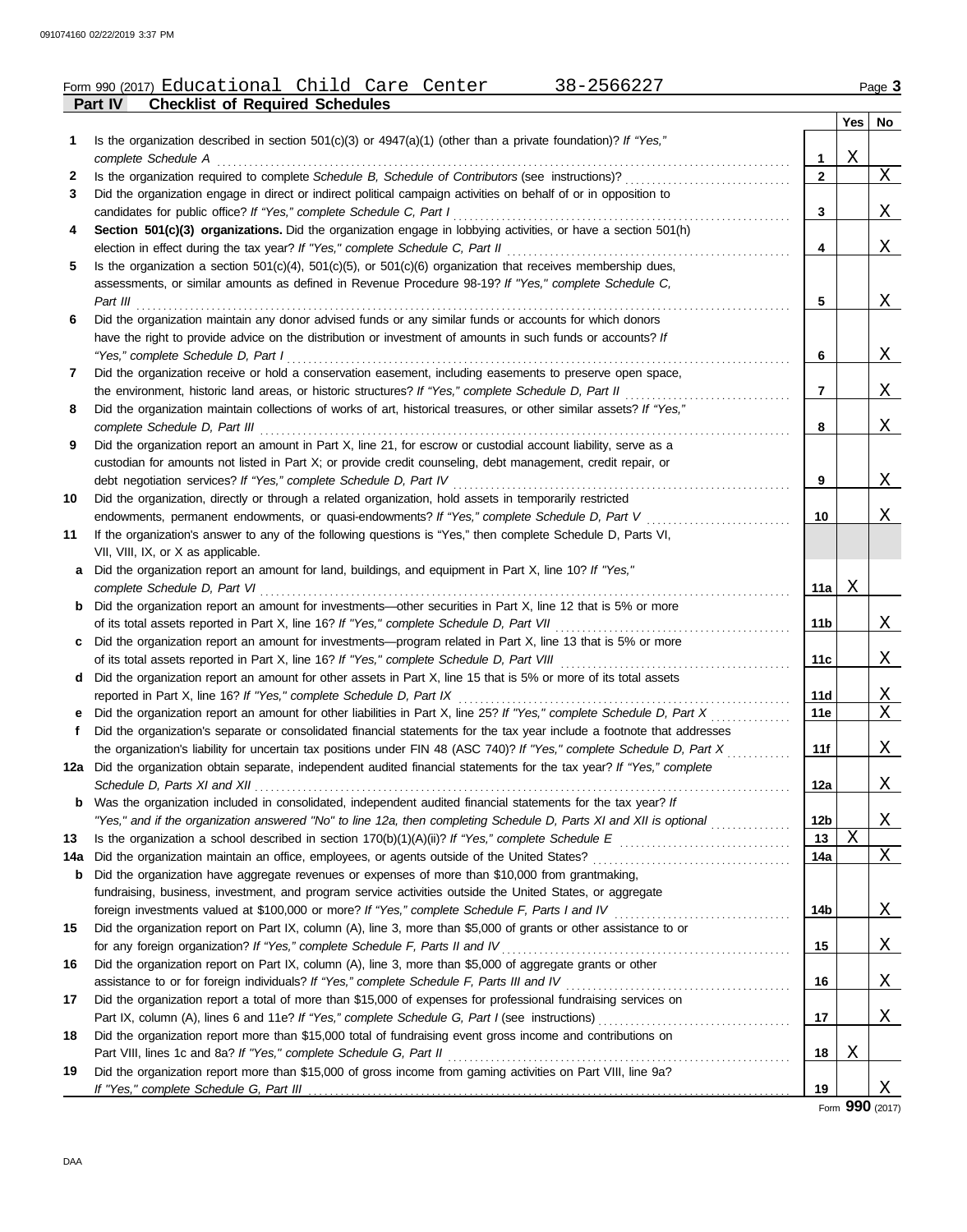|     | Form 990 (2017) Educational Child Care Center<br>38-2566227                                                      |                 |     | Page 4                  |
|-----|------------------------------------------------------------------------------------------------------------------|-----------------|-----|-------------------------|
|     | <b>Checklist of Required Schedules (continued)</b><br><b>Part IV</b>                                             |                 |     |                         |
|     |                                                                                                                  |                 | Yes | No                      |
|     | 20a Did the organization operate one or more hospital facilities? If "Yes," complete Schedule H                  | 20a             |     | Χ                       |
| b   | If "Yes" to line 20a, did the organization attach a copy of its audited financial statements to this return?     | 20 <sub>b</sub> |     |                         |
| 21  | Did the organization report more than \$5,000 of grants or other assistance to any domestic organization or      |                 |     |                         |
|     | domestic government on Part IX, column (A), line 1? If "Yes," complete Schedule I, Parts I and II                | 21              |     | Χ                       |
| 22  | Did the organization report more than \$5,000 of grants or other assistance to or for domestic individuals on    |                 |     |                         |
|     | Part IX, column (A), line 2? If "Yes," complete Schedule I, Parts I and III                                      | 22              |     | Χ                       |
| 23  | Did the organization answer "Yes" to Part VII, Section A, line 3, 4, or 5 about compensation of the              |                 |     |                         |
|     | organization's current and former officers, directors, trustees, key employees, and highest compensated          |                 |     |                         |
|     | employees? If "Yes," complete Schedule J                                                                         | 23              |     | Χ                       |
|     | 24a Did the organization have a tax-exempt bond issue with an outstanding principal amount of more than          |                 |     |                         |
|     | \$100,000 as of the last day of the year, that was issued after December 31, 2002? If "Yes," answer lines 24b    |                 |     |                         |
|     | through 24d and complete Schedule K. If "No," go to line 25a                                                     | 24a             |     | X                       |
| b   | Did the organization invest any proceeds of tax-exempt bonds beyond a temporary period exception?                | 24b             |     |                         |
| C   | Did the organization maintain an escrow account other than a refunding escrow at any time during the year        |                 |     |                         |
|     | to defease any tax-exempt bonds?                                                                                 | 24c             |     |                         |
|     | d Did the organization act as an "on behalf of" issuer for bonds outstanding at any time during the year?        | 24d             |     |                         |
|     | 25a Section 501(c)(3), 501(c)(4), and 501(c)(29) organizations. Did the organization engage in an excess benefit |                 |     |                         |
|     | transaction with a disqualified person during the year? If "Yes," complete Schedule L, Part I                    | 25a             |     | Χ                       |
| b   | Is the organization aware that it engaged in an excess benefit transaction with a disqualified person in a prior |                 |     |                         |
|     | year, and that the transaction has not been reported on any of the organization's prior Forms 990 or 990-EZ?     |                 |     |                         |
|     | If "Yes," complete Schedule L, Part I                                                                            | 25b             |     | X                       |
| 26  | Did the organization report any amount on Part X, line 5, 6, or 22 for receivables from or payables to any       |                 |     |                         |
|     | current or former officers, directors, trustees, key employees, highest compensated employees, or                |                 |     |                         |
|     | disqualified persons? If "Yes," complete Schedule L, Part II                                                     | 26              |     | X                       |
| 27  | Did the organization provide a grant or other assistance to an officer, director, trustee, key employee,         |                 |     |                         |
|     | substantial contributor or employee thereof, a grant selection committee member, or to a 35% controlled          |                 |     |                         |
|     | entity or family member of any of these persons? If "Yes," complete Schedule L, Part III                         | 27              |     | Χ                       |
| 28  | Was the organization a party to a business transaction with one of the following parties (see Schedule L,        |                 |     |                         |
|     | Part IV instructions for applicable filing thresholds, conditions, and exceptions):                              |                 |     |                         |
| a   | A current or former officer, director, trustee, or key employee? If "Yes," complete Schedule L, Part IV          | 28a             |     | Χ                       |
| b   | A family member of a current or former officer, director, trustee, or key employee? If "Yes," complete           |                 |     |                         |
|     | Schedule L, Part IV                                                                                              | 28b             |     | Χ                       |
| c   | An entity of which a current or former officer, director, trustee, or key employee (or a family member thereof)  |                 |     |                         |
|     | was an officer, director, trustee, or direct or indirect owner? If "Yes," complete Schedule L, Part IV           | 28c             |     | <u>X</u>                |
| 29  |                                                                                                                  | 29              |     | $\overline{\mathbf{X}}$ |
| 30  | Did the organization receive contributions of art, historical treasures, or other similar assets, or qualified   |                 |     |                         |
|     |                                                                                                                  | 30              |     | X                       |
| 31  | Did the organization liquidate, terminate, or dissolve and cease operations? If "Yes," complete Schedule N,      |                 |     |                         |
|     | Part I                                                                                                           | 31              |     | X                       |
| 32  | Did the organization sell, exchange, dispose of, or transfer more than 25% of its net assets? If "Yes,"          |                 |     |                         |
|     | complete Schedule N, Part II                                                                                     | 32              |     | Χ                       |
| 33  | Did the organization own 100% of an entity disregarded as separate from the organization under Regulations       |                 |     |                         |
|     |                                                                                                                  | 33              |     | Χ                       |
| 34  | Was the organization related to any tax-exempt or taxable entity? If "Yes," complete Schedule R, Part II, III,   |                 |     |                         |
|     | or IV, and Part V, line 1                                                                                        | 34              |     | X                       |
| 35a |                                                                                                                  | 35a             |     | Χ                       |
| b   | If "Yes" to line 35a, did the organization receive any payment from or engage in any transaction with a          |                 |     |                         |
|     | controlled entity within the meaning of section 512(b)(13)? If "Yes," complete Schedule R, Part V, line 2        | 35 <sub>b</sub> |     |                         |
| 36  | Section 501(c)(3) organizations. Did the organization make any transfers to an exempt non-charitable             |                 |     |                         |
|     |                                                                                                                  | 36              |     | X                       |
| 37  | Did the organization conduct more than 5% of its activities through an entity that is not a related organization |                 |     |                         |
|     | and that is treated as a partnership for federal income tax purposes? If "Yes," complete Schedule R,             |                 |     |                         |
|     |                                                                                                                  |                 |     |                         |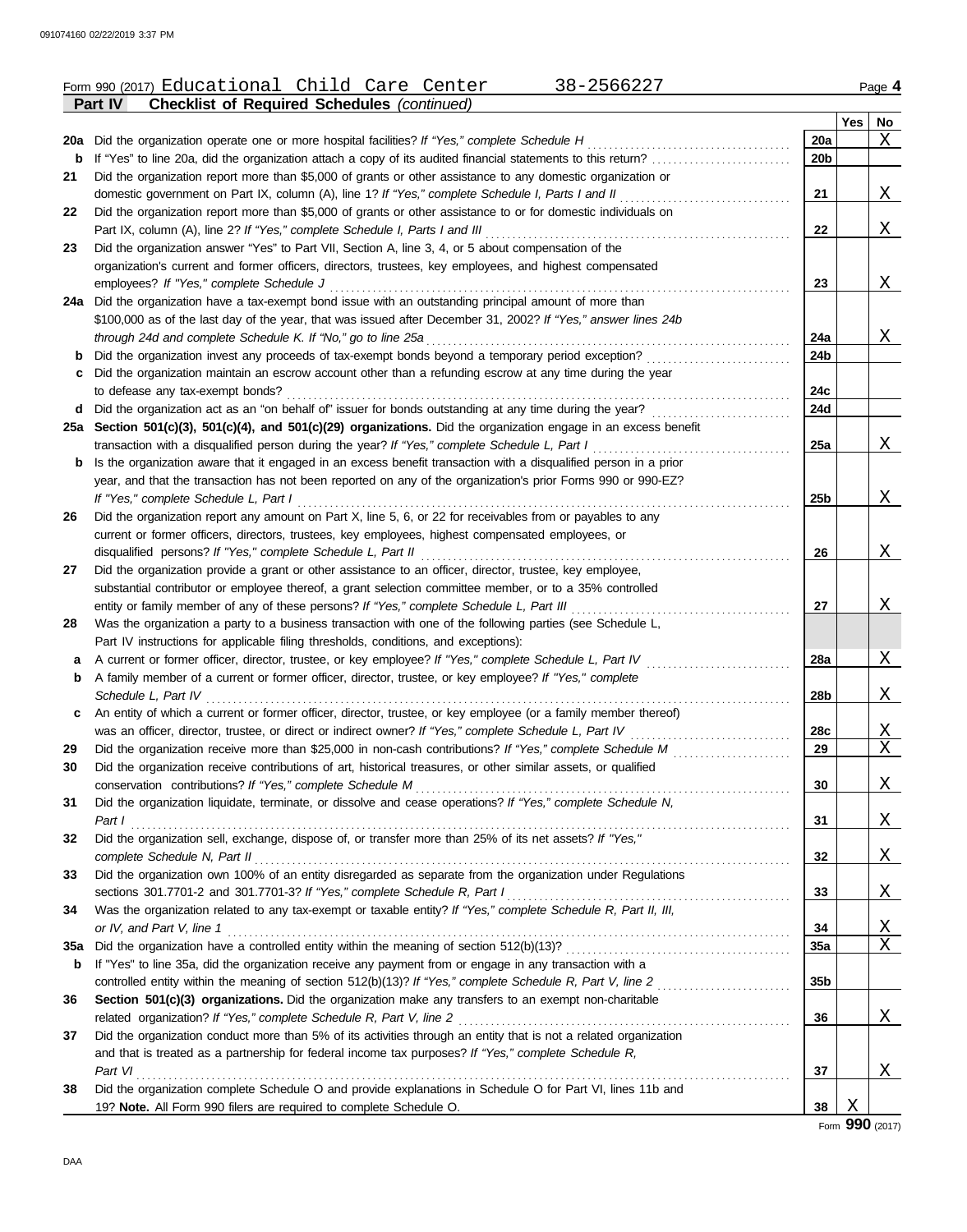|         | Form 990 (2017) Educational Child Care Center<br>38-2566227                                                                                               |                 |                |                 |     | Page 5   |
|---------|-----------------------------------------------------------------------------------------------------------------------------------------------------------|-----------------|----------------|-----------------|-----|----------|
|         | Statements Regarding Other IRS Filings and Tax Compliance<br>Part V                                                                                       |                 |                |                 |     |          |
|         | Check if Schedule O contains a response or note to any line in this Part V                                                                                |                 |                |                 |     |          |
|         |                                                                                                                                                           |                 |                |                 | Yes | No       |
| 1a      | Enter the number reported in Box 3 of Form 1096. Enter -0- if not applicable                                                                              | 1a              | $\mathbf 1$    |                 |     |          |
| b       | Enter the number of Forms W-2G included in line 1a. Enter -0- if not applicable                                                                           | 1 <sub>b</sub>  | $\overline{0}$ |                 |     |          |
| c       | Did the organization comply with backup withholding rules for reportable payments to vendors and                                                          |                 |                |                 |     |          |
|         | reportable gaming (gambling) winnings to prize winners?                                                                                                   |                 |                | 1c              | Χ   |          |
|         | 2a Enter the number of employees reported on Form W-3, Transmittal of Wage and Tax                                                                        |                 |                |                 |     |          |
|         | Statements, filed for the calendar year ending with or within the year covered by this return                                                             | 2a              | 117            |                 |     |          |
| b       | If at least one is reported on line 2a, did the organization file all required federal employment tax returns?                                            |                 |                | 2 <sub>b</sub>  | Χ   |          |
|         | Note. If the sum of lines 1a and 2a is greater than 250, you may be required to e-file (see instructions)                                                 |                 |                |                 |     |          |
| За      | Did the organization have unrelated business gross income of \$1,000 or more during the year?                                                             |                 |                | 3a              |     | Χ        |
| b       | If "Yes," has it filed a Form 990-T for this year? If "No" to line 3b, provide an explanation in Schedule O                                               |                 |                | 3b              |     |          |
| 4a      | At any time during the calendar year, did the organization have an interest in, or a signature or other authority                                         |                 |                |                 |     |          |
|         | over, a financial account in a foreign country (such as a bank account, securities account, or other financial<br>account)?                               |                 |                | 4a              |     | Χ        |
| b       | If "Yes," enter the name of the foreign country: u                                                                                                        |                 |                |                 |     |          |
|         | See instructions for filing requirements for FinCEN Form 114, Report of Foreign Bank and Financial Accounts                                               |                 |                |                 |     |          |
|         | (FBAR).                                                                                                                                                   |                 |                |                 |     |          |
| 5a      | Was the organization a party to a prohibited tax shelter transaction at any time during the tax year?                                                     |                 |                | 5a              |     | <u>X</u> |
| b       | Did any taxable party notify the organization that it was or is a party to a prohibited tax shelter transaction?                                          |                 |                | 5 <sub>b</sub>  |     | X        |
| c       | If "Yes" to line 5a or 5b, did the organization file Form 8886-T?                                                                                         |                 |                | 5c              |     |          |
| 6a      | Does the organization have annual gross receipts that are normally greater than \$100,000, and did the                                                    |                 |                |                 |     |          |
|         | organization solicit any contributions that were not tax deductible as charitable contributions?                                                          |                 |                | 6a              |     | Χ        |
| b       | If "Yes," did the organization include with every solicitation an express statement that such contributions or                                            |                 |                |                 |     |          |
|         | gifts were not tax deductible?                                                                                                                            |                 |                | 6b              |     |          |
| 7       | Organizations that may receive deductible contributions under section 170(c).                                                                             |                 |                |                 |     |          |
| a       | Did the organization receive a payment in excess of \$75 made partly as a contribution and partly for goods                                               |                 |                |                 |     |          |
|         | and services provided to the payor?                                                                                                                       |                 |                | 7a              |     |          |
| b       | If "Yes," did the organization notify the donor of the value of the goods or services provided?                                                           |                 |                | 7b              |     |          |
| с       | Did the organization sell, exchange, or otherwise dispose of tangible personal property for which it was                                                  |                 |                |                 |     |          |
|         | required to file Form 8282?                                                                                                                               |                 |                | 7c              |     |          |
| d       | If "Yes," indicate the number of Forms 8282 filed during the year                                                                                         | 7d              |                |                 |     |          |
| е       | Did the organization receive any funds, directly or indirectly, to pay premiums on a personal benefit contract?                                           |                 |                | 7e              |     |          |
|         | Did the organization, during the year, pay premiums, directly or indirectly, on a personal benefit contract?                                              |                 |                | 7f              |     |          |
|         | If the organization received a contribution of qualified intellectual property, did the organization file Form 8899 as required?                          |                 |                | 7g              |     |          |
|         | If the organization received a contribution of cars, boats, airplanes, or other vehicles, did the organization file a Form 1098-C?                        |                 |                | 7 <sub>h</sub>  |     |          |
| 8       | Sponsoring organizations maintaining donor advised funds. Did a donor advised fund maintained by the                                                      |                 |                |                 |     |          |
|         | sponsoring organization have excess business holdings at any time during the year?                                                                        |                 |                | 8               |     |          |
| 9       | Sponsoring organizations maintaining donor advised funds.                                                                                                 |                 |                |                 |     |          |
| a       | Did the sponsoring organization make any taxable distributions under section 4966?                                                                        |                 |                | 9a<br>9b        |     |          |
| b       | Did the sponsoring organization make a distribution to a donor, donor advisor, or related person?                                                         |                 |                |                 |     |          |
| 10<br>а | Section 501(c)(7) organizations. Enter:<br>Initiation fees and capital contributions included on Part VIII, line 12 [11] [11] [12] [11] [12] [11] [12] [1 | 10a             |                |                 |     |          |
| b       | Gross receipts, included on Form 990, Part VIII, line 12, for public use of club facilities                                                               | 10 <sub>b</sub> |                |                 |     |          |
| 11      | Section 501(c)(12) organizations. Enter:                                                                                                                  |                 |                |                 |     |          |
| a       | Gross income from members or shareholders                                                                                                                 | 11a             |                |                 |     |          |
| b       | Gross income from other sources (Do not net amounts due or paid to other sources                                                                          |                 |                |                 |     |          |
|         | against amounts due or received from them.)                                                                                                               | 11 <sub>b</sub> |                |                 |     |          |
| 12a     | Section 4947(a)(1) non-exempt charitable trusts. Is the organization filing Form 990 in lieu of Form 1041?                                                |                 |                | 12a             |     |          |
| b       | If "Yes," enter the amount of tax-exempt interest received or accrued during the year                                                                     | 12b             |                |                 |     |          |
| 13      | Section 501(c)(29) qualified nonprofit health insurance issuers.                                                                                          |                 |                |                 |     |          |
| a       | Is the organization licensed to issue qualified health plans in more than one state?                                                                      |                 |                | <b>13a</b>      |     |          |
|         | Note. See the instructions for additional information the organization must report on Schedule O.                                                         |                 |                |                 |     |          |
| b       | Enter the amount of reserves the organization is required to maintain by the states in which                                                              |                 |                |                 |     |          |
|         |                                                                                                                                                           | 13 <sub>b</sub> |                |                 |     |          |
| с       | Enter the amount of reserves on hand                                                                                                                      | 13 <sub>c</sub> |                |                 |     |          |
| 14a     | Did the organization receive any payments for indoor tanning services during the tax year?                                                                |                 |                | 14a             |     | Χ        |
|         | <b>b</b> If "Yes," has it filed a Form 720 to report these payments? If "No," provide an explanation in Schedule O                                        |                 |                | 14 <sub>b</sub> |     |          |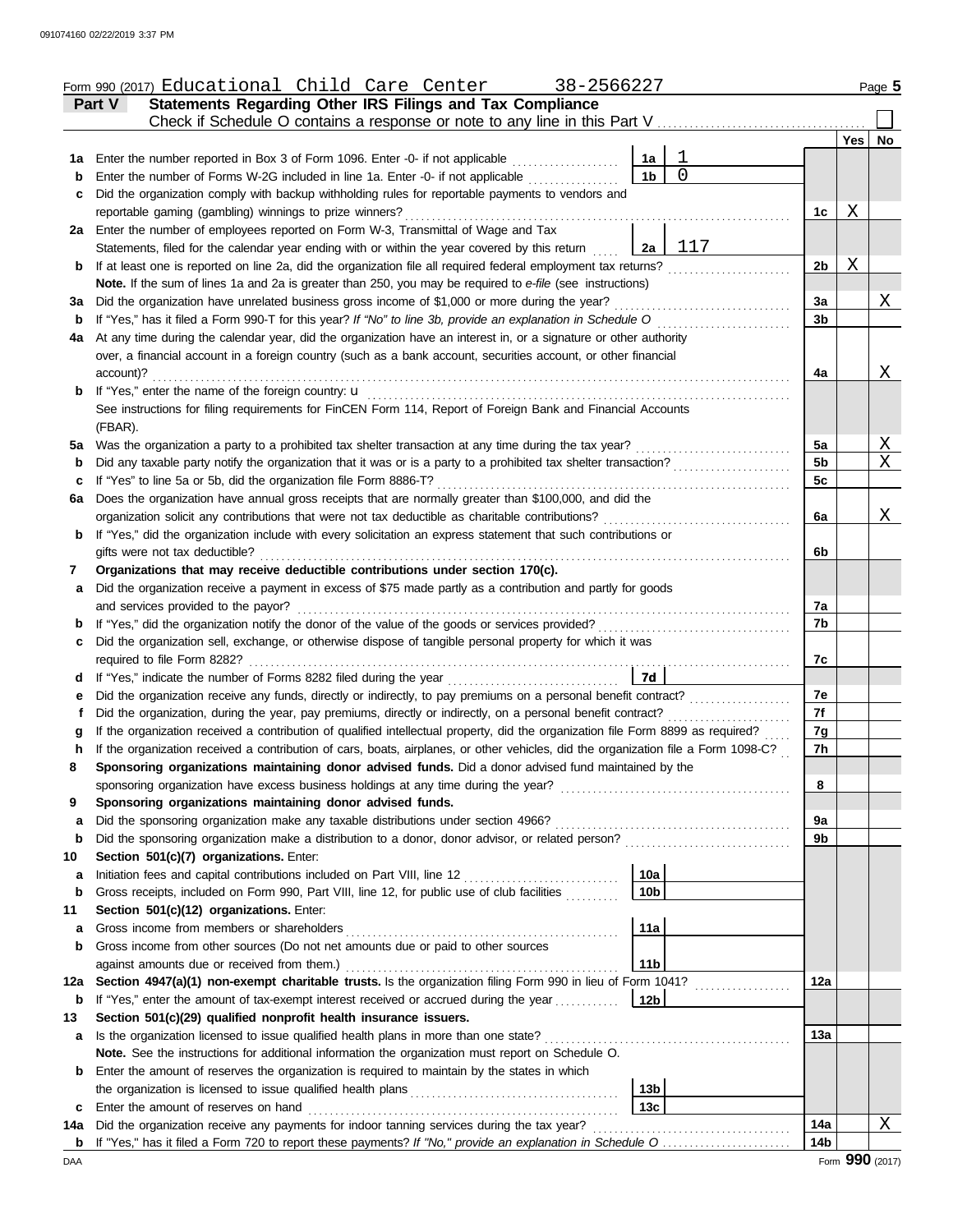## Form 990 (2017) Page **6** Educational Child Care Center 38-2566227

| <b>Governance, Management, and Disclosure</b> For each "Yes" response to lines 2 through 7b below, and for a "No"         |  |
|---------------------------------------------------------------------------------------------------------------------------|--|
| response to line 8a, 8b, or 10b below, describe the circumstances, processes, or changes in Schedule O. See instructions. |  |
|                                                                                                                           |  |
| Section A. Governing Body and Management                                                                                  |  |
|                                                                                                                           |  |

|                                                                                                                     |                                                                                                                                                                                   |    | 11 |                 | Yes    | No |  |  |
|---------------------------------------------------------------------------------------------------------------------|-----------------------------------------------------------------------------------------------------------------------------------------------------------------------------------|----|----|-----------------|--------|----|--|--|
| 1а                                                                                                                  | Enter the number of voting members of the governing body at the end of the tax year<br>If there are material differences in voting rights among members of the governing body, or | 1a |    |                 |        |    |  |  |
|                                                                                                                     | if the governing body delegated broad authority to an executive committee or similar                                                                                              |    |    |                 |        |    |  |  |
|                                                                                                                     | committee, explain in Schedule O.                                                                                                                                                 |    |    |                 |        |    |  |  |
| b                                                                                                                   | Enter the number of voting members included in line 1a, above, who are independent                                                                                                | 1b | 11 |                 |        |    |  |  |
| 2                                                                                                                   | Did any officer, director, trustee, or key employee have a family relationship or a business relationship with                                                                    |    |    |                 |        |    |  |  |
|                                                                                                                     | any other officer, director, trustee, or key employee?                                                                                                                            |    |    | $\mathbf{2}$    |        | X  |  |  |
| 3                                                                                                                   | Did the organization delegate control over management duties customarily performed by or under the direct                                                                         |    |    |                 |        |    |  |  |
|                                                                                                                     | supervision of officers, directors, or trustees, or key employees to a management company or other person?                                                                        |    |    | 3               |        | Χ  |  |  |
| 4                                                                                                                   | Did the organization make any significant changes to its governing documents since the prior Form 990 was filed?                                                                  |    |    | 4               |        | Χ  |  |  |
| 5                                                                                                                   | Did the organization become aware during the year of a significant diversion of the organization's assets?                                                                        |    |    | 5               |        | Χ  |  |  |
| 6                                                                                                                   | Did the organization have members or stockholders?                                                                                                                                |    |    | 6               |        | Χ  |  |  |
| 7a                                                                                                                  | Did the organization have members, stockholders, or other persons who had the power to elect or appoint                                                                           |    |    |                 |        |    |  |  |
|                                                                                                                     | one or more members of the governing body?                                                                                                                                        |    |    | 7a              |        | X  |  |  |
| b                                                                                                                   | Are any governance decisions of the organization reserved to (or subject to approval by) members,                                                                                 |    |    |                 |        |    |  |  |
|                                                                                                                     | stockholders, or persons other than the governing body?                                                                                                                           |    |    | 7b              |        | X  |  |  |
| 8                                                                                                                   | Did the organization contemporaneously document the meetings held or written actions undertaken during the year by the following:                                                 |    |    |                 |        |    |  |  |
| a                                                                                                                   | The governing body?                                                                                                                                                               |    |    | 8a              | Χ      |    |  |  |
| b                                                                                                                   | Each committee with authority to act on behalf of the governing body?                                                                                                             |    |    | 8b              | Χ      |    |  |  |
| 9                                                                                                                   | Is there any officer, director, trustee, or key employee listed in Part VII, Section A, who cannot be reached at                                                                  |    |    |                 |        |    |  |  |
|                                                                                                                     |                                                                                                                                                                                   |    |    | 9               |        | Χ  |  |  |
| Section B. Policies (This Section B requests information about policies not required by the Internal Revenue Code.) |                                                                                                                                                                                   |    |    |                 |        |    |  |  |
|                                                                                                                     |                                                                                                                                                                                   |    |    |                 | Yes    | No |  |  |
|                                                                                                                     | 10a Did the organization have local chapters, branches, or affiliates?                                                                                                            |    |    | 10a             |        | Χ  |  |  |
| b                                                                                                                   | If "Yes," did the organization have written policies and procedures governing the activities of such chapters,                                                                    |    |    |                 |        |    |  |  |
|                                                                                                                     | affiliates, and branches to ensure their operations are consistent with the organization's exempt purposes?                                                                       |    |    | 10 <sub>b</sub> |        |    |  |  |
| 11a                                                                                                                 | Has the organization provided a complete copy of this Form 990 to all members of its governing body before filing the form?                                                       |    |    | 11a             | Χ      |    |  |  |
| b                                                                                                                   | Describe in Schedule O the process, if any, used by the organization to review this Form 990.                                                                                     |    |    |                 |        |    |  |  |
| 12a                                                                                                                 |                                                                                                                                                                                   |    |    | 12a             | Χ      |    |  |  |
| b                                                                                                                   | Were officers, directors, or trustees, and key employees required to disclose annually interests that could give rise to conflicts?                                               |    |    | 12 <sub>b</sub> | Χ      |    |  |  |
| c                                                                                                                   | Did the organization regularly and consistently monitor and enforce compliance with the policy? If "Yes,"                                                                         |    |    |                 |        |    |  |  |
|                                                                                                                     | describe in Schedule O how this was done                                                                                                                                          |    |    | 12c             | Χ<br>X |    |  |  |
| 13                                                                                                                  | Did the organization have a written whistleblower policy?<br>Did the organization have a written document retention and destruction policy?                                       |    |    | 13              |        | X  |  |  |
| 14                                                                                                                  | Did the process for determining compensation of the following persons include a review and approval by                                                                            |    |    | 14              |        |    |  |  |
| 15                                                                                                                  | independent persons, comparability data, and contemporaneous substantiation of the deliberation and decision?                                                                     |    |    |                 |        |    |  |  |
| а                                                                                                                   |                                                                                                                                                                                   |    |    | 15a             | Χ      |    |  |  |
| b                                                                                                                   | Other officers or key employees of the organization                                                                                                                               |    |    | 15 <sub>b</sub> | Χ      |    |  |  |
|                                                                                                                     | If "Yes" to line 15a or 15b, describe the process in Schedule O (see instructions).                                                                                               |    |    |                 |        |    |  |  |
| 16a                                                                                                                 | Did the organization invest in, contribute assets to, or participate in a joint venture or similar arrangement                                                                    |    |    |                 |        |    |  |  |
|                                                                                                                     | with a taxable entity during the year?                                                                                                                                            |    |    | 16a             |        | X  |  |  |
| b                                                                                                                   | If "Yes," did the organization follow a written policy or procedure requiring the organization to evaluate its                                                                    |    |    |                 |        |    |  |  |
|                                                                                                                     | participation in joint venture arrangements under applicable federal tax law, and take steps to safeguard the                                                                     |    |    |                 |        |    |  |  |
|                                                                                                                     |                                                                                                                                                                                   |    |    | 16b             |        |    |  |  |
|                                                                                                                     | <b>Section C. Disclosure</b>                                                                                                                                                      |    |    |                 |        |    |  |  |
| 17                                                                                                                  | List the states with which a copy of this Form 990 is required to be filed $\mathbf{u}$ MI                                                                                        |    |    |                 |        |    |  |  |
| 18                                                                                                                  | Section 6104 requires an organization to make its Forms 1023 (or 1024 if applicable), 990, and 990-T (Section 501(c)(3)s only)                                                    |    |    |                 |        |    |  |  |
|                                                                                                                     | available for public inspection. Indicate how you made these available. Check all that apply.                                                                                     |    |    |                 |        |    |  |  |
|                                                                                                                     |                                                                                                                                                                                   |    |    |                 |        |    |  |  |

|  | Own website |  | $\vert$ Another's website $\vert X \vert$ Upon request |  |  |  | Other (explain in Schedule O) |
|--|-------------|--|--------------------------------------------------------|--|--|--|-------------------------------|
|--|-------------|--|--------------------------------------------------------|--|--|--|-------------------------------|

| 19 | Describe in Schedule O whether (and if so, how) the organization made its governing documents, conflict of interest policy, and |  |  |  |  |  |  |
|----|---------------------------------------------------------------------------------------------------------------------------------|--|--|--|--|--|--|
|    | financial statements available to the public during the tax year.                                                               |  |  |  |  |  |  |
|    | -- - - -                                                                                                                        |  |  |  |  |  |  |

20 State the name, address, and telephone number of the person who possesses the organization's books and records: u

| DAA              |                      |          | Form 990 (2017) |
|------------------|----------------------|----------|-----------------|
| Lansing          |                      | MI 48915 | 517-485-6825    |
| Elisabeth Weston | 1715 W. Malcolm X St |          |                 |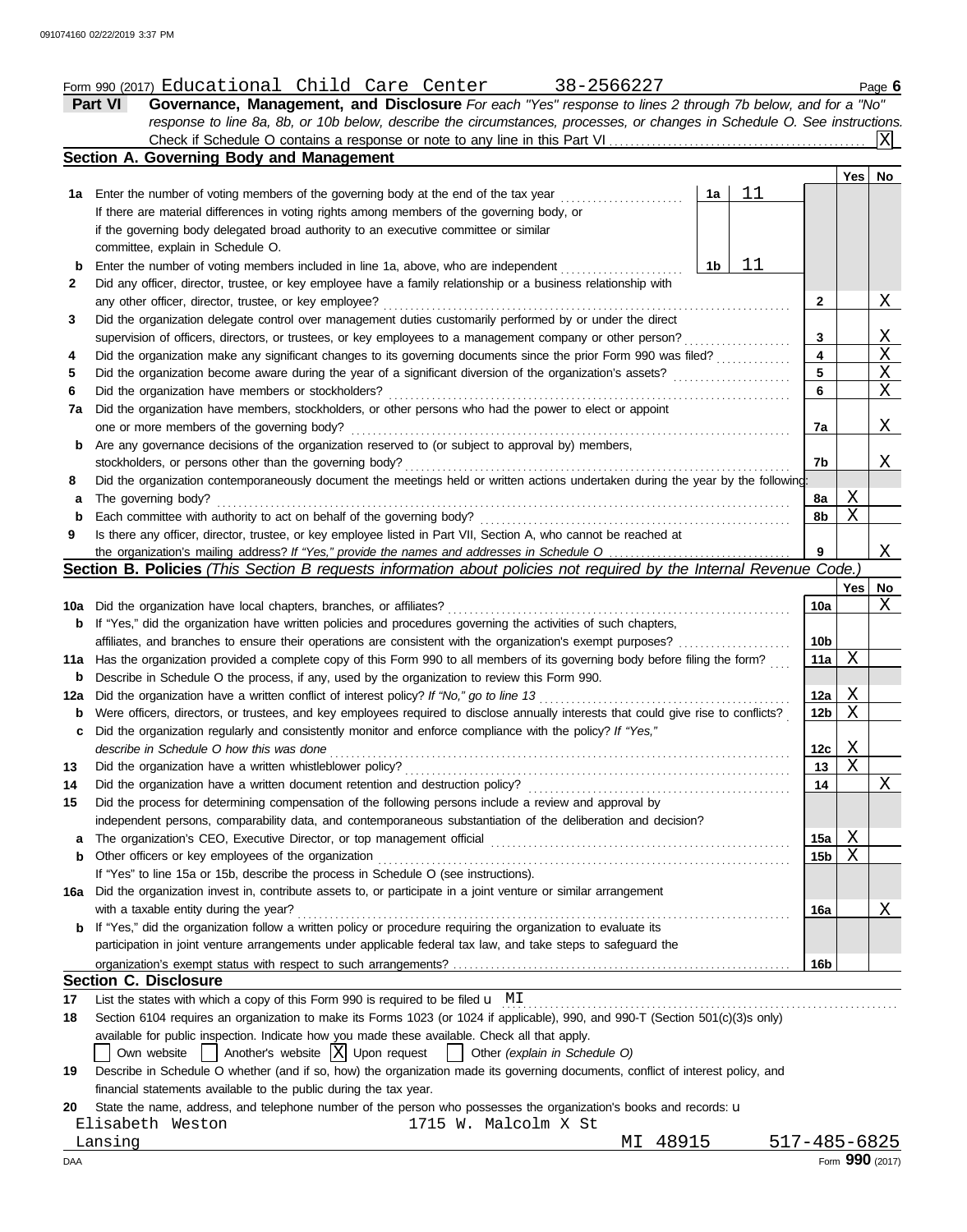**(1)** Chris Jackson

**(2)** Brandy Johnson

**(4)** Stephen Purchase

**(7)** Rachel Mangiavellano

. . . . . . . . . . . . . . . . . . . . . . . . . . . . . . . . . . . . . . . . . . . . . . . . . . . Board Member

. . . . . . . . . . . . . . . . . . . . . . . . . . . . . . . . . . . . . . . . . . . . . . . . . . . Board Member

. . . . . . . . . . . . . . . . . . . . . . . . . . . . . . . . . . . . . . . . . . . . . . . . . . .

. . . . . . . . . . . . . . . . . . . . . . . . . . . . . . . . . . . . . . . . . . . . . . . . . . .

. . . . . . . . . . . . . . . . . . . . . . . . . . . . . . . . . . . . . . . . . . . . . . . . . . . 1.00

. . . . . . . . . . . . . . . . . . . . . . . . . . . . . . . . . . . . . . . . . . . . . . . . . . . 1.00

. . . . . . . . . . . . . . . . . . . . . . . . . . . . . . . . . . . . . . . . . . . . . . . . . . .

. . . . . . . . . . . . . . . . . . . . . . . . . . . . . . . . . . . . . . . . . . . . . . . . . . .

. . . . . . . . . . . . . . . . . . . . . . . . . . . . . . . . . . . . . . . . . . . . . . . . . . .

. . . . . . . . . . . . . . . . . . . . . . . . . . . . . . . . . . . . . . . . . . . . . . . . . . . Vice Chair

. . . . . . . . . . . . . . . . . . . . . . . . . . . . . . . . . . . . . . . . . . . . . . . . . . .

**(5)** Lauren Gewirtz

**(6)** Todd Walsh

**(8)** Brad Wurfel

Board Member

Board Member

Board Member

Board Member

**(10)** Matt Randall

**(9)** Carrie Rosingana

**(11)** Michelle Richard

**(3)** Andrea Kirk

Secretary

Treasurer

Chair

### Form 990 (2017) Educational Child Care Center 38-2566227 Page **7**

 $\frac{1.00}{0.00}$ 

 $\frac{1.00}{0.00}$ 

1.00

1.00

 $\frac{1.00}{0.00}$ 

 $\frac{1.00}{0.00}$ 

 $\frac{1.00}{0.00}$ 

1.00

1.00

| Part VII                                                                                                                                                                                                                                                                                                   |                                                                                                                                   |                                                                                                                                                                                                                                                                |                                                                                     |                                                                                       | Compensation of Officers, Directors, Trustees, Key Employees, Highest Compensated Employees, and                   |  |  |  |  |
|------------------------------------------------------------------------------------------------------------------------------------------------------------------------------------------------------------------------------------------------------------------------------------------------------------|-----------------------------------------------------------------------------------------------------------------------------------|----------------------------------------------------------------------------------------------------------------------------------------------------------------------------------------------------------------------------------------------------------------|-------------------------------------------------------------------------------------|---------------------------------------------------------------------------------------|--------------------------------------------------------------------------------------------------------------------|--|--|--|--|
| <b>Independent Contractors</b>                                                                                                                                                                                                                                                                             |                                                                                                                                   |                                                                                                                                                                                                                                                                |                                                                                     |                                                                                       |                                                                                                                    |  |  |  |  |
|                                                                                                                                                                                                                                                                                                            |                                                                                                                                   |                                                                                                                                                                                                                                                                |                                                                                     | Check if Schedule O contains a response or note to any line in this Part VII          |                                                                                                                    |  |  |  |  |
| Officers, Directors, Trustees, Key Employees, and Highest Compensated Employees<br>Section A.                                                                                                                                                                                                              |                                                                                                                                   |                                                                                                                                                                                                                                                                |                                                                                     |                                                                                       |                                                                                                                    |  |  |  |  |
| organization's tax year.                                                                                                                                                                                                                                                                                   | 1a Complete this table for all persons required to be listed. Report compensation for the calendar year ending with or within the |                                                                                                                                                                                                                                                                |                                                                                     |                                                                                       |                                                                                                                    |  |  |  |  |
| • List all of the organization's <b>current</b> officers, directors, trustees (whether individuals or organizations), regardless of amount of<br>compensation. Enter -0- in columns (D), (E), and (F) if no compensation was paid.                                                                         |                                                                                                                                   |                                                                                                                                                                                                                                                                |                                                                                     |                                                                                       |                                                                                                                    |  |  |  |  |
| • List all of the organization's current key employees, if any. See instructions for definition of "key employee."                                                                                                                                                                                         |                                                                                                                                   |                                                                                                                                                                                                                                                                |                                                                                     |                                                                                       |                                                                                                                    |  |  |  |  |
| • List the organization's five current highest compensated employees (other than an officer, director, trustee, or key employee)<br>who received reportable compensation (Box 5 of Form W-2 and/or Box 7 of Form 1099-MISC) of more than \$100,000 from the<br>organization and any related organizations. |                                                                                                                                   |                                                                                                                                                                                                                                                                |                                                                                     |                                                                                       |                                                                                                                    |  |  |  |  |
| • List all of the organization's former officers, key employees, and highest compensated employees who received more than<br>\$100,000 of reportable compensation from the organization and any related organizations.                                                                                     |                                                                                                                                   |                                                                                                                                                                                                                                                                |                                                                                     |                                                                                       |                                                                                                                    |  |  |  |  |
| • List all of the organization's former directors or trustees that received, in the capacity as a former director or trustee of the<br>organization, more than \$10,000 of reportable compensation from the organization and any related organizations.                                                    |                                                                                                                                   |                                                                                                                                                                                                                                                                |                                                                                     |                                                                                       |                                                                                                                    |  |  |  |  |
| List persons in the following order: individual trustees or directors; institutional trustees; officers; key employees; highest<br>compensated employees; and former such persons.                                                                                                                         |                                                                                                                                   |                                                                                                                                                                                                                                                                |                                                                                     |                                                                                       |                                                                                                                    |  |  |  |  |
| Check this box if neither the organization nor any related organization compensated any current officer, director, or trustee.                                                                                                                                                                             |                                                                                                                                   |                                                                                                                                                                                                                                                                |                                                                                     |                                                                                       |                                                                                                                    |  |  |  |  |
| (A)<br>Name and Title                                                                                                                                                                                                                                                                                      | (B)<br>Average<br>hours per<br>week<br>(list any<br>hours for<br>related<br>organizations<br>below dotted<br>line)                | (C)<br>Position<br>(do not check more than one<br>box, unless person is both an<br>officer and a director/trustee)<br>Individual trustee<br>or director<br>Highest compensated<br>employee<br>Institutional<br>Former<br>Officer<br>Key<br>employee<br>trustee | (D)<br>Reportable<br>compensation<br>from<br>the<br>organization<br>(W-2/1099-MISC) | (E)<br>Reportable<br>compensation from<br>related<br>organizations<br>(W-2/1099-MISC) | (F)<br>Estimated<br>amount of<br>other<br>compensation<br>from the<br>organization<br>and related<br>organizations |  |  |  |  |

Board Member

0.00 X X 0 0 0 0

0.00 X X 0 0 0 0

0.00 X X 0 0 0 0

0.00 X X 0 0 0 0

0.00 X 0 0 0 0 0

0.00 X 0 0 0 0 0

0.00 X 0 0 0 0 0

0.00 X 0 0 0 0 0

0.00 X 0 0 0 0 0

0.00 X 0 0 0 0 0

0.00 X 0 0 0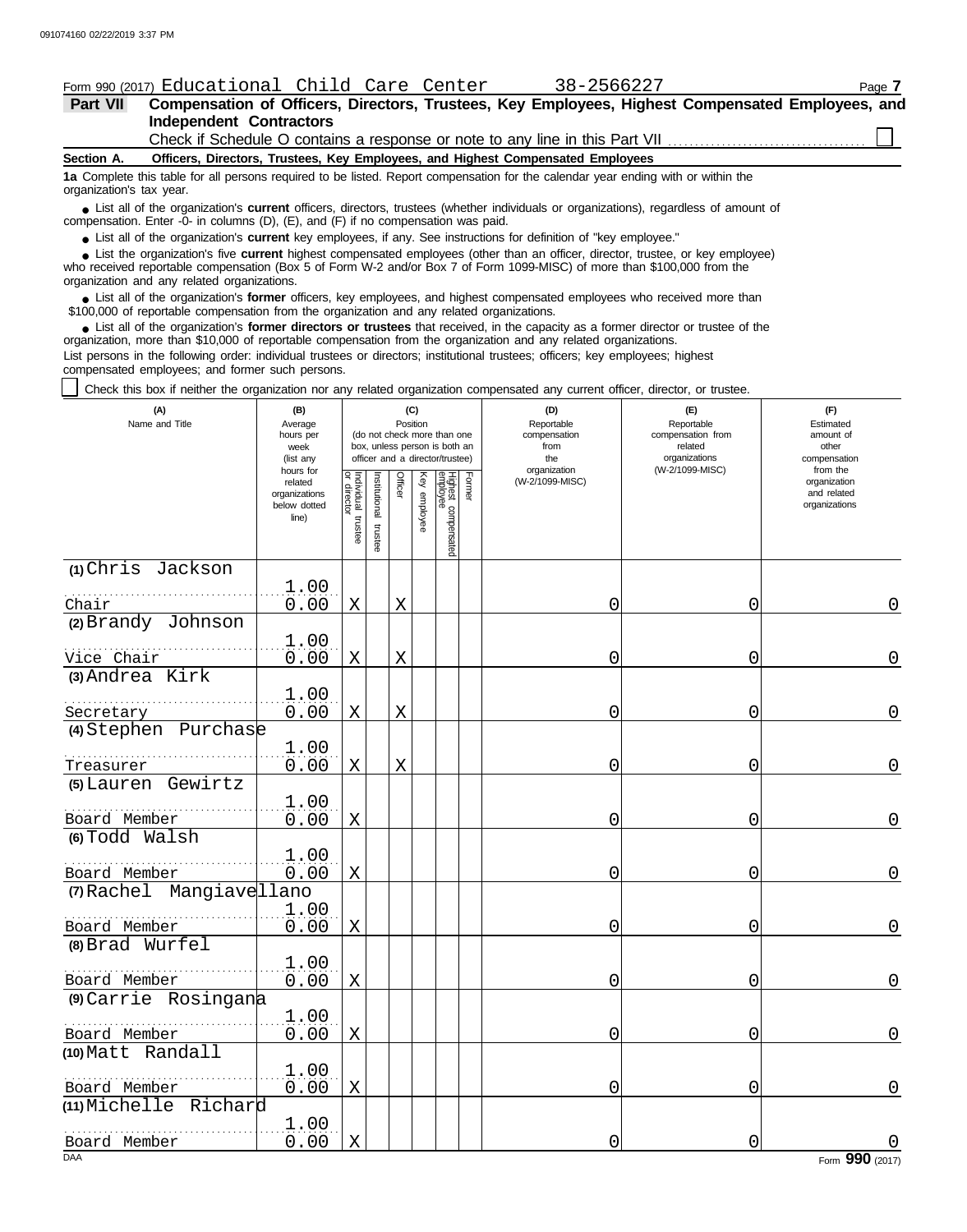091074160 02/22/2019 3:37 PM

| Part VII                  | Form 990 (2017) Educational Child Care Center                                                                                                                      |                                                                |                                      |                       |                 |                                                                                                 |                                 |                                                  | 38-2566227<br>Section A. Officers, Directors, Trustees, Key Employees, and Highest Compensated Employees (continued)                                                                                                                                                                                                                                                                                                                                     |                                                        | Page 8                                                   |
|---------------------------|--------------------------------------------------------------------------------------------------------------------------------------------------------------------|----------------------------------------------------------------|--------------------------------------|-----------------------|-----------------|-------------------------------------------------------------------------------------------------|---------------------------------|--------------------------------------------------|----------------------------------------------------------------------------------------------------------------------------------------------------------------------------------------------------------------------------------------------------------------------------------------------------------------------------------------------------------------------------------------------------------------------------------------------------------|--------------------------------------------------------|----------------------------------------------------------|
|                           | (A)<br>Name and title                                                                                                                                              | (B)<br>Average<br>hours per<br>week<br>(list any               |                                      |                       | (C)<br>Position | (do not check more than one<br>box, unless person is both an<br>officer and a director/trustee) |                                 | (D)<br>Reportable<br>compensation<br>from<br>the | (E)<br>Reportable<br>compensation from<br>related<br>organizations<br>(W-2/1099-MISC)                                                                                                                                                                                                                                                                                                                                                                    | (F)<br>Estimated<br>amount of<br>other<br>compensation |                                                          |
|                           |                                                                                                                                                                    | hours for<br>related<br>organizations<br>below dotted<br>line) | Individual<br>or director<br>trustee | Institutional trustee | Officer         | Key employee                                                                                    | Highest compensated<br>employee | Former                                           | organization<br>(W-2/1099-MISC)                                                                                                                                                                                                                                                                                                                                                                                                                          |                                                        | from the<br>organization<br>and related<br>organizations |
| (12)                      | Brad Barron                                                                                                                                                        | (Ended<br>1.00                                                 |                                      | 0/2018)               |                 |                                                                                                 |                                 |                                                  |                                                                                                                                                                                                                                                                                                                                                                                                                                                          |                                                        |                                                          |
| Board Member<br>(13)      | Brenton Coderre                                                                                                                                                    | 0.00                                                           | X                                    |                       |                 |                                                                                                 |                                 |                                                  | 0                                                                                                                                                                                                                                                                                                                                                                                                                                                        | 0                                                      | $\overline{0}$                                           |
| Board Member              |                                                                                                                                                                    | 1.00<br>0.00                                                   | X                                    |                       |                 |                                                                                                 |                                 |                                                  | 0                                                                                                                                                                                                                                                                                                                                                                                                                                                        | 0                                                      | 0                                                        |
| (14)                      | Elisabeth Weston<br>Executive Director                                                                                                                             | 55.00<br>0.00                                                  |                                      |                       | Χ               |                                                                                                 |                                 |                                                  | 62,936                                                                                                                                                                                                                                                                                                                                                                                                                                                   | 0                                                      | 0                                                        |
| (15)                      | Lisbeth Clinton                                                                                                                                                    | 50.00                                                          |                                      |                       |                 |                                                                                                 |                                 |                                                  |                                                                                                                                                                                                                                                                                                                                                                                                                                                          |                                                        |                                                          |
| (16)                      | Program Director<br>Beverly Miller                                                                                                                                 | 0.00                                                           |                                      |                       | Χ               |                                                                                                 |                                 |                                                  | 42,500                                                                                                                                                                                                                                                                                                                                                                                                                                                   | 0                                                      | 0                                                        |
|                           | Program Director                                                                                                                                                   | 50.00<br>0.00                                                  |                                      |                       | Χ               |                                                                                                 |                                 |                                                  | 16,923                                                                                                                                                                                                                                                                                                                                                                                                                                                   | 0                                                      | 0                                                        |
|                           |                                                                                                                                                                    |                                                                |                                      |                       |                 |                                                                                                 |                                 |                                                  |                                                                                                                                                                                                                                                                                                                                                                                                                                                          |                                                        |                                                          |
|                           |                                                                                                                                                                    |                                                                |                                      |                       |                 |                                                                                                 |                                 |                                                  |                                                                                                                                                                                                                                                                                                                                                                                                                                                          |                                                        |                                                          |
|                           |                                                                                                                                                                    |                                                                |                                      |                       |                 |                                                                                                 |                                 |                                                  |                                                                                                                                                                                                                                                                                                                                                                                                                                                          |                                                        |                                                          |
| 1b Sub-total              |                                                                                                                                                                    |                                                                |                                      |                       |                 |                                                                                                 |                                 | u                                                | 122,359                                                                                                                                                                                                                                                                                                                                                                                                                                                  |                                                        |                                                          |
| d<br>2                    | c Total from continuation sheets to Part VII, Section A<br>reportable compensation from the organization $\mathbf{u}$ 0                                            |                                                                |                                      |                       |                 |                                                                                                 |                                 | u<br>u                                           | 122,359<br>Total number of individuals (including but not limited to those listed above) who received more than \$100,000 of                                                                                                                                                                                                                                                                                                                             |                                                        |                                                          |
| 3<br>4<br>individual<br>5 | employee on line 1a? If "Yes," complete Schedule J for such individual<br>for services rendered to the organization? If "Yes," complete Schedule J for such person |                                                                |                                      |                       |                 |                                                                                                 |                                 |                                                  | Did the organization list any <b>former</b> officer, director, or trustee, key employee, or highest compensated<br>For any individual listed on line 1a, is the sum of reportable compensation and other compensation from the<br>organization and related organizations greater than \$150,000? If "Yes," complete Schedule J for such<br>Did any person listed on line 1a receive or accrue compensation from any unrelated organization or individual |                                                        | No<br>Yes<br>Χ<br>3<br>Χ<br>4<br>5<br>Χ                  |
| 1                         | Section B. Independent Contractors                                                                                                                                 |                                                                |                                      |                       |                 |                                                                                                 |                                 |                                                  | Complete this table for your five highest compensated independent contractors that received more than \$100,000 of                                                                                                                                                                                                                                                                                                                                       |                                                        |                                                          |
|                           |                                                                                                                                                                    | (A)<br>Name and business address                               |                                      |                       |                 |                                                                                                 |                                 |                                                  | compensation from the organization. Report compensation for the calendar year ending with or within the organization's tax year.                                                                                                                                                                                                                                                                                                                         | (B)<br>Description of services                         | (C)<br>Compensation                                      |
|                           |                                                                                                                                                                    |                                                                |                                      |                       |                 |                                                                                                 |                                 |                                                  |                                                                                                                                                                                                                                                                                                                                                                                                                                                          |                                                        |                                                          |
|                           |                                                                                                                                                                    |                                                                |                                      |                       |                 |                                                                                                 |                                 |                                                  |                                                                                                                                                                                                                                                                                                                                                                                                                                                          |                                                        |                                                          |
|                           |                                                                                                                                                                    |                                                                |                                      |                       |                 |                                                                                                 |                                 |                                                  |                                                                                                                                                                                                                                                                                                                                                                                                                                                          |                                                        |                                                          |
| 2                         | Total number of independent contractors (including but not limited to those listed above) who                                                                      |                                                                |                                      |                       |                 |                                                                                                 |                                 |                                                  |                                                                                                                                                                                                                                                                                                                                                                                                                                                          |                                                        |                                                          |
| DAA                       | received more than \$100,000 of compensation from the organization $\mathbf u$                                                                                     |                                                                |                                      |                       |                 |                                                                                                 |                                 |                                                  |                                                                                                                                                                                                                                                                                                                                                                                                                                                          | 0                                                      | Form 990 (2017)                                          |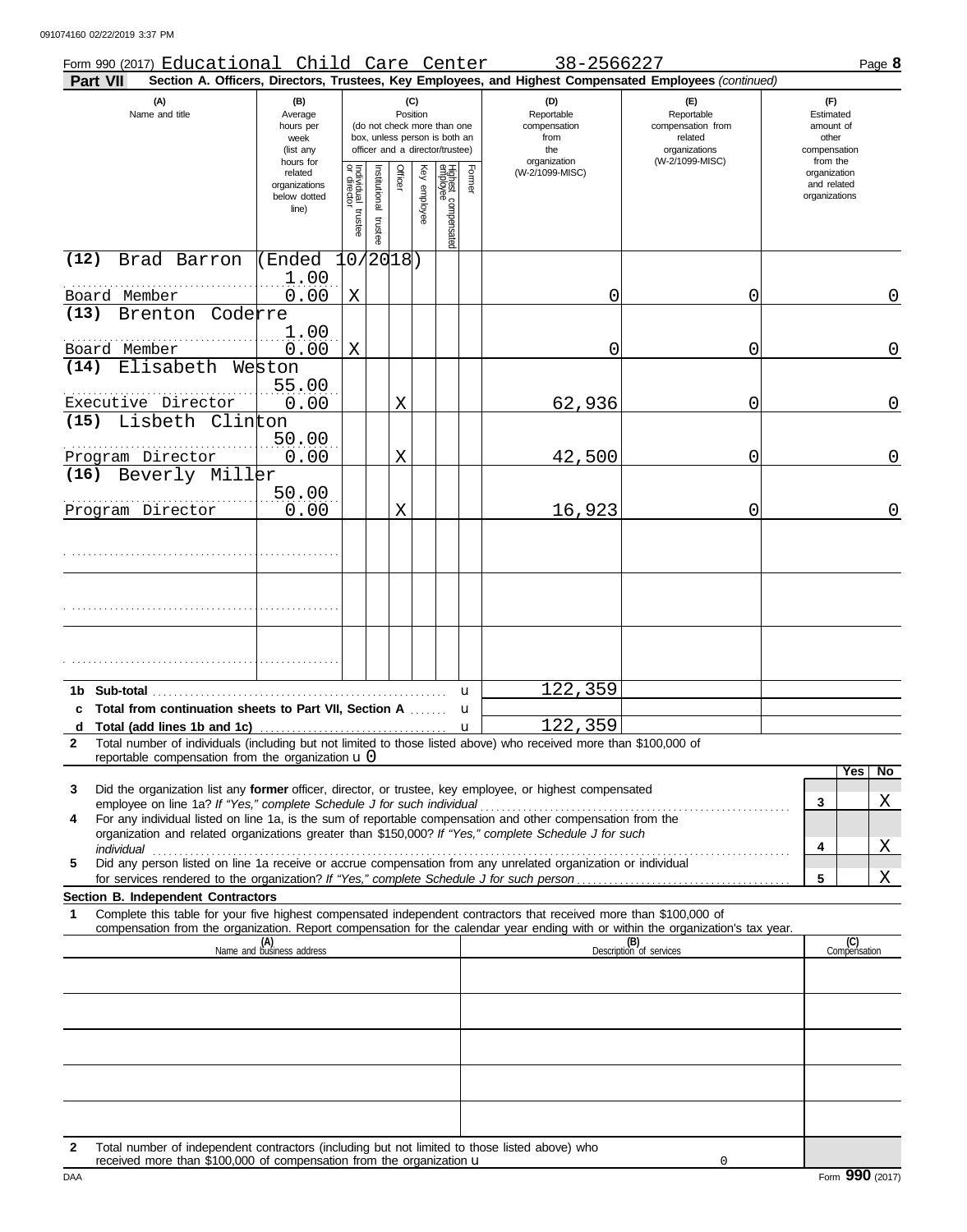# Form 990 (2017) Page **9** Educational Child Care Center 38-2566227 **Part VIII Statement of Revenue**

| 1 GIL VIII                                           |     | אווסות טו ולפאפוועס<br>Check if Schedule O contains a response or note to any line in this Part VIII |                |                    |                      |                                                    |                                         |                                                                  |
|------------------------------------------------------|-----|------------------------------------------------------------------------------------------------------|----------------|--------------------|----------------------|----------------------------------------------------|-----------------------------------------|------------------------------------------------------------------|
|                                                      |     |                                                                                                      |                |                    | (A)<br>Total revenue | (B)<br>Related or<br>exempt<br>function<br>revenue | (C)<br>Unrelated<br>business<br>revenue | (D)<br>Revenue<br>excluded from tax<br>under sections<br>512-514 |
| Program Service Revenue Contributions, Gifts, Grants |     | 1a Federated campaigns                                                                               | 1a             |                    |                      |                                                    |                                         |                                                                  |
|                                                      |     | <b>b</b> Membership dues                                                                             | 1 <sub>b</sub> |                    |                      |                                                    |                                         |                                                                  |
|                                                      |     | c Fundraising events                                                                                 | 1c             | 9,875              |                      |                                                    |                                         |                                                                  |
|                                                      |     | d Related organizations                                                                              | 1 <sub>d</sub> |                    |                      |                                                    |                                         |                                                                  |
|                                                      |     | <b>e</b> Government grants (contributions)                                                           | 1e             |                    |                      |                                                    |                                         |                                                                  |
|                                                      |     | f All other contributions, gifts, grants,                                                            |                |                    |                      |                                                    |                                         |                                                                  |
|                                                      |     | and similar amounts not included above                                                               | 1f             | 12,257             |                      |                                                    |                                         |                                                                  |
|                                                      |     | g Noncash contributions included in lines 1a-1f:                                                     | -\$            |                    |                      |                                                    |                                         |                                                                  |
|                                                      |     |                                                                                                      |                |                    | 22,132               |                                                    |                                         |                                                                  |
|                                                      |     |                                                                                                      |                | Busn. Code         |                      |                                                    |                                         |                                                                  |
|                                                      | 2a  | TUITION AND FEES                                                                                     |                | 611600             | 2,439,081            | 2,439,081                                          |                                         |                                                                  |
|                                                      | b   |                                                                                                      |                |                    |                      |                                                    |                                         |                                                                  |
|                                                      |     |                                                                                                      |                |                    |                      |                                                    |                                         |                                                                  |
|                                                      |     |                                                                                                      |                |                    |                      |                                                    |                                         |                                                                  |
|                                                      |     |                                                                                                      |                |                    |                      |                                                    |                                         |                                                                  |
|                                                      |     |                                                                                                      |                |                    |                      |                                                    |                                         |                                                                  |
|                                                      |     | f All other program service revenue                                                                  |                |                    | 2,439,081            |                                                    |                                         |                                                                  |
|                                                      |     |                                                                                                      |                | $\mathbf{u}$       |                      |                                                    |                                         |                                                                  |
|                                                      | 3   | Investment income (including dividends, interest,                                                    |                |                    |                      |                                                    |                                         |                                                                  |
|                                                      |     | and other similar amounts)<br>Income from investment of tax-exempt bond proceedsu                    |                | u                  |                      |                                                    |                                         |                                                                  |
|                                                      | 4   |                                                                                                      |                |                    |                      |                                                    |                                         |                                                                  |
|                                                      | 5   | (i) Real                                                                                             |                | u<br>(ii) Personal |                      |                                                    |                                         |                                                                  |
|                                                      |     |                                                                                                      |                |                    |                      |                                                    |                                         |                                                                  |
|                                                      |     | 6a Gross rents                                                                                       |                |                    |                      |                                                    |                                         |                                                                  |
|                                                      |     | <b>b</b> Less: rental exps.                                                                          |                |                    |                      |                                                    |                                         |                                                                  |
|                                                      |     | C Rental inc. or (loss)                                                                              |                |                    |                      |                                                    |                                         |                                                                  |
|                                                      |     | <b>7a</b> Gross amount from                                                                          |                | u                  |                      |                                                    |                                         |                                                                  |
|                                                      |     | (i) Securities<br>sales of assets                                                                    |                | (ii) Other         |                      |                                                    |                                         |                                                                  |
|                                                      |     | other than inventory                                                                                 |                |                    |                      |                                                    |                                         |                                                                  |
|                                                      |     | <b>b</b> Less: cost or other                                                                         |                |                    |                      |                                                    |                                         |                                                                  |
|                                                      |     | basis & sales exps.                                                                                  |                |                    |                      |                                                    |                                         |                                                                  |
|                                                      |     | c Gain or (loss)                                                                                     |                |                    |                      |                                                    |                                         |                                                                  |
|                                                      |     |                                                                                                      |                | u                  |                      |                                                    |                                         |                                                                  |
| ω                                                    |     | 8a Gross income from fundraising events                                                              |                |                    |                      |                                                    |                                         |                                                                  |
|                                                      |     | (not including $\frac{1}{2}$ , 875                                                                   |                |                    |                      |                                                    |                                         |                                                                  |
| Other Revenu                                         |     | of contributions reported on line 1c).                                                               |                |                    |                      |                                                    |                                         |                                                                  |
|                                                      |     |                                                                                                      |                | 38,714             |                      |                                                    |                                         |                                                                  |
|                                                      |     | <b>b</b> Less: direct expenses                                                                       | b              | 5,859              |                      |                                                    |                                         |                                                                  |
|                                                      |     | c Net income or (loss) from fundraising events  u                                                    |                |                    | 32,855               |                                                    |                                         |                                                                  |
|                                                      |     | 9a Gross income from gaming activities.                                                              |                |                    |                      |                                                    |                                         |                                                                  |
|                                                      |     |                                                                                                      |                |                    |                      |                                                    |                                         |                                                                  |
|                                                      |     | <b>b</b> Less: direct expenses                                                                       | b              |                    |                      |                                                    |                                         |                                                                  |
|                                                      |     | c Net income or (loss) from gaming activities  u                                                     |                |                    |                      |                                                    |                                         |                                                                  |
|                                                      |     | 10a Gross sales of inventory, less                                                                   |                |                    |                      |                                                    |                                         |                                                                  |
|                                                      |     | returns and allowances                                                                               | a              |                    |                      |                                                    |                                         |                                                                  |
|                                                      |     | <b>b</b> Less: cost of goods sold                                                                    | b              |                    |                      |                                                    |                                         |                                                                  |
|                                                      |     | c Net income or (loss) from sales of inventory                                                       |                | $\mathbf u$        |                      |                                                    |                                         |                                                                  |
|                                                      |     | Miscellaneous Revenue                                                                                |                | Busn. Code         |                      |                                                    |                                         |                                                                  |
|                                                      | 11a |                                                                                                      |                |                    |                      |                                                    |                                         |                                                                  |
|                                                      | b   |                                                                                                      |                |                    |                      |                                                    |                                         |                                                                  |
|                                                      |     |                                                                                                      |                |                    |                      |                                                    |                                         |                                                                  |
|                                                      |     | d All other revenue                                                                                  |                |                    |                      |                                                    |                                         |                                                                  |
|                                                      |     |                                                                                                      |                | $\mathbf{u}$       |                      |                                                    |                                         |                                                                  |
|                                                      |     | 12 Total revenue. See instructions.                                                                  |                | $\mathbf{u}$       | 2,494,068            | 2,439,081                                          | $\Omega$                                | 0<br>$\mathbf{a}$                                                |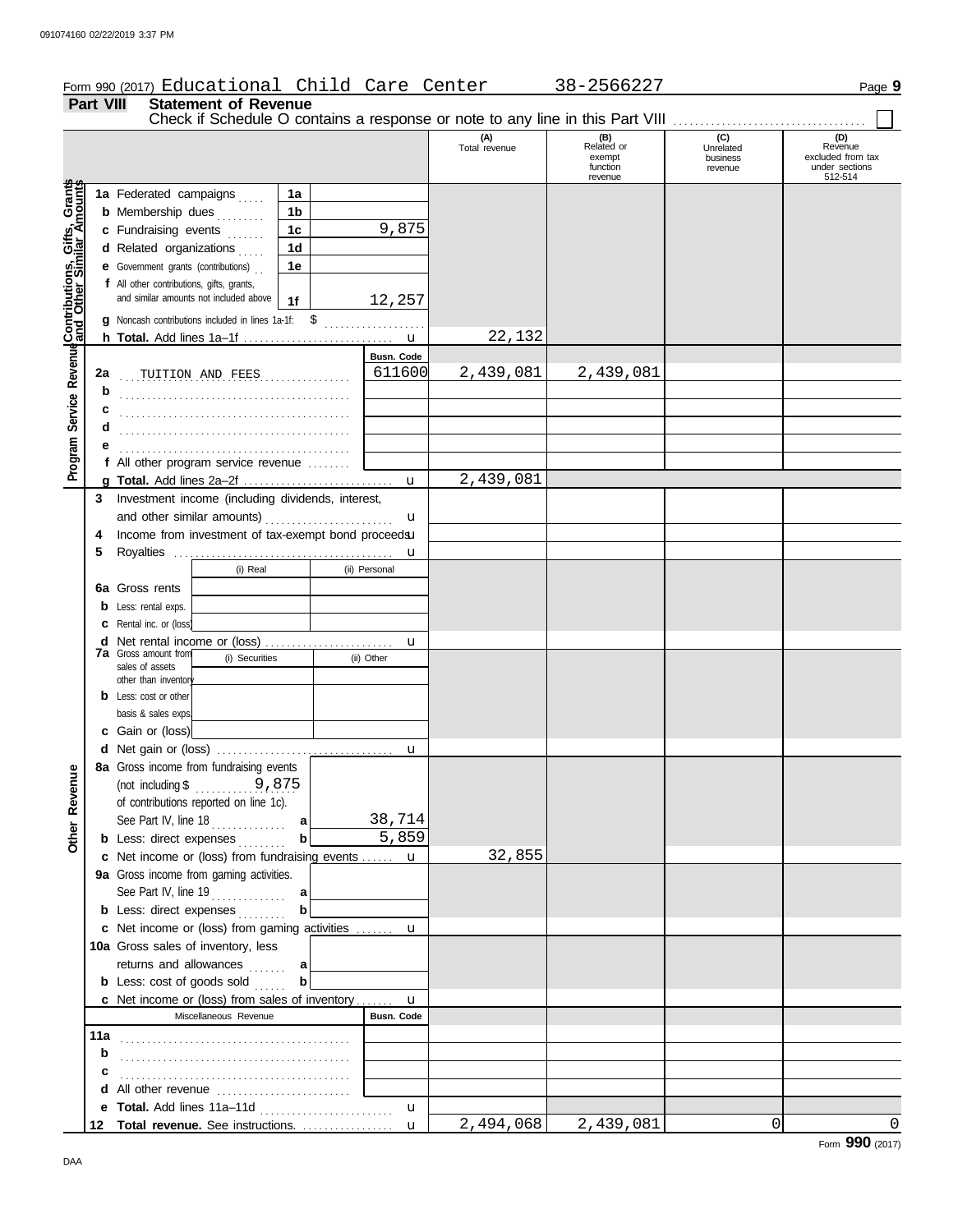# Form 990 (2017) Educational Child Care Center 38-2566227 Page 10

**Part IX Statement of Functional Expenses**

*Section 501(c)(3) and 501(c)(4) organizations must complete all columns. All other organizations must complete column (A). Do not include amounts reported on lines 6b, 7b, 8b, 9b, and 10b of Part VIII.* **1 2** Grants and other assist and domestic governme . . . . . . . . Grants and other **(A) (B) (C) (C) Total expenses Program service Management and** (B)<br>Program service<br>expenses expenses general expenses Check if Schedule O contains a response or note to any line in this Part IX

- **3** individuals. See F Grants and other as organizations, foreign individuals. See Par
- **4 5** Benefits paid to a Compensation of trustees, and key
- **6** Compensation not persons (as defined persons described
- **7 8** Other salaries an Pension plan accrua
- **9** section  $401(k)$  and Other employee
- **10 11 a b c** Payroll taxes Fees for services **Management** Legal . . . . . . . . . . . . . . . . . . . . . . . . . . . . . . . . . . . . . Accounting ....
- **d** Lobbying . . . . . . . . . . . . . . . . . . . . . . . . . . . . . . . . . . **e** Professional fundraising services. See Part IV, line 17 **f** Investment mana
- **g** Other. (If line 11g amou Advertising and a (A) amount, list line  $11g$
- **12 13** Office expenses
- **14 15** Information techn Royalties ......
- **16** Occupancy ....
- **17 18** Travel . . . . . . . . . . . . . . . . . . . . . . . . . . . . . . . . . . . . Payments of trav
- **19** for any federal, st Conferences, cor
- **20** Interest . . . . . . . . . . . . . . . . . . . . . . . . . . . . . . . . . . .
- **21** Payments to affili
- **22 23** Depreciation, dep Insurance ......
- **24** Other expenses. Itemize expenses not covered above (List miscella line 24e amount exc
- **a**  $(A)$  amount, list line . . . . . . . . . . . . . . . . . . . . . . . . . . . . . . . . . . . . . . . . . . .
- **b c d** . . . . . . . . . . . . . . . . . . . . . . . . . . . . . . . . . . . . . . . . . . . . . . . . . . . . . . . . . . . . . . . . . . . . . . . . . . . . . . . . . . . . . .

**25 Total functional expenses.** Add lines 1 through 24e . . . **26 Joint costs.** Complete this line only if the fundraising solicitation. Check here  $\mathbf{u}$  if organization reporte from a combined educational campaign and

following SOP 98-2 (ASC 958-720)

(D)<br>Fundraising expenses

|                             | Grants and other assistance to domestic organizations                                              |           |           |         |   |
|-----------------------------|----------------------------------------------------------------------------------------------------|-----------|-----------|---------|---|
|                             | and domestic governments. See Part IV, line 21                                                     |           |           |         |   |
|                             | Grants and other assistance to domestic                                                            |           |           |         |   |
|                             | individuals. See Part IV, line 22                                                                  |           |           |         |   |
|                             | Grants and other assistance to foreign                                                             |           |           |         |   |
|                             | organizations, foreign governments, and foreign                                                    |           |           |         |   |
|                             | individuals. See Part IV, lines 15 and 16                                                          |           |           |         |   |
|                             | Benefits paid to or for members                                                                    |           |           |         |   |
|                             | Compensation of current officers, directors,                                                       |           |           |         |   |
| trustees, and key employees |                                                                                                    | 174,536   |           | 174,536 |   |
|                             | Compensation not included above, to disqualified                                                   |           |           |         |   |
|                             | persons (as defined under section 4958(f)(1)) and                                                  |           |           |         |   |
|                             | persons described in section 4958(c)(3)(B)                                                         |           |           |         |   |
|                             | Other salaries and wages                                                                           | 1,659,883 | 1,504,224 | 155,659 |   |
|                             | Pension plan accruals and contributions (include                                                   |           |           |         |   |
|                             | section 401(k) and 403(b) employer contributions)                                                  |           |           |         |   |
|                             | Other employee benefits                                                                            | 148,513   | 121,781   | 26,732  |   |
|                             | Payroll taxes                                                                                      | 174,339   | 142,958   | 31,381  |   |
|                             | Fees for services (non-employees):                                                                 |           |           |         |   |
|                             | a Management                                                                                       |           |           |         |   |
| <b>b</b> Legal              |                                                                                                    |           |           |         |   |
|                             |                                                                                                    | 4,323     |           | 4,323   |   |
| <b>d</b> Lobbying           |                                                                                                    |           |           |         |   |
|                             | e Professional fundraising services. See Part IV, line 17                                          |           |           |         |   |
|                             | f Investment management fees                                                                       |           |           |         |   |
|                             | g Other. (If line 11g amount exceeds 10% of line 25, column                                        |           |           |         |   |
|                             | (A) amount, list line 11g expenses on Schedule O.)                                                 | 16,421    | 16,421    |         |   |
|                             | Advertising and promotion                                                                          | 21,909    | 14,022    | 7,887   |   |
|                             |                                                                                                    | 200,288   | 190,576   | 9,712   |   |
|                             | Information technology                                                                             | 17,528    | 3,506     | 14,022  |   |
|                             |                                                                                                    |           |           |         |   |
|                             |                                                                                                    | 96,167    | 96,167    |         |   |
|                             | Occupancy                                                                                          |           |           |         |   |
|                             | Payments of travel or entertainment expenses                                                       |           |           |         |   |
|                             | for any federal, state, or local public officials                                                  |           |           |         |   |
|                             | Conferences, conventions, and meetings                                                             | 14,328    | 14,328    |         |   |
|                             |                                                                                                    | 9,243     | 9,243     |         |   |
|                             | $Interest$                                                                                         |           |           |         |   |
| Payments to affiliates      | Depreciation, depletion, and amortization                                                          | 30,715    | 30,715    |         |   |
|                             |                                                                                                    | 32,383    | 25,906    | 6,477   |   |
|                             | Insurance<br>Other expenses. Itemize expenses not covered                                          |           |           |         |   |
|                             | above (List miscellaneous expenses in line 24e. If                                                 |           |           |         |   |
|                             | line 24e amount exceeds 10% of line 25, column                                                     |           |           |         |   |
|                             | (A) amount, list line 24e expenses on Schedule O.)                                                 |           |           |         |   |
|                             |                                                                                                    |           |           |         |   |
| а                           |                                                                                                    |           |           |         |   |
|                             |                                                                                                    |           |           |         |   |
|                             |                                                                                                    |           |           |         |   |
| d                           |                                                                                                    |           |           |         |   |
|                             | e All other expenses                                                                               |           |           |         |   |
|                             | Total functional expenses. Add lines 1 through 24e.<br>Joint costs. Complete this line only if the | 2,600,576 | 2,169,847 | 430,729 | 0 |
|                             | organization reported in column (B) joint costs                                                    |           |           |         |   |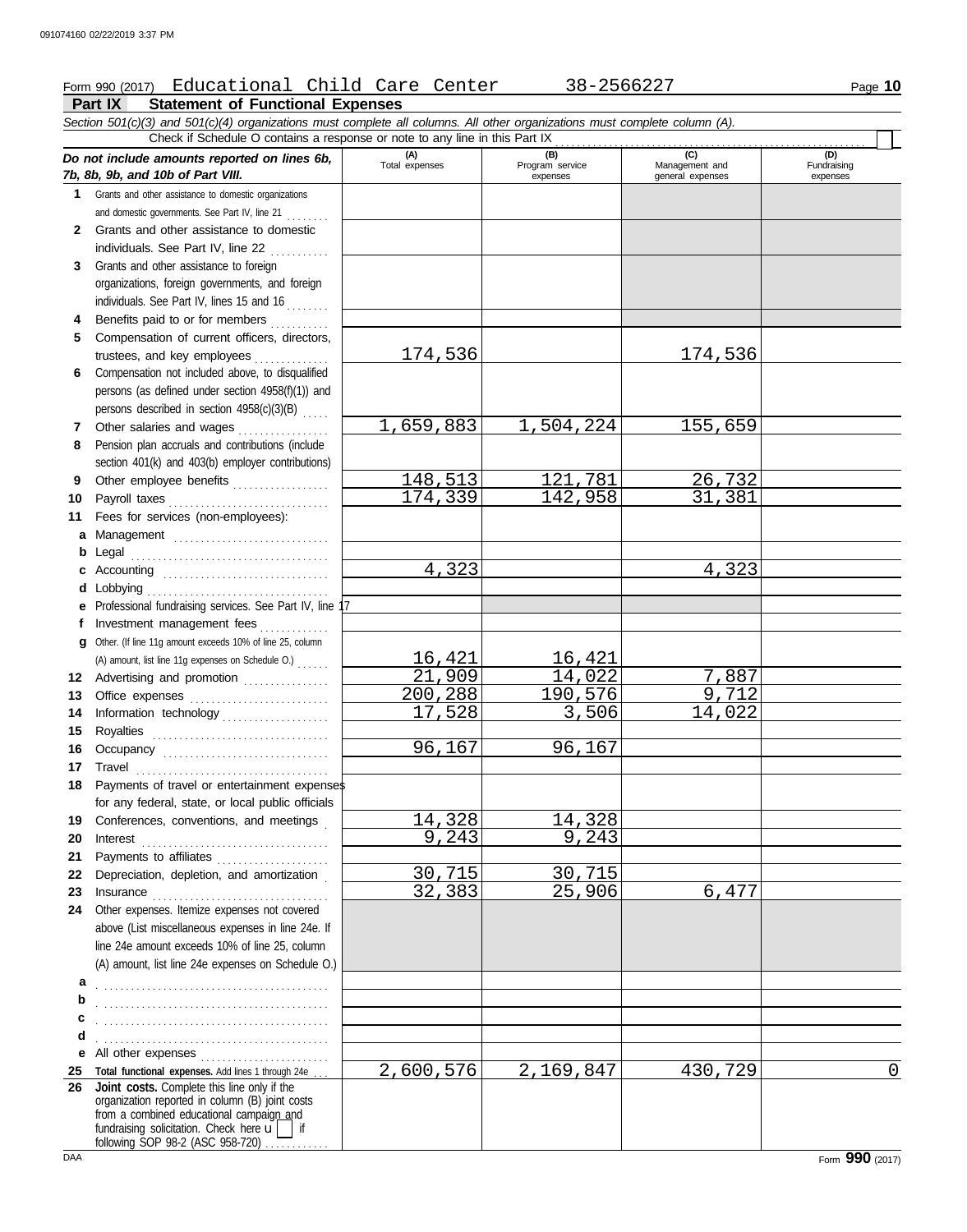#### Form 990 (2017) Page **11** Educational Child Care Center 38-2566227

|                  | Part X | <b>Balance Sheet</b>                                                                                                                                                                                                                 |                 |                |                          |                 |                    |
|------------------|--------|--------------------------------------------------------------------------------------------------------------------------------------------------------------------------------------------------------------------------------------|-----------------|----------------|--------------------------|-----------------|--------------------|
|                  |        | Check if Schedule O contains a response or note to any line in this Part X.                                                                                                                                                          |                 |                |                          |                 |                    |
|                  |        |                                                                                                                                                                                                                                      |                 |                | (A)<br>Beginning of year |                 | (B)<br>End of year |
|                  | 1      | Cash-non-interest bearing                                                                                                                                                                                                            |                 |                | 63,287                   | 1               | 57,831             |
|                  | 2      |                                                                                                                                                                                                                                      |                 |                | 6,914                    | $\mathbf{2}$    | 7,511              |
|                  | 3      |                                                                                                                                                                                                                                      |                 |                |                          | 3               |                    |
|                  | 4      | Accounts receivable, net                                                                                                                                                                                                             |                 |                | 20,987                   | 4               | 37,397             |
|                  | 5      | Loans and other receivables from current and former officers, directors,                                                                                                                                                             |                 |                |                          |                 |                    |
|                  |        | trustees, key employees, and highest compensated employees.                                                                                                                                                                          |                 |                |                          |                 |                    |
|                  |        | Complete Part II of Schedule L                                                                                                                                                                                                       |                 |                |                          | 5               |                    |
|                  | 6      | Loans and other receivables from other disqualified persons (as defined under section                                                                                                                                                |                 |                |                          |                 |                    |
|                  |        | $4958(f)(1)$ , persons described in section $4958(c)(3)(B)$ , and contributing employers and                                                                                                                                         |                 |                |                          |                 |                    |
|                  |        | sponsoring organizations of section 501(c)(9) voluntary employees' beneficiary                                                                                                                                                       |                 |                |                          |                 |                    |
|                  |        | organizations (see instructions). Complete Part II of Schedule L                                                                                                                                                                     |                 |                |                          | 6               |                    |
| Assets           | 7      | Notes and loans receivable, net <b>consider the constant of the constant of the constant of the constant of the constant of the constant of the constant of the constant of the constant of the constant of the constant of the </b> |                 |                |                          | $\overline{7}$  |                    |
|                  | 8      | Inventories for sale or use                                                                                                                                                                                                          |                 |                |                          | 8               |                    |
|                  | 9      |                                                                                                                                                                                                                                      |                 |                | 179                      | 9               | 179                |
|                  |        | 10a Land, buildings, and equipment: cost or                                                                                                                                                                                          |                 |                |                          |                 |                    |
|                  |        | other basis. Complete Part VI of Schedule D  10a                                                                                                                                                                                     |                 | <u>684,490</u> |                          |                 |                    |
|                  | b      | Less: accumulated depreciation<br>.                                                                                                                                                                                                  | 10 <sub>b</sub> | 296,474        | 417,561                  | 10 <sub>c</sub> | 388,016            |
|                  | 11     |                                                                                                                                                                                                                                      |                 |                |                          | 11              |                    |
|                  | 12     |                                                                                                                                                                                                                                      |                 | 12             |                          |                 |                    |
|                  | 13     |                                                                                                                                                                                                                                      |                 |                |                          | 13              |                    |
|                  | 14     | Intangible assets                                                                                                                                                                                                                    |                 | 14             |                          |                 |                    |
|                  | 15     |                                                                                                                                                                                                                                      |                 |                |                          | 15              |                    |
|                  | 16     |                                                                                                                                                                                                                                      |                 |                | 508,928                  | 16              | 490,934            |
|                  | 17     |                                                                                                                                                                                                                                      |                 |                | 231,759                  | 17              | 328,978            |
|                  | 18     | Grants payable                                                                                                                                                                                                                       |                 |                |                          | 18              |                    |
|                  | 19     |                                                                                                                                                                                                                                      |                 |                |                          | 19              |                    |
|                  | 20     |                                                                                                                                                                                                                                      |                 | 20             |                          |                 |                    |
|                  | 21     | Escrow or custodial account liability. Complete Part IV of Schedule D                                                                                                                                                                |                 |                |                          | 21              |                    |
|                  | 22     | Loans and other payables to current and former officers, directors,                                                                                                                                                                  |                 |                |                          |                 |                    |
| Liabilities      |        | trustees, key employees, highest compensated employees, and                                                                                                                                                                          |                 |                |                          |                 |                    |
|                  |        | disqualified persons. Complete Part II of Schedule L                                                                                                                                                                                 |                 |                |                          | 22              |                    |
|                  | 23     |                                                                                                                                                                                                                                      |                 |                | 228,407                  | 23              | 219,702            |
|                  | 24     | Unsecured notes and loans payable to unrelated third parties [11] [11] Unsecured notes and loans payable to unrelated third parties [11] [11] Unsecured notes and loans                                                              |                 |                |                          | 24              |                    |
|                  | 25     | Other liabilities (including federal income tax, payables to related third                                                                                                                                                           |                 |                |                          |                 |                    |
|                  |        | parties, and other liabilities not included on lines 17-24). Complete Part X                                                                                                                                                         |                 |                |                          |                 |                    |
|                  |        |                                                                                                                                                                                                                                      |                 |                | 460,166                  | 25              |                    |
|                  | 26     | Organizations that follow SFAS 117 (ASC 958), check here $\mathbf{u}[\overline{X}]$ and                                                                                                                                              |                 |                |                          | 26              | 548,680            |
| or Fund Balances |        | complete lines 27 through 29, and lines 33 and 34.                                                                                                                                                                                   |                 |                |                          |                 |                    |
|                  | 27     |                                                                                                                                                                                                                                      |                 |                | 47,661                   | 27              | <u>–64,439 </u>    |
|                  | 28     |                                                                                                                                                                                                                                      |                 |                | 1,101                    | 28              | 6,693              |
|                  | 29     |                                                                                                                                                                                                                                      |                 |                |                          | 29              |                    |
|                  |        | Permanently restricted net assets<br>Organizations that do not follow SFAS 117 (ASC 958), check here under                                                                                                                           |                 |                |                          |                 |                    |
|                  |        | complete lines 30 through 34.                                                                                                                                                                                                        |                 |                |                          |                 |                    |
| Assets           | 30     |                                                                                                                                                                                                                                      |                 |                |                          | 30              |                    |
|                  | 31     |                                                                                                                                                                                                                                      |                 |                |                          | 31              |                    |
| <b>Net</b>       | 32     | Retained earnings, endowment, accumulated income, or other funds                                                                                                                                                                     |                 |                |                          | 32              |                    |
|                  | 33     |                                                                                                                                                                                                                                      |                 |                | 48,762                   | 33              | $-57,746$          |
|                  | 34     |                                                                                                                                                                                                                                      |                 |                | 508,928                  | 34              | 490,934            |

Form **990** (2017)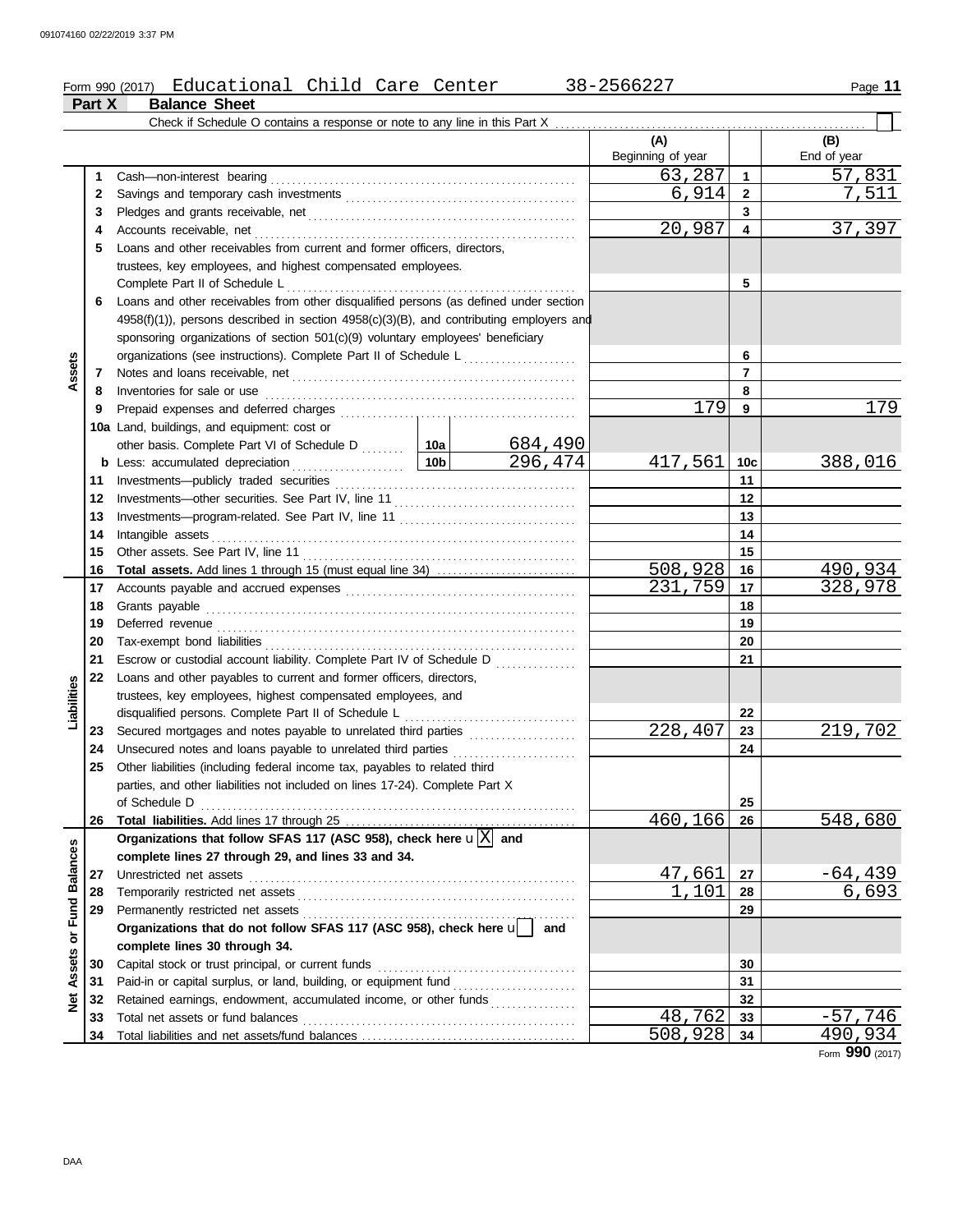|    | Form 990 (2017) Educational Child Care Center<br>38-2566227                                                                                                                                                                    |                |                        |          | Page 12         |
|----|--------------------------------------------------------------------------------------------------------------------------------------------------------------------------------------------------------------------------------|----------------|------------------------|----------|-----------------|
|    | <b>Reconciliation of Net Assets</b><br><b>Part XI</b>                                                                                                                                                                          |                |                        |          |                 |
|    |                                                                                                                                                                                                                                |                |                        |          |                 |
| 1  |                                                                                                                                                                                                                                |                | $\overline{2,494,068}$ |          |                 |
| 2  |                                                                                                                                                                                                                                | $\mathbf{2}$   | 2,600,576              |          |                 |
| 3  | Revenue less expenses. Subtract line 2 from line 1                                                                                                                                                                             | $\mathbf{3}$   |                        |          | $-106,508$      |
| 4  | Net assets or fund balances at beginning of year (must equal Part X, line 33, column (A)) contains that contains the                                                                                                           | 4              |                        |          | 48,762          |
| 5  | Net unrealized gains (losses) on investments [11] match and the contract of the state of the state of the state of the state of the state of the state of the state of the state of the state of the state of the state of the | 5              |                        |          |                 |
| 6  |                                                                                                                                                                                                                                | 6              |                        |          |                 |
| 7  | Investment expenses                                                                                                                                                                                                            | $\overline{7}$ |                        |          |                 |
| 8  | Prior period adjustments                                                                                                                                                                                                       | 8              |                        |          |                 |
| 9  | Other changes in net assets or fund balances (explain in Schedule O)                                                                                                                                                           | 9              |                        |          |                 |
| 10 | Net assets or fund balances at end of year. Combine lines 3 through 9 (must equal Part X, line                                                                                                                                 |                |                        |          |                 |
|    | 33, column (B))                                                                                                                                                                                                                | 10             |                        |          | $-57,746$       |
|    | <b>Financial Statements and Reporting</b><br>Part XII                                                                                                                                                                          |                |                        |          |                 |
|    |                                                                                                                                                                                                                                |                |                        |          |                 |
|    |                                                                                                                                                                                                                                |                |                        | Yes   No |                 |
| 1. | X Accrual<br>Accounting method used to prepare the Form 990:    <br>Cash<br>Other                                                                                                                                              |                |                        |          |                 |
|    | If the organization changed its method of accounting from a prior year or checked "Other," explain in                                                                                                                          |                |                        |          |                 |
|    | Schedule O.                                                                                                                                                                                                                    |                |                        |          |                 |
|    | 2a Were the organization's financial statements compiled or reviewed by an independent accountant?                                                                                                                             |                | 2a                     | Χ        |                 |
|    | If "Yes," check a box below to indicate whether the financial statements for the year were compiled or                                                                                                                         |                |                        |          |                 |
|    | reviewed on a separate basis, consolidated basis, or both:                                                                                                                                                                     |                |                        |          |                 |
|    | ΙXΙ<br>  Consolidated basis<br>Separate basis<br>  Both consolidated and separate basis                                                                                                                                        |                |                        |          |                 |
|    | <b>b</b> Were the organization's financial statements audited by an independent accountant?                                                                                                                                    |                | 2 <sub>b</sub>         |          | X               |
|    | If "Yes," check a box below to indicate whether the financial statements for the year were audited on a                                                                                                                        |                |                        |          |                 |
|    | separate basis, consolidated basis, or both:                                                                                                                                                                                   |                |                        |          |                 |
|    | Both consolidated and separate basis<br>Separate basis<br>Consolidated basis                                                                                                                                                   |                |                        |          |                 |
|    | c If "Yes" to line 2a or 2b, does the organization have a committee that assumes responsibility for oversight                                                                                                                  |                |                        |          |                 |
|    | of the audit, review, or compilation of its financial statements and selection of an independent accountant?                                                                                                                   |                | 2c                     | X        |                 |
|    | If the organization changed either its oversight process or selection process during the tax year, explain in                                                                                                                  |                |                        |          |                 |
|    | Schedule O.                                                                                                                                                                                                                    |                |                        |          |                 |
|    | 3a As a result of a federal award, was the organization required to undergo an audit or audits as set forth in                                                                                                                 |                |                        |          |                 |
|    | the Single Audit Act and OMB Circular A-133?                                                                                                                                                                                   |                | 3a                     |          | Χ               |
|    | <b>b</b> If "Yes," did the organization undergo the required audit or audits? If the organization did not undergo the                                                                                                          |                |                        |          |                 |
|    | required audit or audits, explain why in Schedule O and describe any steps taken to undergo such audits                                                                                                                        |                | 3 <sub>b</sub>         |          |                 |
|    |                                                                                                                                                                                                                                |                |                        |          | Form 990 (2017) |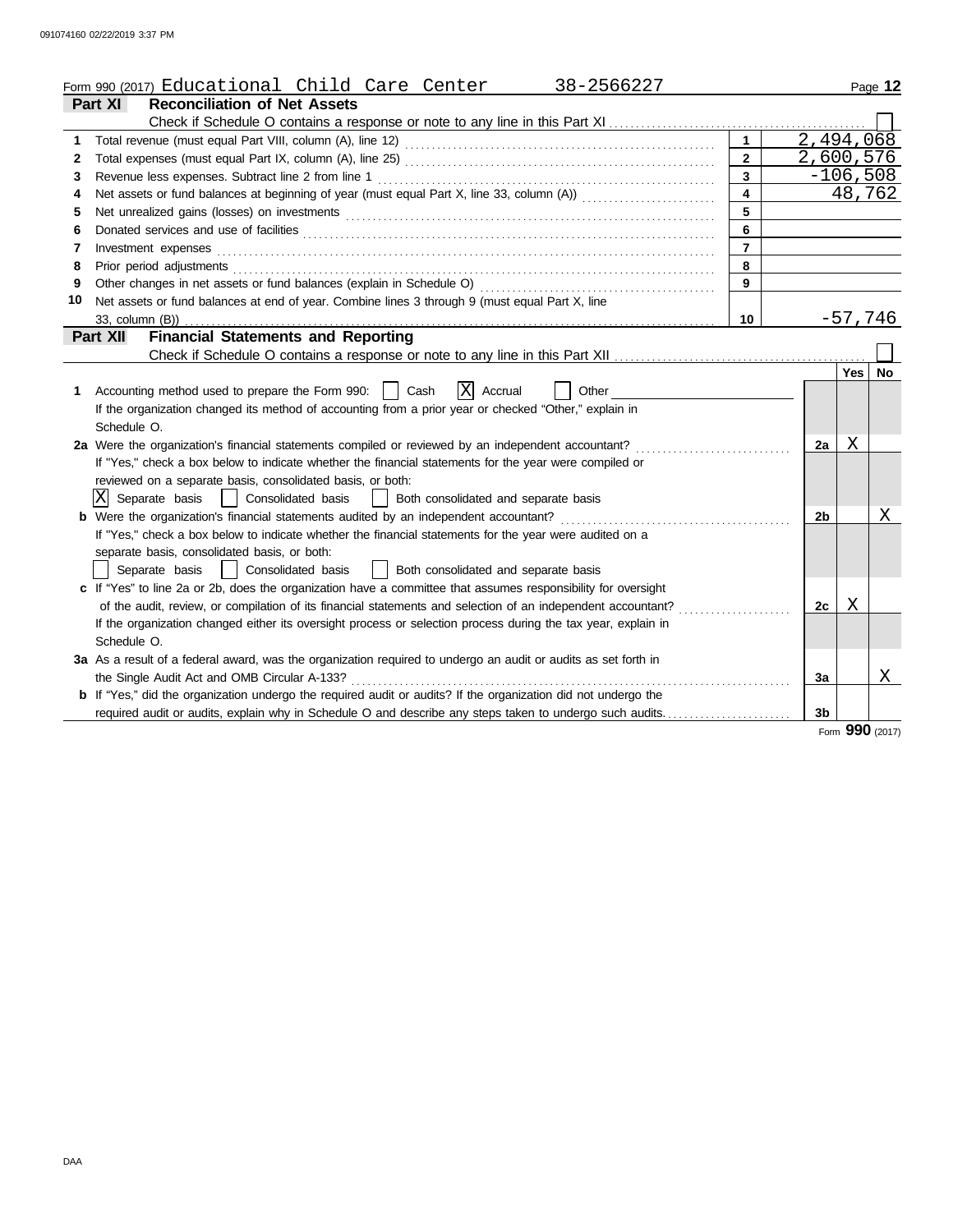| <b>SCHEDULE A</b> |                                                                                                                                               |                                                            | <b>Public Charity Status and Public Support</b>                                                                                                                                                                                                                 |                          |                        |            | OMB No. 1545-0047                    |  |  |  |  |
|-------------------|-----------------------------------------------------------------------------------------------------------------------------------------------|------------------------------------------------------------|-----------------------------------------------------------------------------------------------------------------------------------------------------------------------------------------------------------------------------------------------------------------|--------------------------|------------------------|------------|--------------------------------------|--|--|--|--|
|                   | (Form 990 or 990-EZ)                                                                                                                          |                                                            | Complete if the organization is a section $501(c)(3)$ organization or a section $4947(a)(1)$ nonexempt charitable trust.                                                                                                                                        |                          |                        |            |                                      |  |  |  |  |
|                   | Department of the Treasury                                                                                                                    |                                                            | u Attach to Form 990 or Form 990-EZ.                                                                                                                                                                                                                            |                          |                        |            | Open to Public                       |  |  |  |  |
|                   | Internal Revenue Service                                                                                                                      |                                                            | u Go to www.irs.gov/Form990 for instructions and the latest information.                                                                                                                                                                                        |                          |                        |            | Inspection                           |  |  |  |  |
|                   | Name of the organization                                                                                                                      |                                                            |                                                                                                                                                                                                                                                                 |                          |                        |            | Employer identification number       |  |  |  |  |
|                   |                                                                                                                                               |                                                            | Educational Child Care Center                                                                                                                                                                                                                                   |                          |                        | 38-2566227 |                                      |  |  |  |  |
|                   | Part I                                                                                                                                        |                                                            | Reason for Public Charity Status (All organizations must complete this part.) See instructions.<br>The organization is not a private foundation because it is: (For lines 1 through 12, check only one box.)                                                    |                          |                        |            |                                      |  |  |  |  |
| 1                 |                                                                                                                                               |                                                            | A church, convention of churches, or association of churches described in section 170(b)(1)(A)(i).                                                                                                                                                              |                          |                        |            |                                      |  |  |  |  |
| 2                 | lΧ                                                                                                                                            |                                                            | A school described in <b>section 170(b)(1)(A)(ii).</b> (Attach Schedule E (Form 990 or 990-EZ).)                                                                                                                                                                |                          |                        |            |                                      |  |  |  |  |
| 3                 |                                                                                                                                               |                                                            | A hospital or a cooperative hospital service organization described in section 170(b)(1)(A)(iii).                                                                                                                                                               |                          |                        |            |                                      |  |  |  |  |
| 4                 |                                                                                                                                               |                                                            | A medical research organization operated in conjunction with a hospital described in section 170(b)(1)(A)(iii). Enter the hospital's name,                                                                                                                      |                          |                        |            |                                      |  |  |  |  |
| 5                 | city, and state:<br>An organization operated for the benefit of a college or university owned or operated by a governmental unit described in |                                                            |                                                                                                                                                                                                                                                                 |                          |                        |            |                                      |  |  |  |  |
|                   | section 170(b)(1)(A)(iv). (Complete Part II.)                                                                                                 |                                                            |                                                                                                                                                                                                                                                                 |                          |                        |            |                                      |  |  |  |  |
| 6                 |                                                                                                                                               |                                                            | A federal, state, or local government or governmental unit described in section 170(b)(1)(A)(v).                                                                                                                                                                |                          |                        |            |                                      |  |  |  |  |
| 7                 |                                                                                                                                               | described in section 170(b)(1)(A)(vi). (Complete Part II.) | An organization that normally receives a substantial part of its support from a governmental unit or from the general public                                                                                                                                    |                          |                        |            |                                      |  |  |  |  |
| 8                 |                                                                                                                                               |                                                            | A community trust described in section 170(b)(1)(A)(vi). (Complete Part II.)                                                                                                                                                                                    |                          |                        |            |                                      |  |  |  |  |
| 9                 |                                                                                                                                               |                                                            | An agricultural research organization described in section 170(b)(1)(A)(ix) operated in conjunction with a land-grant college                                                                                                                                   |                          |                        |            |                                      |  |  |  |  |
|                   | university:                                                                                                                                   |                                                            | or university or a non-land grant college of agriculture (see instructions). Enter the name, city, and state of the college or                                                                                                                                  |                          |                        |            |                                      |  |  |  |  |
| 10                |                                                                                                                                               |                                                            | An organization that normally receives: (1) more than 33 1/3% of its support from contributions, membership fees, and gross                                                                                                                                     |                          |                        |            |                                      |  |  |  |  |
|                   |                                                                                                                                               |                                                            | receipts from activities related to its exempt functions—subject to certain exceptions, and (2) no more than 33 1/3% of its<br>support from gross investment income and unrelated business taxable income (less section 511 tax) from businesses                |                          |                        |            |                                      |  |  |  |  |
|                   |                                                                                                                                               |                                                            | acquired by the organization after June 30, 1975. See section 509(a)(2). (Complete Part III.)                                                                                                                                                                   |                          |                        |            |                                      |  |  |  |  |
| 11<br>12          |                                                                                                                                               |                                                            | An organization organized and operated exclusively to test for public safety. See section 509(a)(4).                                                                                                                                                            |                          |                        |            |                                      |  |  |  |  |
|                   |                                                                                                                                               |                                                            | An organization organized and operated exclusively for the benefit of, to perform the functions of, or to carry out the purposes<br>of one or more publicly supported organizations described in section 509(a)(1) or section 509(a)(2). See section 509(a)(3). |                          |                        |            |                                      |  |  |  |  |
|                   |                                                                                                                                               |                                                            | Check the box in lines 12a through 12d that describes the type of supporting organization and complete lines 12e, 12f, and 12g.                                                                                                                                 |                          |                        |            |                                      |  |  |  |  |
|                   | a                                                                                                                                             |                                                            | Type I. A supporting organization operated, supervised, or controlled by its supported organization(s), typically by giving<br>the supported organization(s) the power to regularly appoint or elect a majority of the directors or trustees of the             |                          |                        |            |                                      |  |  |  |  |
|                   |                                                                                                                                               |                                                            | supporting organization. You must complete Part IV, Sections A and B.                                                                                                                                                                                           |                          |                        |            |                                      |  |  |  |  |
|                   | b                                                                                                                                             |                                                            | Type II. A supporting organization supervised or controlled in connection with its supported organization(s), by having                                                                                                                                         |                          |                        |            |                                      |  |  |  |  |
|                   |                                                                                                                                               |                                                            | control or management of the supporting organization vested in the same persons that control or manage the supported<br>organization(s). You must complete Part IV, Sections A and C.                                                                           |                          |                        |            |                                      |  |  |  |  |
|                   | c                                                                                                                                             |                                                            | Type III functionally integrated. A supporting organization operated in connection with, and functionally integrated with,                                                                                                                                      |                          |                        |            |                                      |  |  |  |  |
|                   | d                                                                                                                                             |                                                            | its supported organization(s) (see instructions). You must complete Part IV, Sections A, D, and E.<br>Type III non-functionally integrated. A supporting organization operated in connection with its supported organization(s)                                 |                          |                        |            |                                      |  |  |  |  |
|                   |                                                                                                                                               |                                                            | that is not functionally integrated. The organization generally must satisfy a distribution requirement and an attentiveness                                                                                                                                    |                          |                        |            |                                      |  |  |  |  |
|                   | e                                                                                                                                             |                                                            | requirement (see instructions). You must complete Part IV, Sections A and D, and Part V.<br>Check this box if the organization received a written determination from the IRS that it is a Type I, Type II, Type III                                             |                          |                        |            |                                      |  |  |  |  |
|                   |                                                                                                                                               |                                                            | functionally integrated, or Type III non-functionally integrated supporting organization.                                                                                                                                                                       |                          |                        |            |                                      |  |  |  |  |
|                   | f                                                                                                                                             | Enter the number of supported organizations                |                                                                                                                                                                                                                                                                 |                          |                        |            |                                      |  |  |  |  |
|                   | g<br>(i) Name of supported                                                                                                                    | $(ii)$ EIN                                                 | Provide the following information about the supported organization(s).<br>(iii) Type of organization                                                                                                                                                            | (iv) Is the organization | (v) Amount of monetary |            | (vi) Amount of                       |  |  |  |  |
|                   | organization                                                                                                                                  |                                                            | (described on lines 1-10                                                                                                                                                                                                                                        | listed in your governing | support (see           |            | other support (see                   |  |  |  |  |
|                   |                                                                                                                                               |                                                            | above (see instructions))                                                                                                                                                                                                                                       | document?<br>Yes<br>No   | instructions)          |            | instructions)                        |  |  |  |  |
| (A)               |                                                                                                                                               |                                                            |                                                                                                                                                                                                                                                                 |                          |                        |            |                                      |  |  |  |  |
|                   |                                                                                                                                               |                                                            |                                                                                                                                                                                                                                                                 |                          |                        |            |                                      |  |  |  |  |
| (B)               |                                                                                                                                               |                                                            |                                                                                                                                                                                                                                                                 |                          |                        |            |                                      |  |  |  |  |
| (C)               |                                                                                                                                               |                                                            |                                                                                                                                                                                                                                                                 |                          |                        |            |                                      |  |  |  |  |
|                   |                                                                                                                                               |                                                            |                                                                                                                                                                                                                                                                 |                          |                        |            |                                      |  |  |  |  |
| (D)               |                                                                                                                                               |                                                            |                                                                                                                                                                                                                                                                 |                          |                        |            |                                      |  |  |  |  |
| (E)               |                                                                                                                                               |                                                            |                                                                                                                                                                                                                                                                 |                          |                        |            |                                      |  |  |  |  |
|                   |                                                                                                                                               |                                                            |                                                                                                                                                                                                                                                                 |                          |                        |            |                                      |  |  |  |  |
| Total             |                                                                                                                                               |                                                            |                                                                                                                                                                                                                                                                 |                          |                        |            |                                      |  |  |  |  |
|                   |                                                                                                                                               |                                                            | For Paperwork Reduction Act Notice, see the Instructions for Form 990 or 990-EZ.                                                                                                                                                                                |                          |                        |            | Schedule A (Form 990 or 990-EZ) 2017 |  |  |  |  |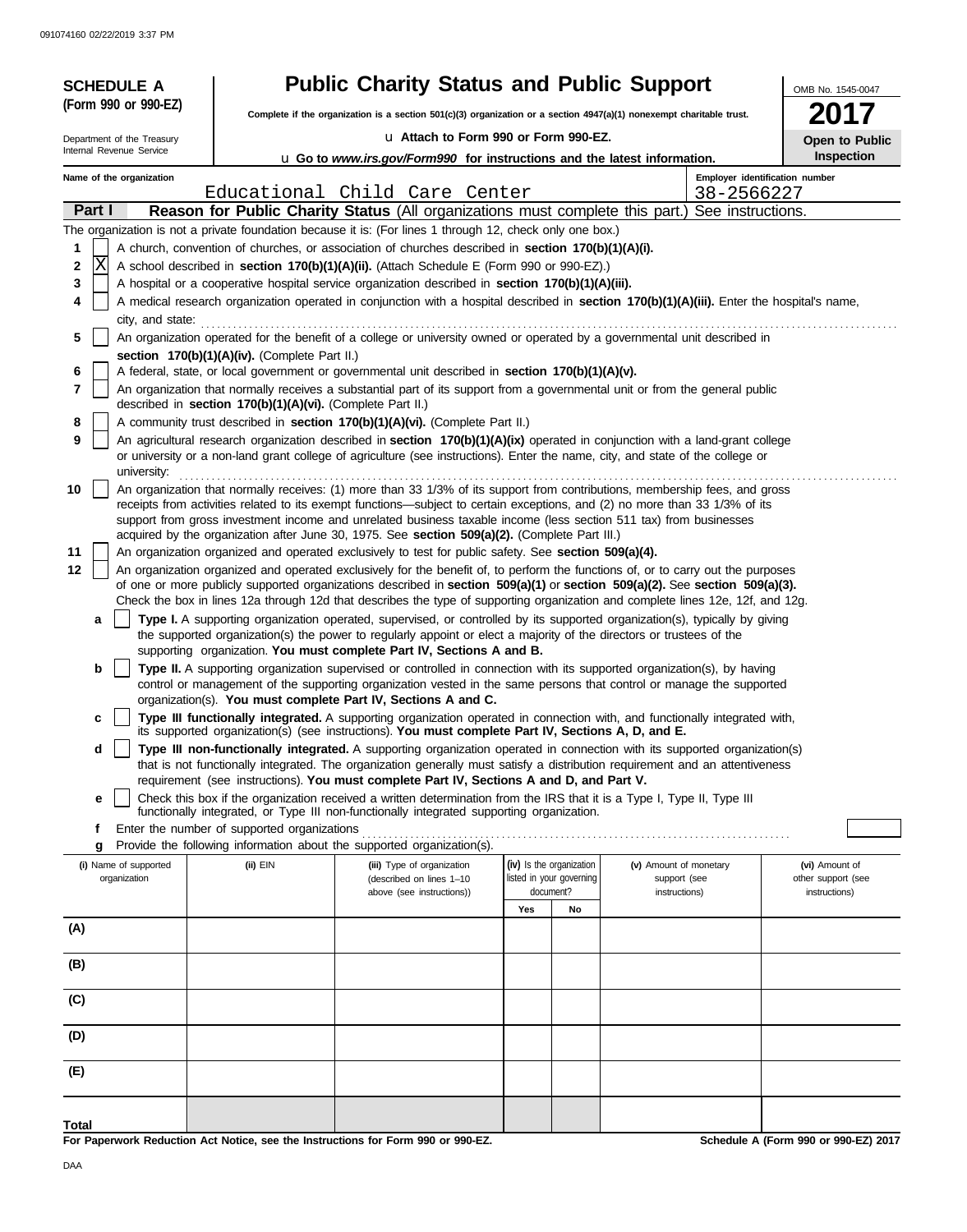|              | Schedule A (Form 990 or 990-EZ) 2017<br>Support Schedule for Organizations Described in Sections 170(b)(1)(A)(iv) and 170(b)(1)(A)(vi)<br>Part II                                                                           |          |          | Educ <u>ational Child Care Center</u> |            | 38-2566227 |    | Page 2    |
|--------------|-----------------------------------------------------------------------------------------------------------------------------------------------------------------------------------------------------------------------------|----------|----------|---------------------------------------|------------|------------|----|-----------|
|              | (Complete only if you checked the box on line 5, 7, or 8 of Part I or if the organization failed to qualify under                                                                                                           |          |          |                                       |            |            |    |           |
|              | Part III. If the organization fails to qualify under the tests listed below, please complete Part III.)                                                                                                                     |          |          |                                       |            |            |    |           |
|              | <b>Section A. Public Support</b>                                                                                                                                                                                            |          |          |                                       |            |            |    |           |
|              | Calendar year (or fiscal year beginning in) $\mathbf u$                                                                                                                                                                     | (a) 2013 | (b) 2014 | $(c)$ 2015                            | $(d)$ 2016 | (e) $2017$ |    | (f) Total |
| 1            | Gifts, grants, contributions, and<br>membership fees received. (Do not<br>include any "unusual grants.")                                                                                                                    |          |          |                                       |            |            |    |           |
| $\mathbf{2}$ | Tax revenues levied for the<br>organization's benefit and either paid<br>to or expended on its behalf<br>.                                                                                                                  |          |          |                                       |            |            |    |           |
| 3            | The value of services or facilities<br>furnished by a governmental unit to the<br>organization without charge<br>.                                                                                                          |          |          |                                       |            |            |    |           |
| 4            | Total. Add lines 1 through 3                                                                                                                                                                                                |          |          |                                       |            |            |    |           |
| 5            | The portion of total contributions by<br>each person (other than a<br>governmental unit or publicly<br>supported organization) included on<br>line 1 that exceeds 2% of the amount<br>shown on line 11, column (f) $\ldots$ |          |          |                                       |            |            |    |           |
| 6            | Public support. Subtract line 5 from line 4.                                                                                                                                                                                |          |          |                                       |            |            |    |           |
|              | <b>Section B. Total Support</b>                                                                                                                                                                                             |          |          |                                       |            |            |    |           |
|              | Calendar year (or fiscal year beginning in) $\mathbf u$                                                                                                                                                                     | (a) 2013 | (b) 2014 | $(c)$ 2015                            | $(d)$ 2016 | (e) $2017$ |    | (f) Total |
| 7<br>8       | Amounts from line 4<br>Gross income from interest, dividends,<br>payments received on securities loans,<br>rents, royalties, and income from                                                                                |          |          |                                       |            |            |    |           |
| 9            | similar sources $\ldots, \ldots, \ldots, \ldots, \ldots$<br>Net income from unrelated business                                                                                                                              |          |          |                                       |            |            |    |           |
|              | activities, whether or not the business<br>is regularly carried on                                                                                                                                                          |          |          |                                       |            |            |    |           |
| 10           | Other income. Do not include gain or<br>loss from the sale of capital assets<br>(Explain in Part VI.)<br>Total support. Add lines 7 through 10                                                                              |          |          |                                       |            |            |    |           |
| 11           |                                                                                                                                                                                                                             |          |          |                                       |            |            | 12 |           |
| 12<br>13     | First five years. If the Form 990 is for the organization's first, second, third, fourth, or fifth tax year as a section 501(c)(3)                                                                                          |          |          |                                       |            |            |    |           |
|              |                                                                                                                                                                                                                             |          |          |                                       |            |            |    |           |
|              | Section C. Computation of Public Support Percentage                                                                                                                                                                         |          |          |                                       |            |            |    |           |
| 14           |                                                                                                                                                                                                                             |          |          |                                       |            |            | 14 | %         |
| 15           | Public support percentage from 2016 Schedule A, Part II, line 14                                                                                                                                                            |          |          |                                       |            |            | 15 | %         |
| 16a          | 33 1/3% support test-2017. If the organization did not check the box on line 13, and line 14 is 33 1/3% or more, check this                                                                                                 |          |          |                                       |            |            |    |           |
|              |                                                                                                                                                                                                                             |          |          |                                       |            |            |    |           |
| b            | 33 1/3% support test-2016. If the organization did not check a box on line 13 or 16a, and line 15 is 33 1/3% or more, check                                                                                                 |          |          |                                       |            |            |    |           |
|              |                                                                                                                                                                                                                             |          |          |                                       |            |            |    |           |
|              | 17a 10%-facts-and-circumstances test-2017. If the organization did not check a box on line 13, 16a, or 16b, and line 14 is                                                                                                  |          |          |                                       |            |            |    |           |
|              | 10% or more, and if the organization meets the "facts-and-circumstances" test, check this box and stop here. Explain in                                                                                                     |          |          |                                       |            |            |    |           |
|              | Part VI how the organization meets the "facts-and-circumstances" test. The organization qualifies as a publicly supported                                                                                                   |          |          |                                       |            |            |    |           |
|              | organization                                                                                                                                                                                                                |          |          |                                       |            |            |    |           |
| b            | 10%-facts-and-circumstances test-2016. If the organization did not check a box on line 13, 16a, 16b, or 17a, and line                                                                                                       |          |          |                                       |            |            |    |           |
|              | 15 is 10% or more, and if the organization meets the "facts-and-circumstances" test, check this box and stop here.                                                                                                          |          |          |                                       |            |            |    |           |
|              | Explain in Part VI how the organization meets the "facts-and-circumstances" test. The organization qualifies as a publicly                                                                                                  |          |          |                                       |            |            |    |           |
|              | supported organization contains and contains a supported organization contains a supported organization                                                                                                                     |          |          |                                       |            |            |    |           |
| 18           | <b>Private foundation.</b> If the organization did not check a box on line 13, 16a, 16b, 17a, or 17b, check this box and see<br><b>instructions</b>                                                                         |          |          |                                       |            |            |    |           |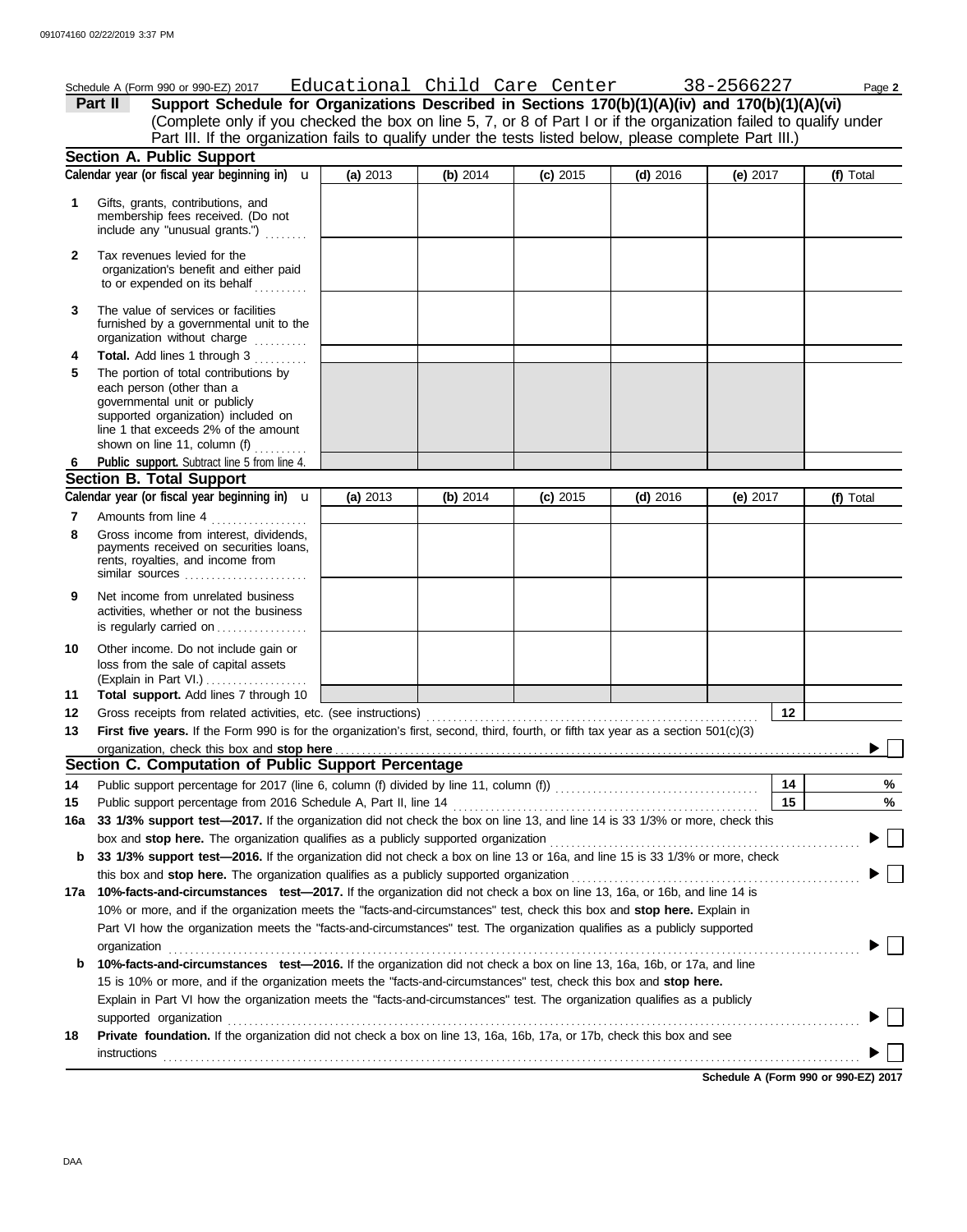|     | Schedule A (Form 990 or 990-EZ) 2017                                                                                                                                                                                                                            |          |            | Educational Child Care Center |            | 38-2566227 | Page 3    |
|-----|-----------------------------------------------------------------------------------------------------------------------------------------------------------------------------------------------------------------------------------------------------------------|----------|------------|-------------------------------|------------|------------|-----------|
|     | Support Schedule for Organizations Described in Section 509(a)(2)<br>Part III                                                                                                                                                                                   |          |            |                               |            |            |           |
|     | (Complete only if you checked the box on line 10 of Part I or if the organization failed to qualify under Part II.                                                                                                                                              |          |            |                               |            |            |           |
|     | If the organization fails to qualify under the tests listed below, please complete Part II.)                                                                                                                                                                    |          |            |                               |            |            |           |
|     | <b>Section A. Public Support</b>                                                                                                                                                                                                                                |          |            |                               |            |            |           |
|     | Calendar year (or fiscal year beginning in) $\mathbf u$                                                                                                                                                                                                         | (a) 2013 | (b) $2014$ | $(c)$ 2015                    | $(d)$ 2016 | (e) $2017$ | (f) Total |
| 1   | Gifts, grants, contributions, and membership                                                                                                                                                                                                                    |          |            |                               |            |            |           |
|     | fees received. (Do not include any "unusual grants.")                                                                                                                                                                                                           |          |            |                               |            |            |           |
| 2   | Gross receipts from admissions, merchandise<br>sold or services performed, or facilities                                                                                                                                                                        |          |            |                               |            |            |           |
|     | furnished in any activity that is related to the<br>organization's tax-exempt purpose                                                                                                                                                                           |          |            |                               |            |            |           |
| 3   | Gross receipts from activities that are not an<br>unrelated trade or business under section 513                                                                                                                                                                 |          |            |                               |            |            |           |
| 4   | Tax revenues levied for the<br>organization's benefit and either paid<br>to or expended on its behalf<br>in State                                                                                                                                               |          |            |                               |            |            |           |
| 5   | The value of services or facilities<br>furnished by a governmental unit to the<br>organization without charge                                                                                                                                                   |          |            |                               |            |            |           |
| 6   | Total. Add lines 1 through 5<br>in de la calactera.<br>Constitución                                                                                                                                                                                             |          |            |                               |            |            |           |
|     | <b>7a</b> Amounts included on lines 1, 2, and 3<br>received from disqualified persons                                                                                                                                                                           |          |            |                               |            |            |           |
| b   | Amounts included on lines 2 and 3                                                                                                                                                                                                                               |          |            |                               |            |            |           |
|     | received from other than disqualified<br>persons that exceed the greater of \$5,000                                                                                                                                                                             |          |            |                               |            |            |           |
|     | or 1% of the amount on line 13 for the year                                                                                                                                                                                                                     |          |            |                               |            |            |           |
|     | Add lines 7a and 7b                                                                                                                                                                                                                                             |          |            |                               |            |            |           |
| 8   | Public support. (Subtract line 7c from<br>line $6.$ )                                                                                                                                                                                                           |          |            |                               |            |            |           |
|     | <b>Section B. Total Support</b>                                                                                                                                                                                                                                 |          |            |                               |            |            |           |
|     | Calendar year (or fiscal year beginning in) $\mathbf u$                                                                                                                                                                                                         |          |            |                               |            |            |           |
|     |                                                                                                                                                                                                                                                                 | (a) 2013 | (b) 2014   | $(c)$ 2015                    | $(d)$ 2016 | (e) $2017$ | (f) Total |
| 9   | Amounts from line 6                                                                                                                                                                                                                                             |          |            |                               |            |            |           |
|     | <b>10a</b> Gross income from interest, dividends,<br>payments received on securities loans, rents,<br>royalties, and income from similar sources.                                                                                                               |          |            |                               |            |            |           |
| b   | Unrelated business taxable income (less)                                                                                                                                                                                                                        |          |            |                               |            |            |           |
|     | section 511 taxes) from businesses<br>acquired after June 30, 1975                                                                                                                                                                                              |          |            |                               |            |            |           |
| c   | Add lines 10a and 10b                                                                                                                                                                                                                                           |          |            |                               |            |            |           |
| 11  | Net income from unrelated business<br>activities not included in line 10b, whether<br>or not the business is regularly carried on                                                                                                                               |          |            |                               |            |            |           |
| 12  | Other income. Do not include gain or<br>loss from the sale of capital assets<br>(Explain in Part VI.)                                                                                                                                                           |          |            |                               |            |            |           |
| 13  | Total support. (Add lines 9, 10c, 11,                                                                                                                                                                                                                           |          |            |                               |            |            |           |
|     | and 12.)                                                                                                                                                                                                                                                        |          |            |                               |            |            |           |
| 14  | First five years. If the Form 990 is for the organization's first, second, third, fourth, or fifth tax year as a section 501(c)(3)<br>organization, check this box and stop here                                                                                |          |            |                               |            |            |           |
|     | Section C. Computation of Public Support Percentage                                                                                                                                                                                                             |          |            |                               |            |            |           |
| 15  | Public support percentage for 2017 (line 8, column (f) divided by line 13, column (f)) [[[[[[[[[[[[[[[[[[[[[[                                                                                                                                                   |          |            |                               |            | 15         | %         |
|     |                                                                                                                                                                                                                                                                 |          |            |                               |            |            |           |
| 16  | Section D. Computation of Investment Income Percentage                                                                                                                                                                                                          |          |            |                               |            | 16         | %         |
|     |                                                                                                                                                                                                                                                                 |          |            |                               |            | 17         | %         |
| 17  | Investment income percentage from 2016 Schedule A, Part III, line 17                                                                                                                                                                                            |          |            |                               |            | 18         | %         |
| 18  | 33 1/3% support tests-2017. If the organization did not check the box on line 14, and line 15 is more than 33 1/3%, and line                                                                                                                                    |          |            |                               |            |            |           |
| 19a |                                                                                                                                                                                                                                                                 |          |            |                               |            |            |           |
|     | 17 is not more than 33 1/3%, check this box and stop here. The organization qualifies as a publicly supported organization<br>33 1/3% support tests-2016. If the organization did not check a box on line 14 or line 19a, and line 16 is more than 33 1/3%, and |          |            |                               |            |            |           |
| b   | line 18 is not more than 33 1/3%, check this box and stop here. The organization qualifies as a publicly supported organization $\ldots$                                                                                                                        |          |            |                               |            |            |           |
| 20  |                                                                                                                                                                                                                                                                 |          |            |                               |            |            |           |
|     |                                                                                                                                                                                                                                                                 |          |            |                               |            |            |           |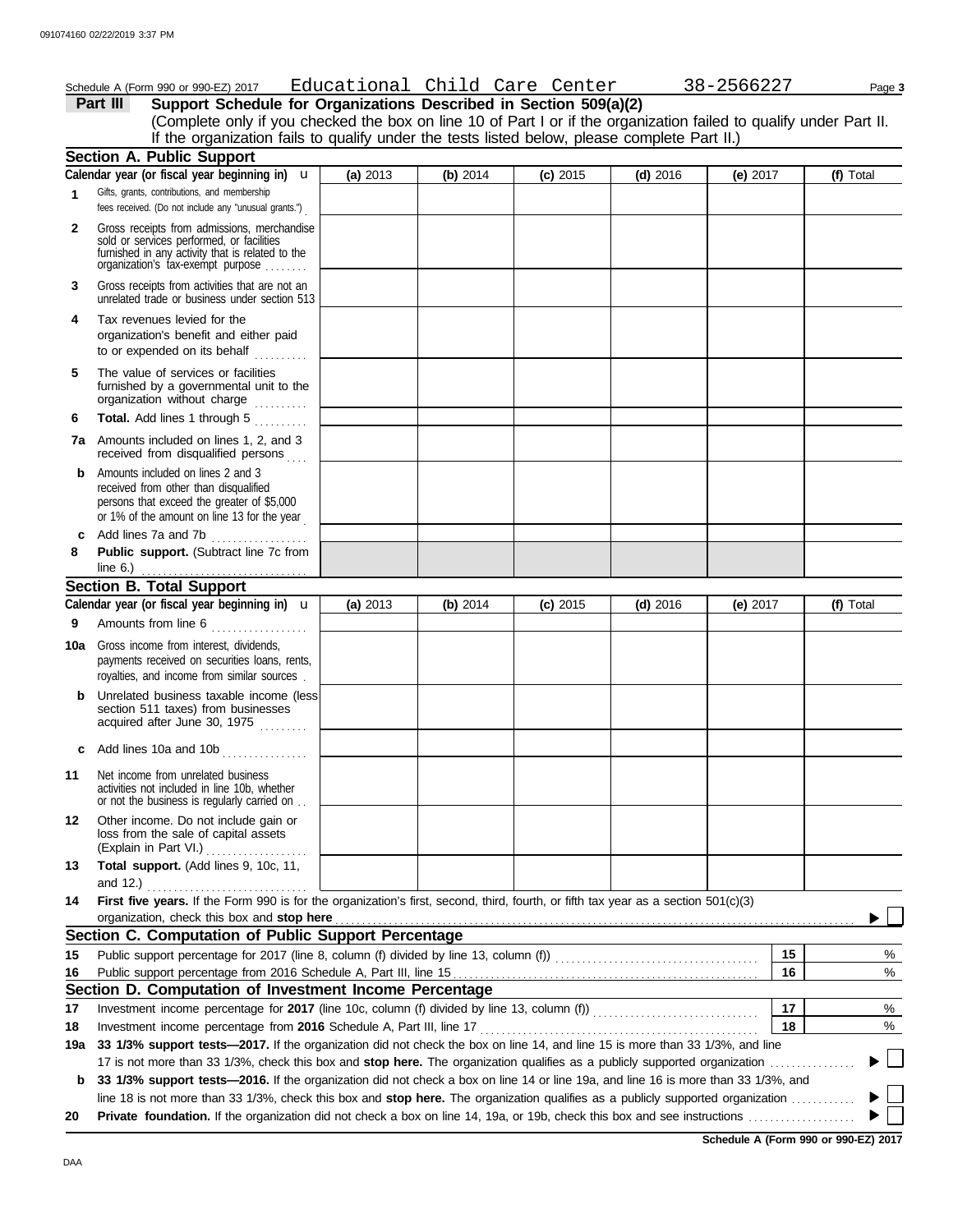|              | Educational Child Care Center<br>38-2566227<br>Schedule A (Form 990 or 990-EZ) 2017<br>Part IV<br><b>Supporting Organizations</b>                                                                                                                                                                                             |                |            | Page 4 |
|--------------|-------------------------------------------------------------------------------------------------------------------------------------------------------------------------------------------------------------------------------------------------------------------------------------------------------------------------------|----------------|------------|--------|
|              | (Complete only if you checked a box in line 12 on Part I. If you checked 12a of Part I, complete Sections A<br>and B. If you checked 12b of Part I, complete Sections A and C. If you checked 12c of Part I, complete<br>Sections A, D, and E. If you checked 12d of Part I, complete Sections A and D, and complete Part V.) |                |            |        |
|              | <b>Section A. All Supporting Organizations</b>                                                                                                                                                                                                                                                                                |                |            |        |
|              |                                                                                                                                                                                                                                                                                                                               |                | <b>Yes</b> | No     |
| 1            | Are all of the organization's supported organizations listed by name in the organization's governing                                                                                                                                                                                                                          |                |            |        |
|              | documents? If "No," describe in Part VI how the supported organizations are designated. If designated by                                                                                                                                                                                                                      |                |            |        |
|              | class or purpose, describe the designation. If historic and continuing relationship, explain.                                                                                                                                                                                                                                 | 1              |            |        |
| $\mathbf{2}$ | Did the organization have any supported organization that does not have an IRS determination of status<br>under section 509(a)(1) or (2)? If "Yes," explain in Part VI how the organization determined that the supported                                                                                                     |                |            |        |
|              | organization was described in section 509(a)(1) or (2).                                                                                                                                                                                                                                                                       | $\mathbf{2}$   |            |        |
| За           | Did the organization have a supported organization described in section 501(c)(4), (5), or (6)? If "Yes," answer                                                                                                                                                                                                              |                |            |        |
|              | $(b)$ and $(c)$ below.                                                                                                                                                                                                                                                                                                        | 3a             |            |        |
| b            | Did the organization confirm that each supported organization qualified under section $501(c)(4)$ , (5), or (6) and                                                                                                                                                                                                           |                |            |        |
|              | satisfied the public support tests under section 509(a)(2)? If "Yes," describe in Part VI when and how the                                                                                                                                                                                                                    |                |            |        |
|              | organization made the determination.                                                                                                                                                                                                                                                                                          | 3b             |            |        |
| c            | Did the organization ensure that all support to such organizations was used exclusively for section $170(c)(2)(B)$                                                                                                                                                                                                            |                |            |        |
|              | purposes? If "Yes," explain in Part VI what controls the organization put in place to ensure such use.                                                                                                                                                                                                                        | 3 <sub>c</sub> |            |        |
| 4a           | Was any supported organization not organized in the United States ("foreign supported organization")? If                                                                                                                                                                                                                      |                |            |        |
|              | "Yes," and if you checked 12a or 12b in Part I, answer (b) and (c) below.                                                                                                                                                                                                                                                     | 4a             |            |        |
| b            | Did the organization have ultimate control and discretion in deciding whether to make grants to the foreign                                                                                                                                                                                                                   |                |            |        |
|              | supported organization? If "Yes," describe in Part VI how the organization had such control and discretion                                                                                                                                                                                                                    |                |            |        |
|              | despite being controlled or supervised by or in connection with its supported organizations.                                                                                                                                                                                                                                  | 4b             |            |        |
| c            | Did the organization support any foreign supported organization that does not have an IRS determination                                                                                                                                                                                                                       |                |            |        |
|              | under sections $501(c)(3)$ and $509(a)(1)$ or (2)? If "Yes," explain in Part VI what controls the organization used                                                                                                                                                                                                           |                |            |        |
|              | to ensure that all support to the foreign supported organization was used exclusively for section $170(c)(2)(B)$                                                                                                                                                                                                              |                |            |        |
|              | purposes.                                                                                                                                                                                                                                                                                                                     | 4c             |            |        |
| 5a           | Did the organization add, substitute, or remove any supported organizations during the tax year? If "Yes,"                                                                                                                                                                                                                    |                |            |        |
|              | answer (b) and (c) below (if applicable). Also, provide detail in Part VI, including (i) the names and EIN                                                                                                                                                                                                                    |                |            |        |
|              | numbers of the supported organizations added, substituted, or removed; (ii) the reasons for each such action;                                                                                                                                                                                                                 |                |            |        |
|              | (iii) the authority under the organization's organizing document authorizing such action; and (iv) how the action                                                                                                                                                                                                             |                |            |        |
|              | was accomplished (such as by amendment to the organizing document).                                                                                                                                                                                                                                                           | 5a             |            |        |
| b            | Type I or Type II only. Was any added or substituted supported organization part of a class already                                                                                                                                                                                                                           |                |            |        |
|              | designated in the organization's organizing document?                                                                                                                                                                                                                                                                         | 5 <sub>b</sub> |            |        |
| c            | Substitutions only. Was the substitution the result of an event beyond the organization's control?                                                                                                                                                                                                                            | 5 <sub>c</sub> |            |        |
| 6            | Did the organization provide support (whether in the form of grants or the provision of services or facilities) to                                                                                                                                                                                                            |                |            |        |
|              | anyone other than (i) its supported organizations, (ii) individuals that are part of the charitable class benefited                                                                                                                                                                                                           |                |            |        |
|              | by one or more of its supported organizations, or (iii) other supporting organizations that also support or                                                                                                                                                                                                                   |                |            |        |
|              | benefit one or more of the filing organization's supported organizations? If "Yes," provide detail in Part VI.                                                                                                                                                                                                                | 6              |            |        |
| 7            | Did the organization provide a grant, loan, compensation, or other similar payment to a substantial contributor                                                                                                                                                                                                               |                |            |        |
|              | (defined in section $4958(c)(3)(C)$ ), a family member of a substantial contributor, or a 35% controlled entity with                                                                                                                                                                                                          |                |            |        |
|              | regard to a substantial contributor? If "Yes," complete Part I of Schedule L (Form 990 or 990-EZ).                                                                                                                                                                                                                            | 7              |            |        |
| 8            | Did the organization make a loan to a disqualified person (as defined in section 4958) not described in line 7?                                                                                                                                                                                                               |                |            |        |
|              | If "Yes," complete Part I of Schedule L (Form 990 or 990-EZ).                                                                                                                                                                                                                                                                 | 8              |            |        |
| 9a           | Was the organization controlled directly or indirectly at any time during the tax year by one or more                                                                                                                                                                                                                         |                |            |        |
|              | disqualified persons as defined in section 4946 (other than foundation managers and organizations described<br>in section 509(a)(1) or (2))? If "Yes," provide detail in Part VI.                                                                                                                                             | 9a             |            |        |
| b            | Did one or more disqualified persons (as defined in line 9a) hold a controlling interest in any entity in which                                                                                                                                                                                                               |                |            |        |
|              | the supporting organization had an interest? If "Yes," provide detail in Part VI.                                                                                                                                                                                                                                             | 9b             |            |        |
| c            | Did a disqualified person (as defined in line 9a) have an ownership interest in, or derive any personal benefit                                                                                                                                                                                                               |                |            |        |
|              | from, assets in which the supporting organization also had an interest? If "Yes," provide detail in Part VI.                                                                                                                                                                                                                  | 9c             |            |        |
| 10a          | Was the organization subject to the excess business holdings rules of section 4943 because of section                                                                                                                                                                                                                         |                |            |        |
|              | 4943(f) (regarding certain Type II supporting organizations, and all Type III non-functionally integrated                                                                                                                                                                                                                     |                |            |        |

**b** Did the organization have any excess business holdings in the tax year? *(Use Schedule C, Form 4720, to* 

supporting organizations)? *If "Yes," answer 10b below.*

*determine whether the organization had excess business holdings.)*

**10a**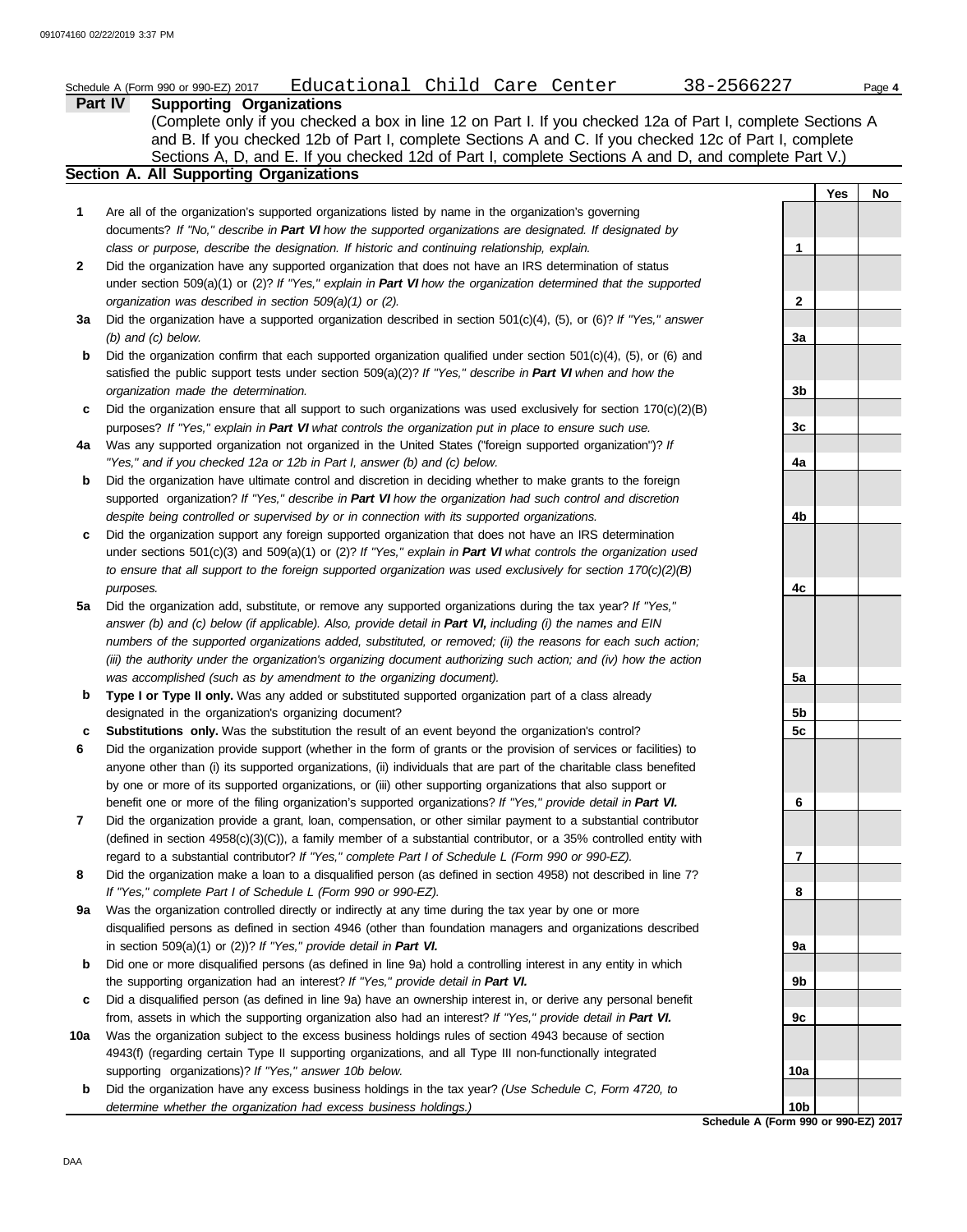|              | Educational Child Care Center<br>38-2566227<br>Schedule A (Form 990 or 990-EZ) 2017<br><b>Supporting Organizations (continued)</b><br><b>Part IV</b> |                 |     | Page 5 |
|--------------|------------------------------------------------------------------------------------------------------------------------------------------------------|-----------------|-----|--------|
|              |                                                                                                                                                      |                 | Yes | No     |
| 11           | Has the organization accepted a gift or contribution from any of the following persons?                                                              |                 |     |        |
| a            | A person who directly or indirectly controls, either alone or together with persons described in (b) and (c)                                         |                 |     |        |
|              | below, the governing body of a supported organization?                                                                                               | 11a             |     |        |
|              | <b>b</b> A family member of a person described in (a) above?                                                                                         | 11 <sub>b</sub> |     |        |
|              | c A 35% controlled entity of a person described in (a) or (b) above? If "Yes" to a, b, or c, provide detail in Part VI.                              | 11c             |     |        |
|              | <b>Section B. Type I Supporting Organizations</b>                                                                                                    |                 |     |        |
|              |                                                                                                                                                      |                 | Yes | No     |
| 1            | Did the directors, trustees, or membership of one or more supported organizations have the power to                                                  |                 |     |        |
|              | regularly appoint or elect at least a majority of the organization's directors or trustees at all times during the                                   |                 |     |        |
|              | tax year? If "No," describe in Part VI how the supported organization(s) effectively operated, supervised, or                                        |                 |     |        |
|              | controlled the organization's activities. If the organization had more than one supported organization,                                              |                 |     |        |
|              | describe how the powers to appoint and/or remove directors or trustees were allocated among the supported                                            |                 |     |        |
|              | organizations and what conditions or restrictions, if any, applied to such powers during the tax year.                                               | 1               |     |        |
| 2            | Did the organization operate for the benefit of any supported organization other than the supported                                                  |                 |     |        |
|              | organization(s) that operated, supervised, or controlled the supporting organization? If "Yes," explain in Part                                      |                 |     |        |
|              | VI how providing such benefit carried out the purposes of the supported organization(s) that operated,                                               |                 |     |        |
|              | supervised, or controlled the supporting organization.                                                                                               | 2               |     |        |
|              | Section C. Type II Supporting Organizations                                                                                                          |                 |     |        |
|              |                                                                                                                                                      |                 | Yes | No     |
| 1            | Were a majority of the organization's directors or trustees during the tax year also a majority of the directors                                     |                 |     |        |
|              | or trustees of each of the organization's supported organization(s)? If "No," describe in Part VI how control                                        |                 |     |        |
|              | or management of the supporting organization was vested in the same persons that controlled or managed                                               | 1               |     |        |
|              | the supported organization(s).<br>Section D. All Type III Supporting Organizations                                                                   |                 |     |        |
|              |                                                                                                                                                      |                 | Yes | No     |
| 1            | Did the organization provide to each of its supported organizations, by the last day of the fifth month of the                                       |                 |     |        |
|              | organization's tax year, (i) a written notice describing the type and amount of support provided during the prior tax                                |                 |     |        |
|              | year, (ii) a copy of the Form 990 that was most recently filed as of the date of notification, and (iii) copies of the                               |                 |     |        |
|              | organization's governing documents in effect on the date of notification, to the extent not previously provided?                                     | 1               |     |        |
| 2            | Were any of the organization's officers, directors, or trustees either (i) appointed or elected by the supported                                     |                 |     |        |
|              | organization(s) or (ii) serving on the governing body of a supported organization? If "No," explain in Part VI how                                   |                 |     |        |
|              | the organization maintained a close and continuous working relationship with the supported organization(s).                                          | 2               |     |        |
| 3            | By reason of the relationship described in (2), did the organization's supported organizations have a                                                |                 |     |        |
|              | significant voice in the organization's investment policies and in directing the use of the organization's                                           |                 |     |        |
|              | income or assets at all times during the tax year? If "Yes," describe in Part VI the role the organization's                                         |                 |     |        |
|              | supported organizations played in this regard.                                                                                                       | 3               |     |        |
|              | Section E. Type III Functionally-Integrated Supporting Organizations                                                                                 |                 |     |        |
| 1            | Check the box next to the method that the organization used to satisfy the Integral Part Test during the year (see instructions).                    |                 |     |        |
| a            | The organization satisfied the Activities Test. Complete line 2 below.                                                                               |                 |     |        |
| b            | The organization is the parent of each of its supported organizations. Complete line 3 below.                                                        |                 |     |        |
| c            | The organization supported a governmental entity. Describe in Part VI how you supported a government entity (see instructions).                      |                 |     |        |
|              |                                                                                                                                                      |                 |     |        |
| $\mathbf{2}$ | Activities Test. Answer (a) and (b) below.                                                                                                           |                 | Yes | No     |
| a            | Did substantially all of the organization's activities during the tax year directly further the exempt purposes of                                   |                 |     |        |
|              | the supported organization(s) to which the organization was responsive? If "Yes," then in Part VI identify                                           |                 |     |        |
|              | those supported organizations and explain how these activities directly furthered their exempt purposes,                                             |                 |     |        |
|              | how the organization was responsive to those supported organizations, and how the organization determined                                            |                 |     |        |
|              | that these activities constituted substantially all of its activities.                                                                               | 2a              |     |        |
| b            | Did the activities described in (a) constitute activities that, but for the organization's involvement, one or more                                  |                 |     |        |
|              | of the organization's supported organization(s) would have been engaged in? If "Yes," explain in Part VI the                                         |                 |     |        |
|              | reasons for the organization's position that its supported organization(s) would have engaged in these                                               |                 |     |        |
|              | activities but for the organization's involvement.                                                                                                   | 2b              |     |        |
| 3            | Parent of Supported Organizations. Answer (a) and (b) below.                                                                                         |                 |     |        |

- **a** Did the organization have the power to regularly appoint or elect a majority of the officers, directors, or trustees of each of the supported organizations? *Provide details in Part VI.*
- **b** Did the organization exercise a substantial degree of direction over the policies, programs, and activities of each of its supported organizations? *If "Yes," describe in Part VI the role played by the organization in this regard.*

DAA **Schedule A (Form 990 or 990-EZ) 2017**<br>DAA **Schedule A (Form 990 or 990-EZ) 2017 3b**

**3a**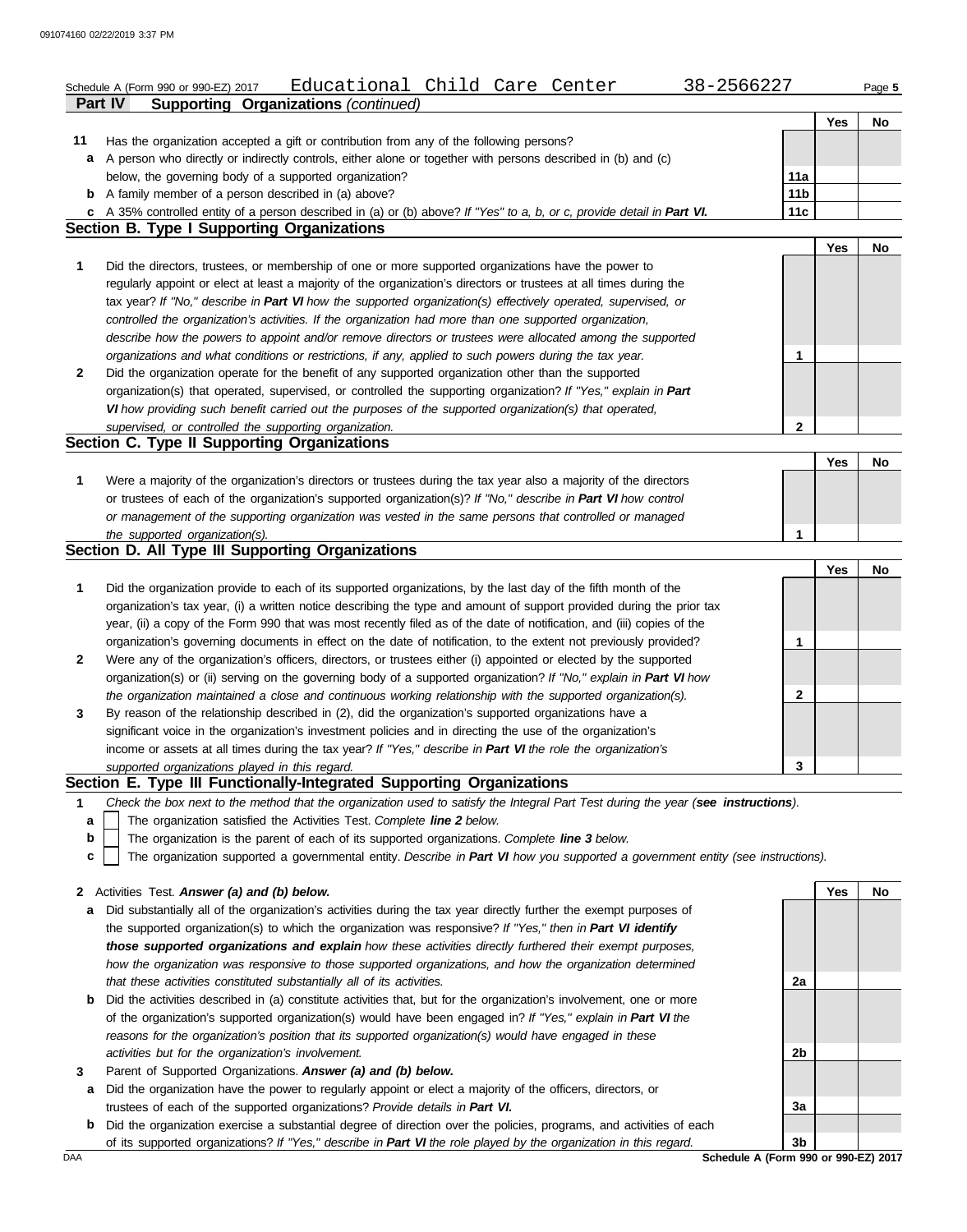#### **Part V Type III Non-Functionally Integrated 509(a)(3) Supporting Organizations** Schedule A (Form 990 or 990-EZ) 2017 Educational Child Care Center 38-2566227 Page **6 1** Check here if the organization satisfied the Integral Part Test as a qualifying trust on Nov. 20, 1970 (explain in Part VI).**See instructions.** All other Type III non-functionally integrated supporting organizations must complete Sections A through E. **1** Net short-term capital gain **2 3** Other gross income (see instructions) **4** Add lines 1 through 3. **5** Depreciation and depletion **6** Portion of operating expenses paid or incurred for production or **7** Other expenses (see instructions) **8 Adjusted Net Income** (subtract lines 5, 6 and 7 from line 4). **1** Aggregate fair market value of all non-exempt-use assets (see **Section A - Adjusted Net Income** Recoveries of prior-year distributions collection of gross income or for management, conservation, or maintenance of property held for production of income (see instructions) **Section B - Minimum Asset Amount** instructions for short tax year or assets held for part of year): **a** Average monthly value of securities **b** Average monthly cash balances **c** Fair market value of other non-exempt-use assets **d Total** (add lines 1a, 1b, and 1c) **e Discount** claimed for blockage or other factors (explain in detail in **Part VI**): **8 Minimum Asset Amount** (add line 7 to line 6) **7 6** Multiply line 5 by .035. **5 4** Cash deemed held for exempt use. Enter 1-1/2% of line 3 (for greater amount, **3** Subtract line 2 from line 1d. **2** Acquisition indebtedness applicable to non-exempt-use assets see instructions). Net value of non-exempt-use assets (subtract line 4 from line 3) Recoveries of prior-year distributions **Section C - Distributable Amount 5** Income tax imposed in prior year **4** Enter greater of line 2 or line 3. **3 2 1** Adjusted net income for prior year (from Section A, line 8, Column A) Enter 85% of line 1. Minimum asset amount for prior year (from Section B, line 8, Column A) **8 7 6 5 4 3 2 1** (A) Prior Year (B) Current Year (optional) (optional) (B) Current Year (A) Prior Year **1a 1b 1c 1d 2 3 4 5 6 7 8 3 2 1 5 4** Current Year

**7 6 Distributable Amount.** Subtract line 5 from line 4, unless subject to emergency temporary reduction (see instructions). instructions). Check here if the current year is the organization's first as a non-functionally integrated Type III supporting organization (see **6**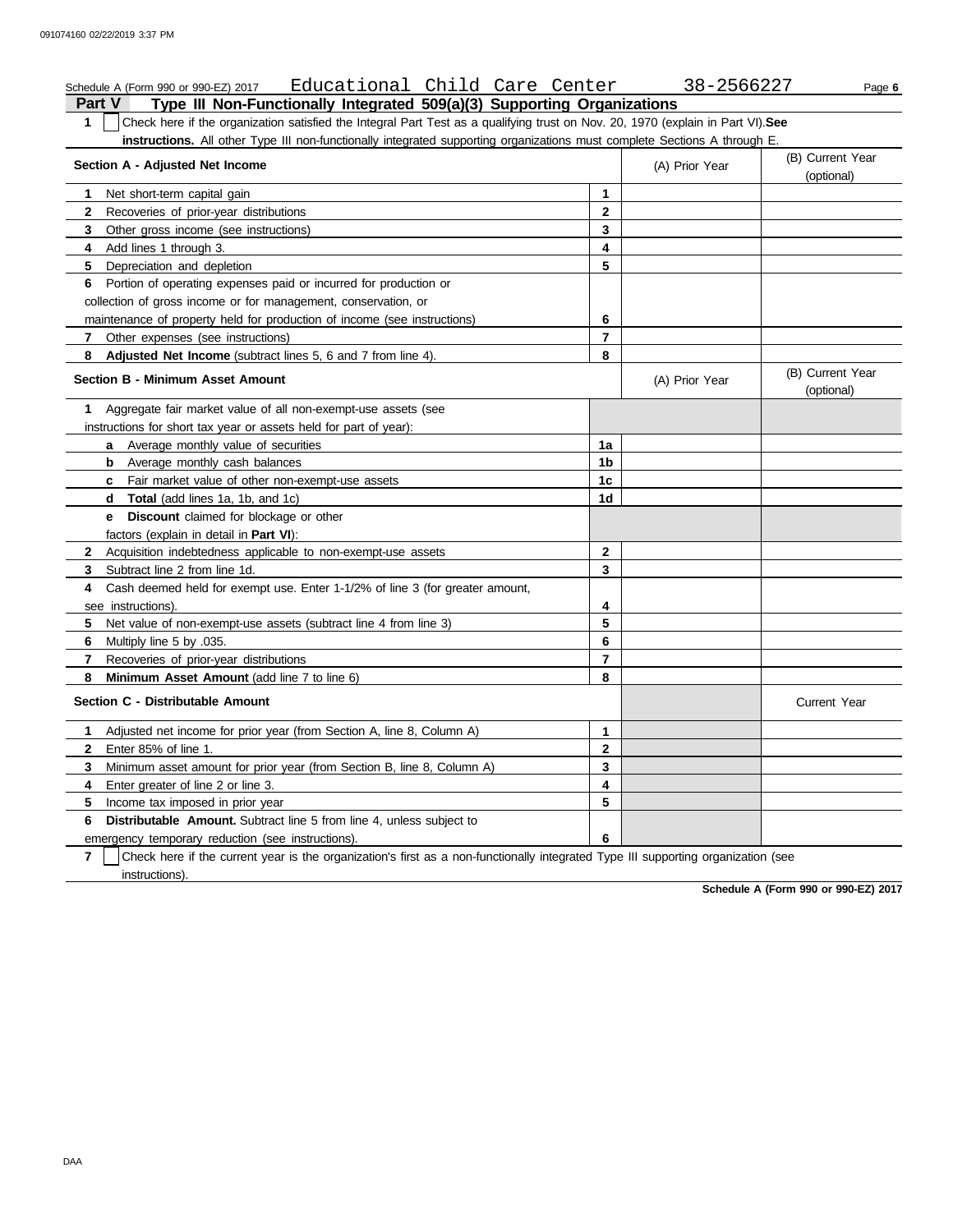|              | Educational Child Care Center<br>Schedule A (Form 990 or 990-EZ) 2017                                                       |                                    | 38-2566227                                     | Page 7                                           |
|--------------|-----------------------------------------------------------------------------------------------------------------------------|------------------------------------|------------------------------------------------|--------------------------------------------------|
| Part V       | Type III Non-Functionally Integrated 509(a)(3) Supporting Organizations (continued)                                         |                                    |                                                |                                                  |
|              | <b>Section D - Distributions</b>                                                                                            |                                    |                                                | <b>Current Year</b>                              |
| 1.           | Amounts paid to supported organizations to accomplish exempt purposes                                                       |                                    |                                                |                                                  |
| $\mathbf{2}$ | Amounts paid to perform activity that directly furthers exempt purposes of supported                                        |                                    |                                                |                                                  |
|              | organizations, in excess of income from activity                                                                            |                                    |                                                |                                                  |
| 3            | Administrative expenses paid to accomplish exempt purposes of supported organizations                                       |                                    |                                                |                                                  |
| 4            | Amounts paid to acquire exempt-use assets                                                                                   |                                    |                                                |                                                  |
| 5            | Qualified set-aside amounts (prior IRS approval required)                                                                   |                                    |                                                |                                                  |
| 6            | Other distributions (describe in Part VI). See instructions.                                                                |                                    |                                                |                                                  |
| 7            | Total annual distributions. Add lines 1 through 6.                                                                          |                                    |                                                |                                                  |
| 8            | Distributions to attentive supported organizations to which the organization is responsive                                  |                                    |                                                |                                                  |
|              | (provide details in Part VI). See instructions.                                                                             |                                    |                                                |                                                  |
| 9            | Distributable amount for 2017 from Section C, line 6                                                                        |                                    |                                                |                                                  |
| 10           | Line 8 amount divided by line 9 amount                                                                                      |                                    |                                                |                                                  |
|              | Section E - Distribution Allocations (see instructions)                                                                     | (i)<br><b>Excess Distributions</b> | (iii)<br><b>Underdistributions</b><br>Pre-2017 | (iii)<br><b>Distributable</b><br>Amount for 2017 |
| 1.           | Distributable amount for 2017 from Section C, line 6                                                                        |                                    |                                                |                                                  |
| $\mathbf{2}$ | Underdistributions, if any, for years prior to 2017<br>(reasonable cause required-explain in Part VI). See<br>instructions. |                                    |                                                |                                                  |
| 3            | Excess distributions carryover, if any, to 2017:                                                                            |                                    |                                                |                                                  |
| a            |                                                                                                                             |                                    |                                                |                                                  |
|              | $b$ From 2013                                                                                                               |                                    |                                                |                                                  |
|              | <b>c</b> From 2014                                                                                                          |                                    |                                                |                                                  |
|              |                                                                                                                             |                                    |                                                |                                                  |
|              |                                                                                                                             |                                    |                                                |                                                  |
|              | f Total of lines 3a through e                                                                                               |                                    |                                                |                                                  |
|              | g Applied to underdistributions of prior years                                                                              |                                    |                                                |                                                  |
|              | h Applied to 2017 distributable amount                                                                                      |                                    |                                                |                                                  |
|              | <i>i</i> Carryover from 2012 not applied (see instructions)                                                                 |                                    |                                                |                                                  |
|              | Remainder. Subtract lines 3g, 3h, and 3i from 3f.                                                                           |                                    |                                                |                                                  |
| 4            | Distributions for 2017 from                                                                                                 |                                    |                                                |                                                  |
|              | \$<br>Section D, line 7:                                                                                                    |                                    |                                                |                                                  |
|              | a Applied to underdistributions of prior years                                                                              |                                    |                                                |                                                  |
|              | <b>b</b> Applied to 2017 distributable amount                                                                               |                                    |                                                |                                                  |
|              | c Remainder. Subtract lines 4a and 4b from 4.                                                                               |                                    |                                                |                                                  |
| 5            | Remaining underdistributions for years prior to 2017, if                                                                    |                                    |                                                |                                                  |
|              | any. Subtract lines 3g and 4a from line 2. For result                                                                       |                                    |                                                |                                                  |
|              |                                                                                                                             |                                    |                                                |                                                  |
|              | greater than zero, explain in Part VI. See instructions.                                                                    |                                    |                                                |                                                  |
| 6            | Remaining underdistributions for 2017. Subtract lines 3h                                                                    |                                    |                                                |                                                  |
|              | and 4b from line 1. For result greater than zero, explain in                                                                |                                    |                                                |                                                  |
|              | Part VI. See instructions.                                                                                                  |                                    |                                                |                                                  |
| 7            | Excess distributions carryover to 2018. Add lines 3j<br>and 4c.                                                             |                                    |                                                |                                                  |
| 8            | Breakdown of line 7:                                                                                                        |                                    |                                                |                                                  |
|              | a Excess from 2013                                                                                                          |                                    |                                                |                                                  |
|              |                                                                                                                             |                                    |                                                |                                                  |
|              |                                                                                                                             |                                    |                                                |                                                  |
|              |                                                                                                                             |                                    |                                                |                                                  |
|              | e Excess from 2017                                                                                                          |                                    |                                                |                                                  |
|              |                                                                                                                             |                                    |                                                |                                                  |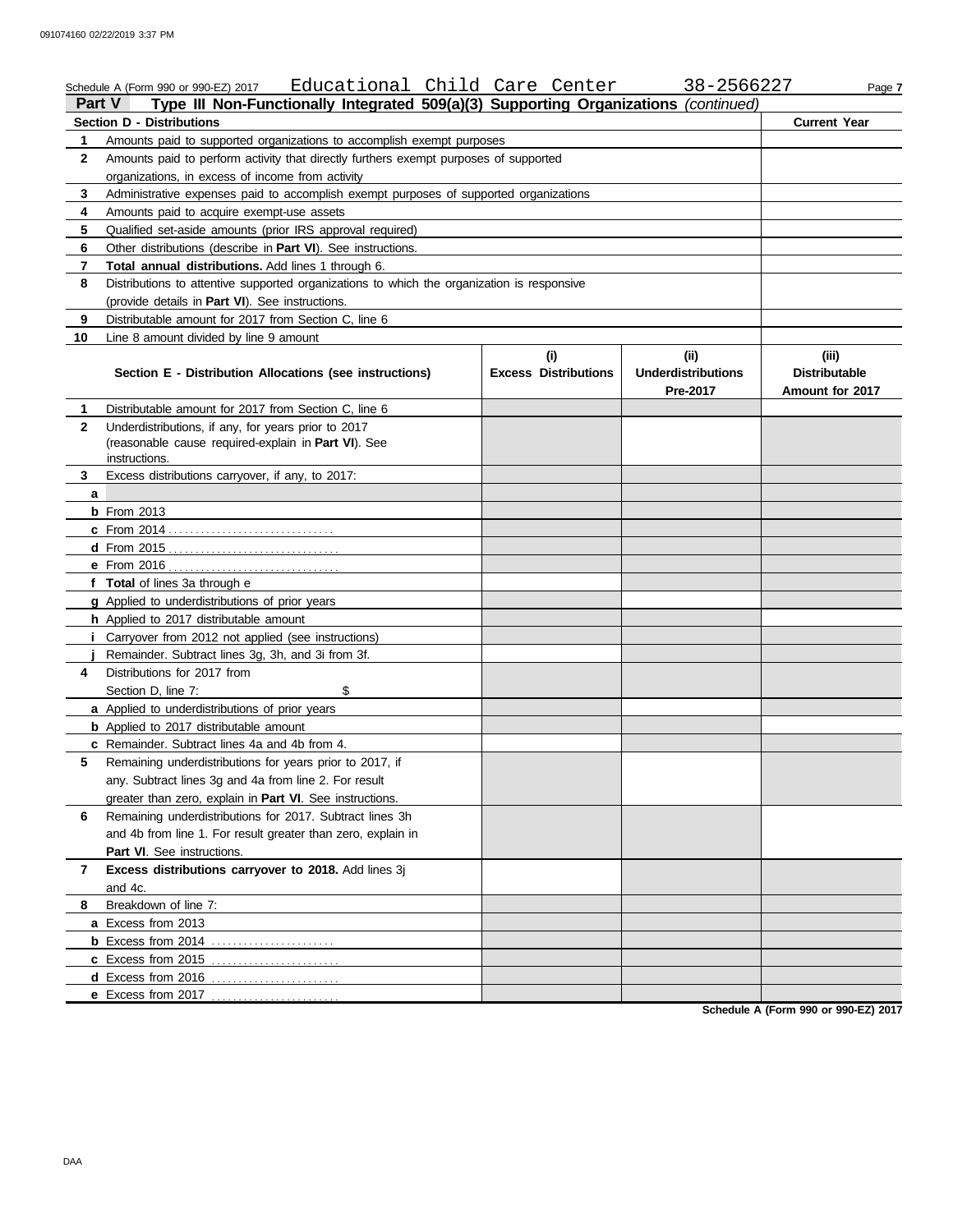|         | Schedule A (Form 990 or 990-EZ) 2017                                                                                                                                                                                                                                                                                                                              |  |  | Educational Child Care Center | 38-2566227 | Page 8 |
|---------|-------------------------------------------------------------------------------------------------------------------------------------------------------------------------------------------------------------------------------------------------------------------------------------------------------------------------------------------------------------------|--|--|-------------------------------|------------|--------|
| Part VI | Supplemental Information. Provide the explanations required by Part II, line 10; Part II, line 17a or 17b; Part<br>III, line 12; Part IV, Section A, lines 1, 2, 3b, 3c, 4b, 4c, 5a, 6, 9a, 9b, 9c, 11a, 11b, and 11c; Part IV, Section<br>B, lines 1 and 2; Part IV, Section C, line 1; Part IV, Section D, lines 2 and 3; Part IV, Section E, lines 1c, 2a, 2b, |  |  |                               |            |        |
|         | 3a and 3b; Part V, line 1; Part V, Section B, line 1e; Part V, Section D, lines 5, 6, and 8; and Part V, Section E,<br>lines 2, 5, and 6. Also complete this part for any additional information. (See instructions.)                                                                                                                                             |  |  |                               |            |        |
|         |                                                                                                                                                                                                                                                                                                                                                                   |  |  |                               |            |        |
|         |                                                                                                                                                                                                                                                                                                                                                                   |  |  |                               |            |        |
|         |                                                                                                                                                                                                                                                                                                                                                                   |  |  |                               |            |        |
|         |                                                                                                                                                                                                                                                                                                                                                                   |  |  |                               |            |        |
|         |                                                                                                                                                                                                                                                                                                                                                                   |  |  |                               |            |        |
|         |                                                                                                                                                                                                                                                                                                                                                                   |  |  |                               |            |        |
|         |                                                                                                                                                                                                                                                                                                                                                                   |  |  |                               |            |        |
|         |                                                                                                                                                                                                                                                                                                                                                                   |  |  |                               |            |        |
|         |                                                                                                                                                                                                                                                                                                                                                                   |  |  |                               |            |        |
|         |                                                                                                                                                                                                                                                                                                                                                                   |  |  |                               |            |        |
|         |                                                                                                                                                                                                                                                                                                                                                                   |  |  |                               |            |        |
|         |                                                                                                                                                                                                                                                                                                                                                                   |  |  |                               |            |        |
|         |                                                                                                                                                                                                                                                                                                                                                                   |  |  |                               |            |        |
|         |                                                                                                                                                                                                                                                                                                                                                                   |  |  |                               |            |        |
|         |                                                                                                                                                                                                                                                                                                                                                                   |  |  |                               |            |        |
|         |                                                                                                                                                                                                                                                                                                                                                                   |  |  |                               |            |        |
|         |                                                                                                                                                                                                                                                                                                                                                                   |  |  |                               |            |        |
|         |                                                                                                                                                                                                                                                                                                                                                                   |  |  |                               |            |        |
|         |                                                                                                                                                                                                                                                                                                                                                                   |  |  |                               |            |        |
|         |                                                                                                                                                                                                                                                                                                                                                                   |  |  |                               |            |        |
|         |                                                                                                                                                                                                                                                                                                                                                                   |  |  |                               |            |        |
|         |                                                                                                                                                                                                                                                                                                                                                                   |  |  |                               |            |        |
|         |                                                                                                                                                                                                                                                                                                                                                                   |  |  |                               |            |        |
|         |                                                                                                                                                                                                                                                                                                                                                                   |  |  |                               |            |        |
|         |                                                                                                                                                                                                                                                                                                                                                                   |  |  |                               |            |        |
|         |                                                                                                                                                                                                                                                                                                                                                                   |  |  |                               |            |        |
|         |                                                                                                                                                                                                                                                                                                                                                                   |  |  |                               |            |        |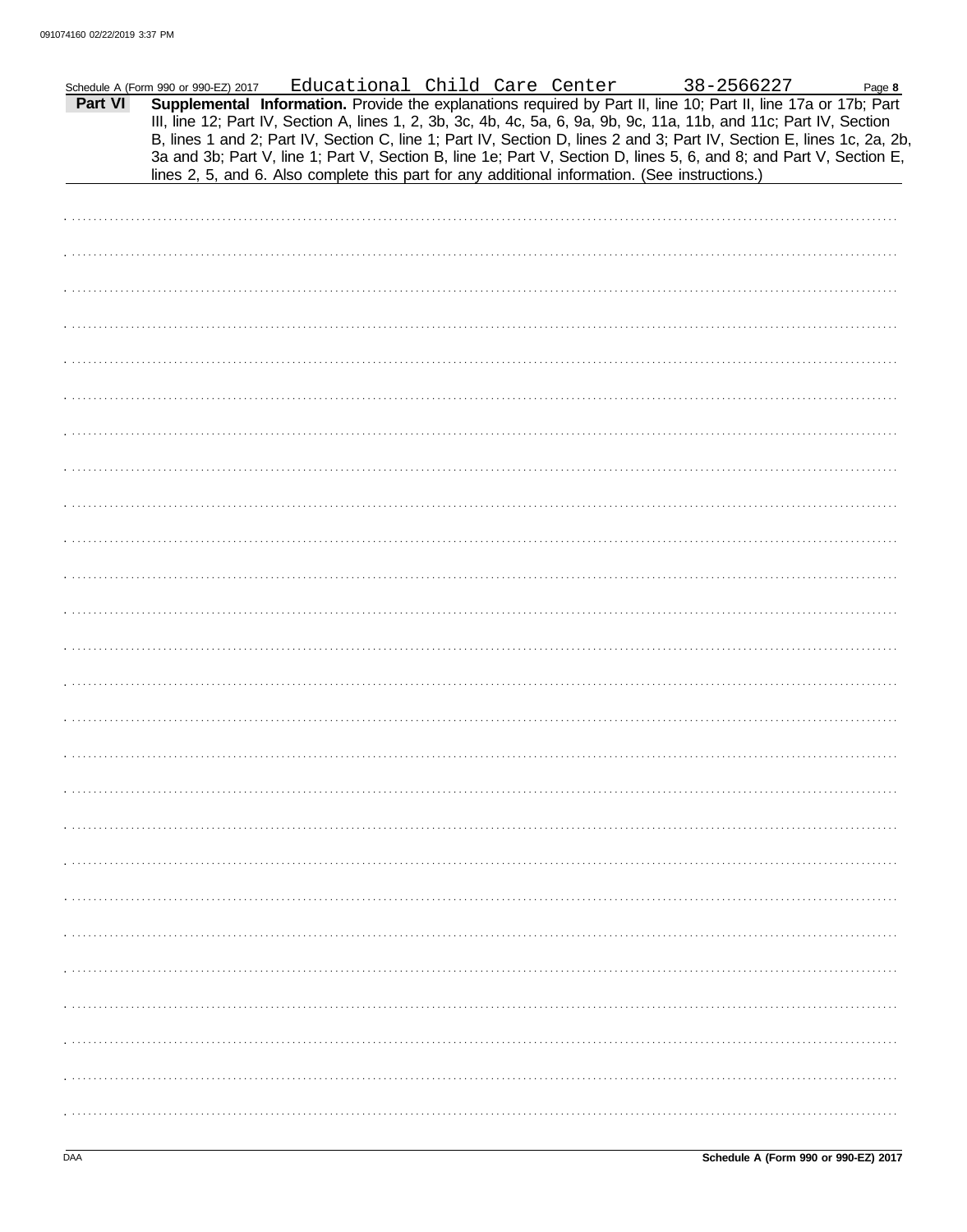|              | <b>SCHEDULE D</b>                         |                                                                                                                                                                                                                                                                       | Supplemental Financial Statements                                                                                     |                       | OMB No. 1545-0047                     |
|--------------|-------------------------------------------|-----------------------------------------------------------------------------------------------------------------------------------------------------------------------------------------------------------------------------------------------------------------------|-----------------------------------------------------------------------------------------------------------------------|-----------------------|---------------------------------------|
|              | (Form 990)                                |                                                                                                                                                                                                                                                                       | u Complete if the organization answered "Yes" on Form 990,                                                            |                       |                                       |
|              | Department of the Treasury                |                                                                                                                                                                                                                                                                       | Part IV, line 6, 7, 8, 9, 10, 11a, 11b, 11c, 11d, 11e, 11f, 12a, or 12b.<br>u Attach to Form 990.                     | <b>Open to Public</b> |                                       |
|              | Internal Revenue Service                  |                                                                                                                                                                                                                                                                       | <b>u</b> Go to <i>www.irs.gov/Form990</i> for instructions and the latest information.                                |                       | <b>Inspection</b>                     |
|              | Name of the organization                  |                                                                                                                                                                                                                                                                       |                                                                                                                       |                       | <b>Emplover identification number</b> |
|              |                                           |                                                                                                                                                                                                                                                                       |                                                                                                                       |                       |                                       |
|              | Part I                                    | Educational Child Care Center<br>Organizations Maintaining Donor Advised Funds or Other Similar Funds or Accounts.                                                                                                                                                    |                                                                                                                       | 38-2566227            |                                       |
|              |                                           | Complete if the organization answered "Yes" on Form 990, Part IV, line 6.                                                                                                                                                                                             |                                                                                                                       |                       |                                       |
|              |                                           |                                                                                                                                                                                                                                                                       | (a) Donor advised funds                                                                                               |                       | (b) Funds and other accounts          |
| 1            | Total number at end of year               |                                                                                                                                                                                                                                                                       |                                                                                                                       |                       |                                       |
| 2            |                                           | Aggregate value of contributions to (during year)                                                                                                                                                                                                                     | <u> 1989 - Johann Barn, mars ann an t-Amhain an t-Amhain an t-Amhain an t-Amhain an t-Amhain an t-Amhain an t-Amh</u> |                       |                                       |
| 3            |                                           |                                                                                                                                                                                                                                                                       |                                                                                                                       |                       |                                       |
| 4            |                                           |                                                                                                                                                                                                                                                                       |                                                                                                                       |                       |                                       |
| 5            |                                           | Did the organization inform all donors and donor advisors in writing that the assets held in donor advised                                                                                                                                                            |                                                                                                                       |                       |                                       |
|              |                                           |                                                                                                                                                                                                                                                                       |                                                                                                                       |                       | Yes<br>No                             |
| 6            |                                           | Did the organization inform all grantees, donors, and donor advisors in writing that grant funds can be used                                                                                                                                                          |                                                                                                                       |                       |                                       |
|              |                                           | only for charitable purposes and not for the benefit of the donor or donor advisor, or for any other purpose                                                                                                                                                          |                                                                                                                       |                       |                                       |
|              |                                           |                                                                                                                                                                                                                                                                       |                                                                                                                       |                       | Yes<br>No                             |
|              | Part II                                   | <b>Conservation Easements.</b><br>Complete if the organization answered "Yes" on Form 990, Part IV, line 7.                                                                                                                                                           |                                                                                                                       |                       |                                       |
| 1            |                                           | Purpose(s) of conservation easements held by the organization (check all that apply).                                                                                                                                                                                 |                                                                                                                       |                       |                                       |
|              |                                           | Preservation of land for public use (e.g., recreation or education)                                                                                                                                                                                                   | Preservation of a historically important land area                                                                    |                       |                                       |
|              | Protection of natural habitat             |                                                                                                                                                                                                                                                                       | Preservation of a certified historic structure                                                                        |                       |                                       |
|              | Preservation of open space                |                                                                                                                                                                                                                                                                       |                                                                                                                       |                       |                                       |
| $\mathbf{2}$ |                                           | Complete lines 2a through 2d if the organization held a qualified conservation contribution in the form of a conservation                                                                                                                                             |                                                                                                                       |                       |                                       |
|              | easement on the last day of the tax year. |                                                                                                                                                                                                                                                                       |                                                                                                                       |                       | Held at the End of the Tax Year       |
| a            |                                           |                                                                                                                                                                                                                                                                       |                                                                                                                       | 2a                    |                                       |
| b            |                                           |                                                                                                                                                                                                                                                                       |                                                                                                                       | 2b                    |                                       |
| c            |                                           | Number of conservation easements on a certified historic structure included in (a) [[[[[[[[[[[[[[[[[[[[[[[[]]]]]]]                                                                                                                                                    |                                                                                                                       | 2c                    |                                       |
|              |                                           | d Number of conservation easements included in (c) acquired after 7/25/06, and not on a                                                                                                                                                                               |                                                                                                                       |                       |                                       |
|              |                                           | historic structure listed in the National Register                                                                                                                                                                                                                    |                                                                                                                       | 2d                    |                                       |
| 3            |                                           | Number of conservation easements modified, transferred, released, extinguished, or terminated by the organization during the                                                                                                                                          |                                                                                                                       |                       |                                       |
|              | tax year <b>u</b>                         |                                                                                                                                                                                                                                                                       |                                                                                                                       |                       |                                       |
|              |                                           | Number of states where property subject to conservation easement is located u                                                                                                                                                                                         |                                                                                                                       |                       |                                       |
| 5            |                                           | Does the organization have a written policy regarding the periodic monitoring, inspection, handling of                                                                                                                                                                |                                                                                                                       |                       |                                       |
|              |                                           | violations, and enforcement of the conservation easements it holds? $\ldots$ $\ldots$ $\ldots$ $\ldots$ $\ldots$ $\ldots$ $\ldots$ $\ldots$ $\ldots$ $\ldots$ $\ldots$ $\ldots$ $\ldots$ $\ldots$                                                                     |                                                                                                                       |                       |                                       |
| 6            |                                           | Staff and volunteer hours devoted to monitoring, inspecting, handling of violations, and enforcing conservation easements during the year                                                                                                                             |                                                                                                                       |                       |                                       |
|              | $\mathbf{u}$                              | Amount of expenses incurred in monitoring, inspecting, handling of violations, and enforcing conservation easements during the year                                                                                                                                   |                                                                                                                       |                       |                                       |
| 7            |                                           |                                                                                                                                                                                                                                                                       |                                                                                                                       |                       |                                       |
| 8            | u\$ <sub></sub>                           | Does each conservation easement reported on line 2(d) above satisfy the requirements of section 170(h)(4)(B)(i)                                                                                                                                                       |                                                                                                                       |                       |                                       |
|              |                                           |                                                                                                                                                                                                                                                                       |                                                                                                                       |                       | Yes<br>No                             |
| 9            |                                           | In Part XIII, describe how the organization reports conservation easements in its revenue and expense statement, and                                                                                                                                                  |                                                                                                                       |                       |                                       |
|              |                                           | balance sheet, and include, if applicable, the text of the footnote to the organization's financial statements that describes the                                                                                                                                     |                                                                                                                       |                       |                                       |
|              |                                           | organization's accounting for conservation easements.                                                                                                                                                                                                                 |                                                                                                                       |                       |                                       |
|              | Part III                                  | Organizations Maintaining Collections of Art, Historical Treasures, or Other Similar Assets.                                                                                                                                                                          |                                                                                                                       |                       |                                       |
|              |                                           | Complete if the organization answered "Yes" on Form 990, Part IV, line 8.                                                                                                                                                                                             |                                                                                                                       |                       |                                       |
|              |                                           | 1a If the organization elected, as permitted under SFAS 116 (ASC 958), not to report in its revenue statement and balance sheet                                                                                                                                       |                                                                                                                       |                       |                                       |
|              |                                           | works of art, historical treasures, or other similar assets held for public exhibition, education, or research in furtherance of                                                                                                                                      |                                                                                                                       |                       |                                       |
|              |                                           | public service, provide, in Part XIII, the text of the footnote to its financial statements that describes these items.                                                                                                                                               |                                                                                                                       |                       |                                       |
|              |                                           | <b>b</b> If the organization elected, as permitted under SFAS 116 (ASC 958), to report in its revenue statement and balance sheet<br>works of art, historical treasures, or other similar assets held for public exhibition, education, or research in furtherance of |                                                                                                                       |                       |                                       |
|              |                                           | public service, provide the following amounts relating to these items:                                                                                                                                                                                                |                                                                                                                       |                       |                                       |
|              |                                           |                                                                                                                                                                                                                                                                       |                                                                                                                       |                       |                                       |
|              |                                           |                                                                                                                                                                                                                                                                       |                                                                                                                       |                       | <b>u</b> \$                           |
| 2            |                                           | If the organization received or held works of art, historical treasures, or other similar assets for financial gain, provide the                                                                                                                                      |                                                                                                                       |                       |                                       |
|              |                                           | following amounts required to be reported under SFAS 116 (ASC 958) relating to these items:                                                                                                                                                                           |                                                                                                                       |                       |                                       |
|              |                                           |                                                                                                                                                                                                                                                                       |                                                                                                                       |                       |                                       |
|              |                                           |                                                                                                                                                                                                                                                                       |                                                                                                                       |                       |                                       |
|              |                                           | For Paperwork Reduction Act Notice, see the Instructions for Form 990.                                                                                                                                                                                                |                                                                                                                       |                       | Schedule D (Form 990) 2017            |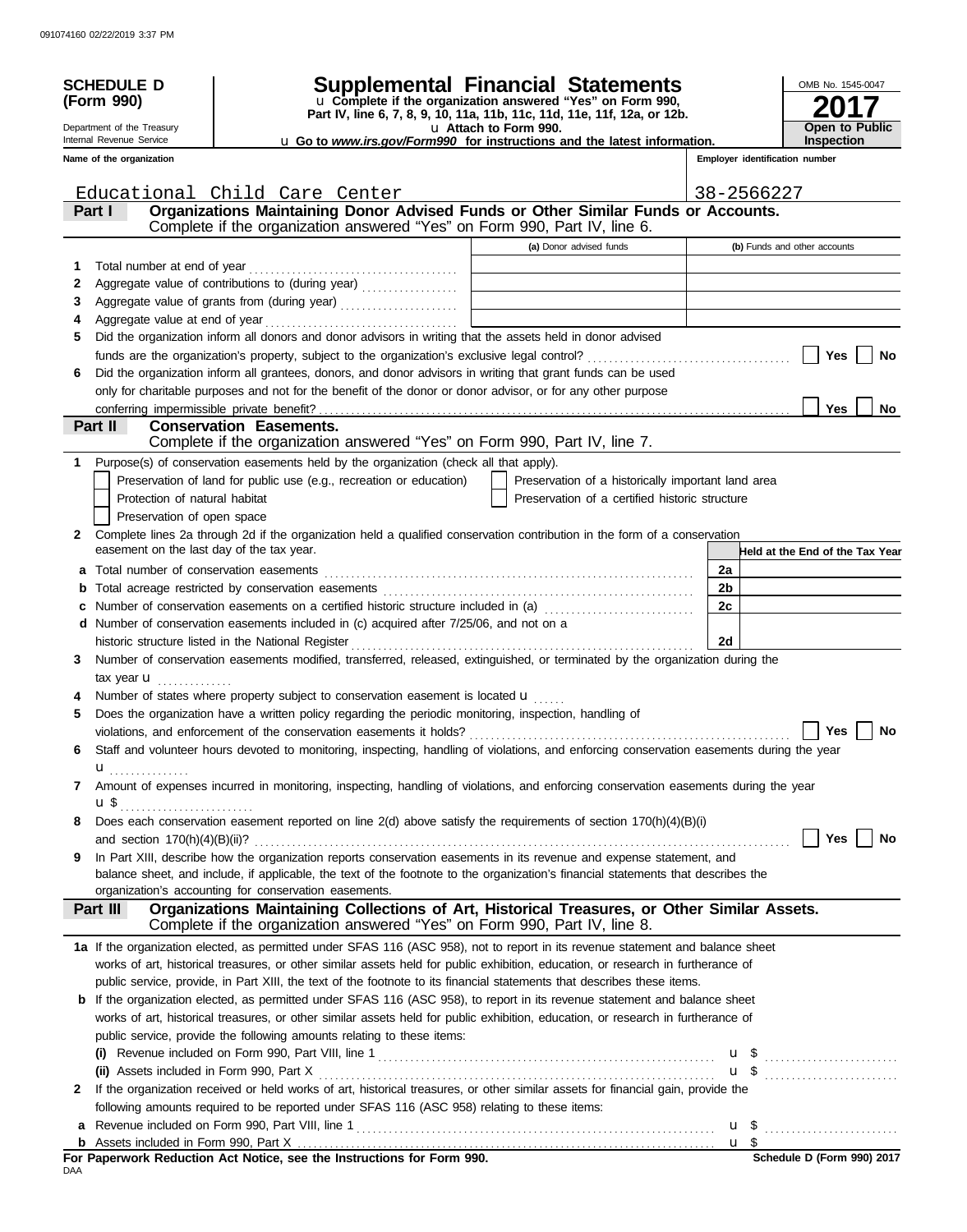|   | Schedule D (Form 990) 2017 Educational Child Care Center 38-2566227                                                                                                                                                                 |                               |                           |                         |                 |                      |                | Page 2              |
|---|-------------------------------------------------------------------------------------------------------------------------------------------------------------------------------------------------------------------------------------|-------------------------------|---------------------------|-------------------------|-----------------|----------------------|----------------|---------------------|
|   | Organizations Maintaining Collections of Art, Historical Treasures, or Other Similar Assets (continued)<br><b>Part III</b>                                                                                                          |                               |                           |                         |                 |                      |                |                     |
|   | 3 Using the organization's acquisition, accession, and other records, check any of the following that are a significant use of its<br>collection items (check all that apply):                                                      |                               |                           |                         |                 |                      |                |                     |
| a | Public exhibition                                                                                                                                                                                                                   | d                             | Loan or exchange programs |                         |                 |                      |                |                     |
| b | Scholarly research                                                                                                                                                                                                                  | е                             |                           |                         |                 |                      |                |                     |
| c | Preservation for future generations                                                                                                                                                                                                 |                               |                           |                         |                 |                      |                |                     |
|   | Provide a description of the organization's collections and explain how they further the organization's exempt purpose in Part                                                                                                      |                               |                           |                         |                 |                      |                |                     |
|   | XIII.                                                                                                                                                                                                                               |                               |                           |                         |                 |                      |                |                     |
| 5 | During the year, did the organization solicit or receive donations of art, historical treasures, or other similar                                                                                                                   |                               |                           |                         |                 |                      |                |                     |
|   |                                                                                                                                                                                                                                     |                               |                           |                         |                 |                      | Yes            | No                  |
|   | <b>Escrow and Custodial Arrangements.</b><br>Part IV                                                                                                                                                                                |                               |                           |                         |                 |                      |                |                     |
|   | Complete if the organization answered "Yes" on Form 990, Part IV, line 9, or reported an amount on Form                                                                                                                             |                               |                           |                         |                 |                      |                |                     |
|   | 990, Part X, line 21.                                                                                                                                                                                                               |                               |                           |                         |                 |                      |                |                     |
|   | 1a Is the organization an agent, trustee, custodian or other intermediary for contributions or other assets not                                                                                                                     |                               |                           |                         |                 |                      |                |                     |
|   | included on Form 990, Part X?                                                                                                                                                                                                       |                               |                           |                         |                 |                      | Yes            | No                  |
|   | <b>b</b> If "Yes," explain the arrangement in Part XIII and complete the following table:                                                                                                                                           |                               |                           |                         |                 |                      |                |                     |
|   |                                                                                                                                                                                                                                     |                               |                           |                         |                 |                      | Amount         |                     |
|   | c Beginning balance                                                                                                                                                                                                                 |                               |                           |                         |                 | 1c                   |                |                     |
|   |                                                                                                                                                                                                                                     |                               |                           |                         |                 | 1d                   |                |                     |
|   | e Distributions during the year manufactured and contact the year manufactured was determined and the vector of                                                                                                                     |                               |                           |                         |                 | 1e                   |                |                     |
| f | Ending balance <i>communication</i> and the contract of the contract of the contract of the contract of the contract of the contract of the contract of the contract of the contract of the contract of the contract of the contrac |                               |                           |                         |                 | 1f                   |                |                     |
|   | 2a Did the organization include an amount on Form 990, Part X, line 21, for escrow or custodial account liability?                                                                                                                  |                               |                           |                         |                 |                      | Yes            | <b>No</b>           |
|   |                                                                                                                                                                                                                                     |                               |                           |                         |                 |                      |                |                     |
|   | Part V<br><b>Endowment Funds.</b>                                                                                                                                                                                                   |                               |                           |                         |                 |                      |                |                     |
|   | Complete if the organization answered "Yes" on Form 990, Part IV, line 10.                                                                                                                                                          |                               |                           |                         |                 |                      |                |                     |
|   |                                                                                                                                                                                                                                     | (a) Current year              | (b) Prior year            | (c) Two years back      |                 | (d) Three years back |                | (e) Four years back |
|   | 1a Beginning of year balance                                                                                                                                                                                                        |                               |                           |                         |                 |                      |                |                     |
|   | <b>b</b> Contributions                                                                                                                                                                                                              |                               |                           |                         |                 |                      |                |                     |
|   | c Net investment earnings, gains, and<br>losses                                                                                                                                                                                     |                               |                           |                         |                 |                      |                |                     |
|   | d Grants or scholarships                                                                                                                                                                                                            |                               |                           |                         |                 |                      |                |                     |
|   | e Other expenditures for facilities and                                                                                                                                                                                             |                               |                           |                         |                 |                      |                |                     |
|   |                                                                                                                                                                                                                                     |                               |                           |                         |                 |                      |                |                     |
|   | f Administrative expenses [11] [11] Administrative expenses                                                                                                                                                                         | the control of the control of |                           |                         |                 |                      |                |                     |
| a |                                                                                                                                                                                                                                     |                               |                           |                         |                 |                      |                |                     |
|   | 2 Provide the estimated percentage of the current year end balance (line 1g, column (a)) held as:                                                                                                                                   |                               |                           |                         |                 |                      |                |                     |
|   | a Board designated or quasi-endowment <b>u</b> %                                                                                                                                                                                    |                               |                           |                         |                 |                      |                |                     |
|   | <b>b</b> Permanent endowment $\mathbf{u}$ %                                                                                                                                                                                         |                               |                           |                         |                 |                      |                |                     |
|   | c Temporarily restricted endowment u  %                                                                                                                                                                                             |                               |                           |                         |                 |                      |                |                     |
|   | The percentages on lines 2a, 2b, and 2c should equal 100%.                                                                                                                                                                          |                               |                           |                         |                 |                      |                |                     |
|   | 3a Are there endowment funds not in the possession of the organization that are held and administered for the                                                                                                                       |                               |                           |                         |                 |                      |                |                     |
|   | organization by:                                                                                                                                                                                                                    |                               |                           |                         |                 |                      |                | Yes<br>No           |
|   |                                                                                                                                                                                                                                     |                               |                           |                         |                 |                      | 3a(i)          |                     |
|   | (ii) related organizations                                                                                                                                                                                                          |                               |                           |                         |                 |                      | 3a(ii)         |                     |
|   |                                                                                                                                                                                                                                     |                               |                           |                         |                 |                      | 3b             |                     |
|   | Describe in Part XIII the intended uses of the organization's endowment funds.                                                                                                                                                      |                               |                           |                         |                 |                      |                |                     |
|   | Part VI<br>Land, Buildings, and Equipment.                                                                                                                                                                                          |                               |                           |                         |                 |                      |                |                     |
|   | Complete if the organization answered "Yes" on Form 990, Part IV, line 11a. See Form 990, Part X, line 10.                                                                                                                          |                               |                           |                         |                 |                      |                |                     |
|   | Description of property                                                                                                                                                                                                             | (a) Cost or other basis       |                           | (b) Cost or other basis | (c) Accumulated |                      | (d) Book value |                     |
|   |                                                                                                                                                                                                                                     | (investment)                  |                           | (other)                 | depreciation    |                      |                |                     |
|   |                                                                                                                                                                                                                                     |                               |                           |                         |                 |                      |                |                     |
|   |                                                                                                                                                                                                                                     |                               |                           | 515,852                 |                 | 157,098              |                | 358,754             |
|   | c Leasehold improvements                                                                                                                                                                                                            |                               |                           |                         |                 |                      |                |                     |
|   | d Equipment                                                                                                                                                                                                                         |                               |                           | 168,638                 | 139,376         |                      |                | 29,262              |
|   |                                                                                                                                                                                                                                     |                               |                           |                         |                 |                      |                |                     |
|   |                                                                                                                                                                                                                                     |                               |                           |                         |                 | $\mathbf u$          |                | 388,016             |

**Schedule D (Form 990) 2017**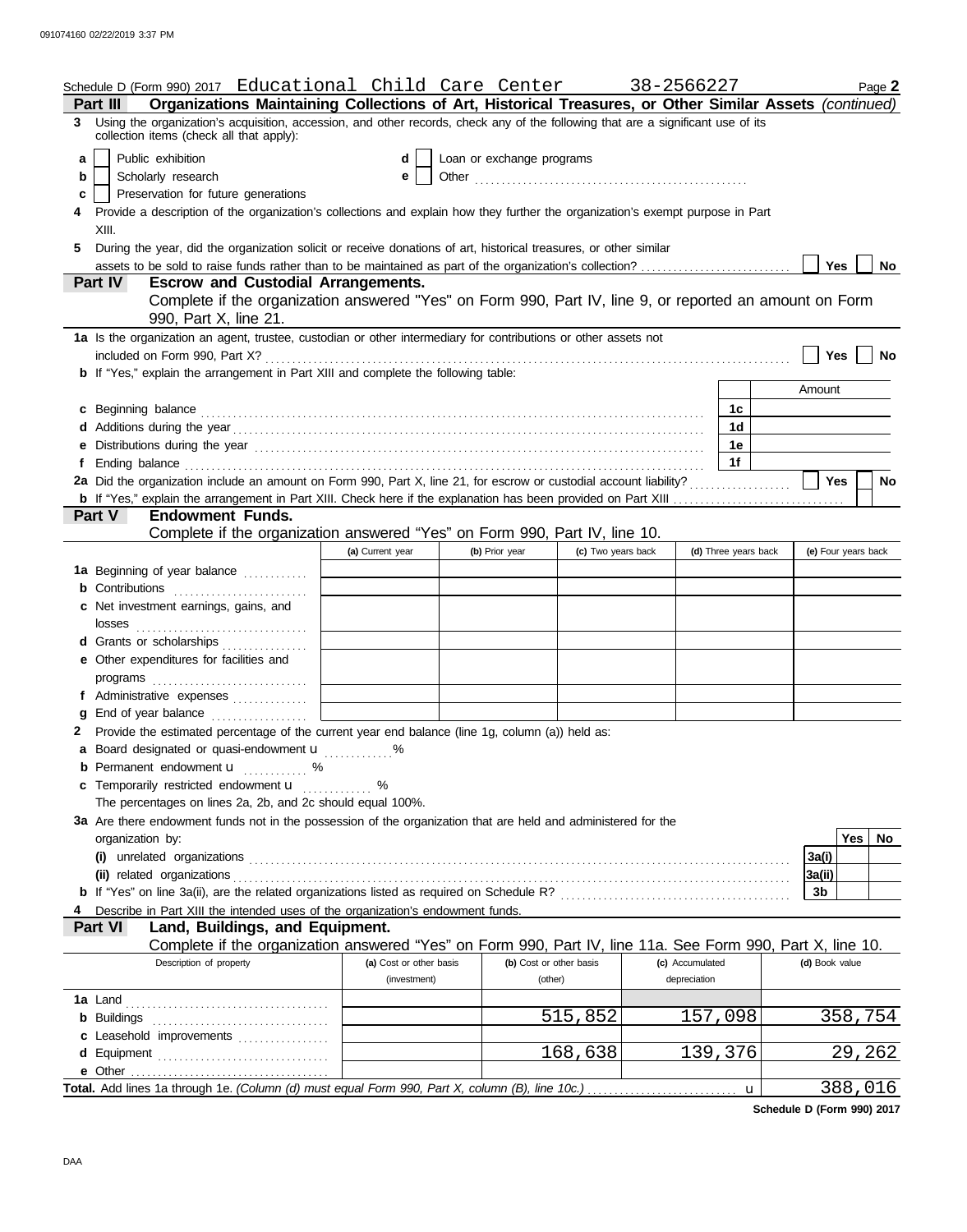### Page **3** Schedule D (Form 990) 2017 Educational Child Care Center 38-2566227

**Part VII Investments—Other Securities.**

|                  | Complete if the organization answered "Yes" on Form 990, Part IV, line 11b. See Form 990, Part X, line 12.           |                |                                  |                |
|------------------|----------------------------------------------------------------------------------------------------------------------|----------------|----------------------------------|----------------|
|                  | (a) Description of security or category                                                                              | (b) Book value | (c) Method of valuation:         |                |
|                  | (including name of security)                                                                                         |                | Cost or end-of-year market value |                |
|                  |                                                                                                                      |                |                                  |                |
|                  |                                                                                                                      |                |                                  |                |
| $(3)$ Other      |                                                                                                                      |                |                                  |                |
| (A)              |                                                                                                                      |                |                                  |                |
| (B)              |                                                                                                                      |                |                                  |                |
| (C)              |                                                                                                                      |                |                                  |                |
| (D)              |                                                                                                                      |                |                                  |                |
| (E)              |                                                                                                                      |                |                                  |                |
| (F)              |                                                                                                                      |                |                                  |                |
| (G)              |                                                                                                                      |                |                                  |                |
| (H)              |                                                                                                                      |                |                                  |                |
|                  | Total. (Column (b) must equal Form 990, Part X, col. (B) line 12.) $\mathbf u$                                       |                |                                  |                |
| <b>Part VIII</b> | Investments-Program Related.                                                                                         |                |                                  |                |
|                  | Complete if the organization answered "Yes" on Form 990, Part IV, line 11c. See Form 990, Part X, line 13.           |                |                                  |                |
|                  | (a) Description of investment                                                                                        | (b) Book value | (c) Method of valuation:         |                |
|                  |                                                                                                                      |                | Cost or end-of-year market value |                |
| (1)              |                                                                                                                      |                |                                  |                |
| (2)              |                                                                                                                      |                |                                  |                |
| (3)              |                                                                                                                      |                |                                  |                |
| (4)              |                                                                                                                      |                |                                  |                |
| (5)              |                                                                                                                      |                |                                  |                |
| (6)              |                                                                                                                      |                |                                  |                |
| (7)              |                                                                                                                      |                |                                  |                |
| (8)              |                                                                                                                      |                |                                  |                |
| (9)              |                                                                                                                      |                |                                  |                |
|                  | Total. (Column (b) must equal Form 990, Part X, col. (B) line 13.) u                                                 |                |                                  |                |
| Part IX          | Other Assets.                                                                                                        |                |                                  |                |
|                  | Complete if the organization answered "Yes" on Form 990, Part IV, line 11d. See Form 990, Part X, line 15.           |                |                                  |                |
|                  | (a) Description                                                                                                      |                |                                  | (b) Book value |
| (1)              |                                                                                                                      |                |                                  |                |
| (2)              |                                                                                                                      |                |                                  |                |
| (3)              |                                                                                                                      |                |                                  |                |
| (4)              |                                                                                                                      |                |                                  |                |
| (5)              |                                                                                                                      |                |                                  |                |
| (6)              |                                                                                                                      |                |                                  |                |
| (7)              |                                                                                                                      |                |                                  |                |
| (8)              |                                                                                                                      |                |                                  |                |
| (9)              |                                                                                                                      |                |                                  |                |
|                  | Total. (Column (b) must equal Form 990, Part X, col. (B) line 15.).                                                  |                | u                                |                |
| Part X           | Other Liabilities.                                                                                                   |                |                                  |                |
|                  | Complete if the organization answered "Yes" on Form 990, Part IV, line 11e or 11f. See Form 990, Part X,<br>line 25. |                |                                  |                |
| 1.               | (a) Description of liability                                                                                         | (b) Book value |                                  |                |
| (1)              | Federal income taxes                                                                                                 |                |                                  |                |
| (2)              |                                                                                                                      |                |                                  |                |
| (3)              |                                                                                                                      |                |                                  |                |
| (4)              |                                                                                                                      |                |                                  |                |
| (5)              |                                                                                                                      |                |                                  |                |
| (6)              |                                                                                                                      |                |                                  |                |
| (7)              |                                                                                                                      |                |                                  |                |
| (8)              |                                                                                                                      |                |                                  |                |

**Total.** *(Column (b) must equal Form 990, Part X, col. (B) line 25.)* u

Liability for uncertain tax positions. In Part XIII, provide the text of the footnote to the organization's financial statements that reports the **2.** organization's liability for uncertain tax positions under FIN 48 (ASC 740). Check here if the text of the footnote has been provided in Part XIII

(9)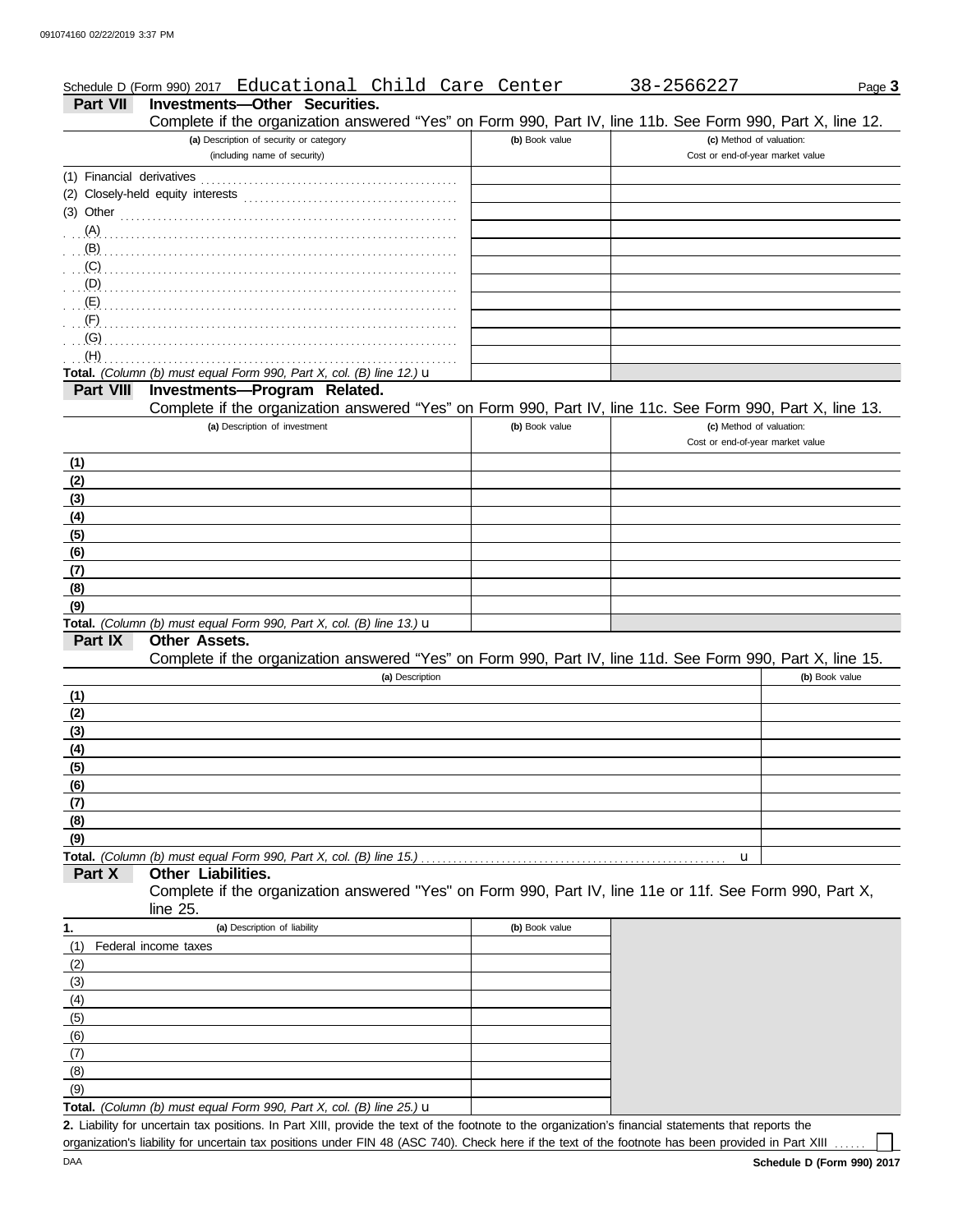|    | Schedule D (Form 990) 2017 Educational Child Care Center                                                                                                                                                                       |                | 38-2566227 |             | Page 4 |
|----|--------------------------------------------------------------------------------------------------------------------------------------------------------------------------------------------------------------------------------|----------------|------------|-------------|--------|
|    | Reconciliation of Revenue per Audited Financial Statements With Revenue per Return.<br><b>Part XI</b>                                                                                                                          |                |            |             |        |
|    | Complete if the organization answered "Yes" on Form 990, Part IV, line 12a.                                                                                                                                                    |                |            |             |        |
|    |                                                                                                                                                                                                                                |                |            | 1           |        |
| 2  | Amounts included on line 1 but not on Form 990, Part VIII, line 12:                                                                                                                                                            |                |            |             |        |
|    |                                                                                                                                                                                                                                | 2a             |            |             |        |
| b  |                                                                                                                                                                                                                                | 2 <sub>b</sub> |            |             |        |
| c  | Recoveries of prior year grants [100] contained a series of prior year grants [100] contained a series of prior                                                                                                                | 2c             |            |             |        |
| d  |                                                                                                                                                                                                                                | 2d             |            |             |        |
| е  | Add lines 2a through 2d [11] [12] Add [12] [12] Add lines 2a through 2d [12] [12] Add lines 2a through 2d                                                                                                                      |                |            | 2e          |        |
| З  |                                                                                                                                                                                                                                |                |            | 3           |        |
| 4  | Amounts included on Form 990, Part VIII, line 12, but not on line 1:                                                                                                                                                           |                |            |             |        |
|    | a Investment expenses not included on Form 990, Part VIII, line 7b [                                                                                                                                                           | 4a             |            |             |        |
| b  |                                                                                                                                                                                                                                | 4b             |            |             |        |
|    | c Add lines 4a and 4b                                                                                                                                                                                                          |                |            | 4с          |        |
| 5. |                                                                                                                                                                                                                                |                |            | 5           |        |
|    | Reconciliation of Expenses per Audited Financial Statements With Expenses per Return.<br><b>Part XII</b>                                                                                                                       |                |            |             |        |
|    | Complete if the organization answered "Yes" on Form 990, Part IV, line 12a.                                                                                                                                                    |                |            |             |        |
|    | 1 Total expenses and losses per audited financial statements [11] [11] Total expenses and losses and losses per audited financial statements [11] Total expenses and losses                                                    |                |            | $\mathbf 1$ |        |
| 2  | Amounts included on line 1 but not on Form 990, Part IX, line 25:                                                                                                                                                              |                |            |             |        |
|    | a Donated services and use of facilities [11] content to content the service of the service of the service of the service of the service of the service of the service of the service of the service of the service of the ser | 2a             |            |             |        |
| b  |                                                                                                                                                                                                                                | 2 <sub>b</sub> |            |             |        |
| c  |                                                                                                                                                                                                                                | 2c             |            |             |        |
| d  |                                                                                                                                                                                                                                | 2d             |            |             |        |
|    |                                                                                                                                                                                                                                |                |            | 2e          |        |
| З  |                                                                                                                                                                                                                                |                |            | 3           |        |
| 4  | Amounts included on Form 990, Part IX, line 25, but not on line 1:                                                                                                                                                             |                |            |             |        |
|    | a Investment expenses not included on Form 990, Part VIII, line 7b                                                                                                                                                             | 4a             |            |             |        |
|    |                                                                                                                                                                                                                                | 4 <sub>b</sub> |            |             |        |
|    | c Add lines 4a and 4b                                                                                                                                                                                                          |                |            | 4c          |        |
|    |                                                                                                                                                                                                                                |                |            | 5           |        |
|    | Part XIII Supplemental Information.                                                                                                                                                                                            |                |            |             |        |
|    | Provide the descriptions required for Part II, lines 3, 5, and 9; Part III, lines 1a and 4; Part IV, lines 1b and 2b; Part V, line 4; Part X, line                                                                             |                |            |             |        |
|    | 2; Part XI, lines 2d and 4b; and Part XII, lines 2d and 4b. Also complete this part to provide any additional information.                                                                                                     |                |            |             |        |
|    |                                                                                                                                                                                                                                |                |            |             |        |
|    |                                                                                                                                                                                                                                |                |            |             |        |
|    |                                                                                                                                                                                                                                |                |            |             |        |
|    |                                                                                                                                                                                                                                |                |            |             |        |
|    |                                                                                                                                                                                                                                |                |            |             |        |
|    |                                                                                                                                                                                                                                |                |            |             |        |
|    |                                                                                                                                                                                                                                |                |            |             |        |
|    |                                                                                                                                                                                                                                |                |            |             |        |
|    |                                                                                                                                                                                                                                |                |            |             |        |
|    |                                                                                                                                                                                                                                |                |            |             |        |
|    |                                                                                                                                                                                                                                |                |            |             |        |
|    |                                                                                                                                                                                                                                |                |            |             |        |
|    |                                                                                                                                                                                                                                |                |            |             |        |
|    |                                                                                                                                                                                                                                |                |            |             |        |
|    |                                                                                                                                                                                                                                |                |            |             |        |
|    |                                                                                                                                                                                                                                |                |            |             |        |
|    |                                                                                                                                                                                                                                |                |            |             |        |
|    |                                                                                                                                                                                                                                |                |            |             |        |
|    |                                                                                                                                                                                                                                |                |            |             |        |
|    |                                                                                                                                                                                                                                |                |            |             |        |
|    |                                                                                                                                                                                                                                |                |            |             |        |
|    |                                                                                                                                                                                                                                |                |            |             |        |
|    |                                                                                                                                                                                                                                |                |            |             |        |
|    |                                                                                                                                                                                                                                |                |            |             |        |
|    |                                                                                                                                                                                                                                |                |            |             |        |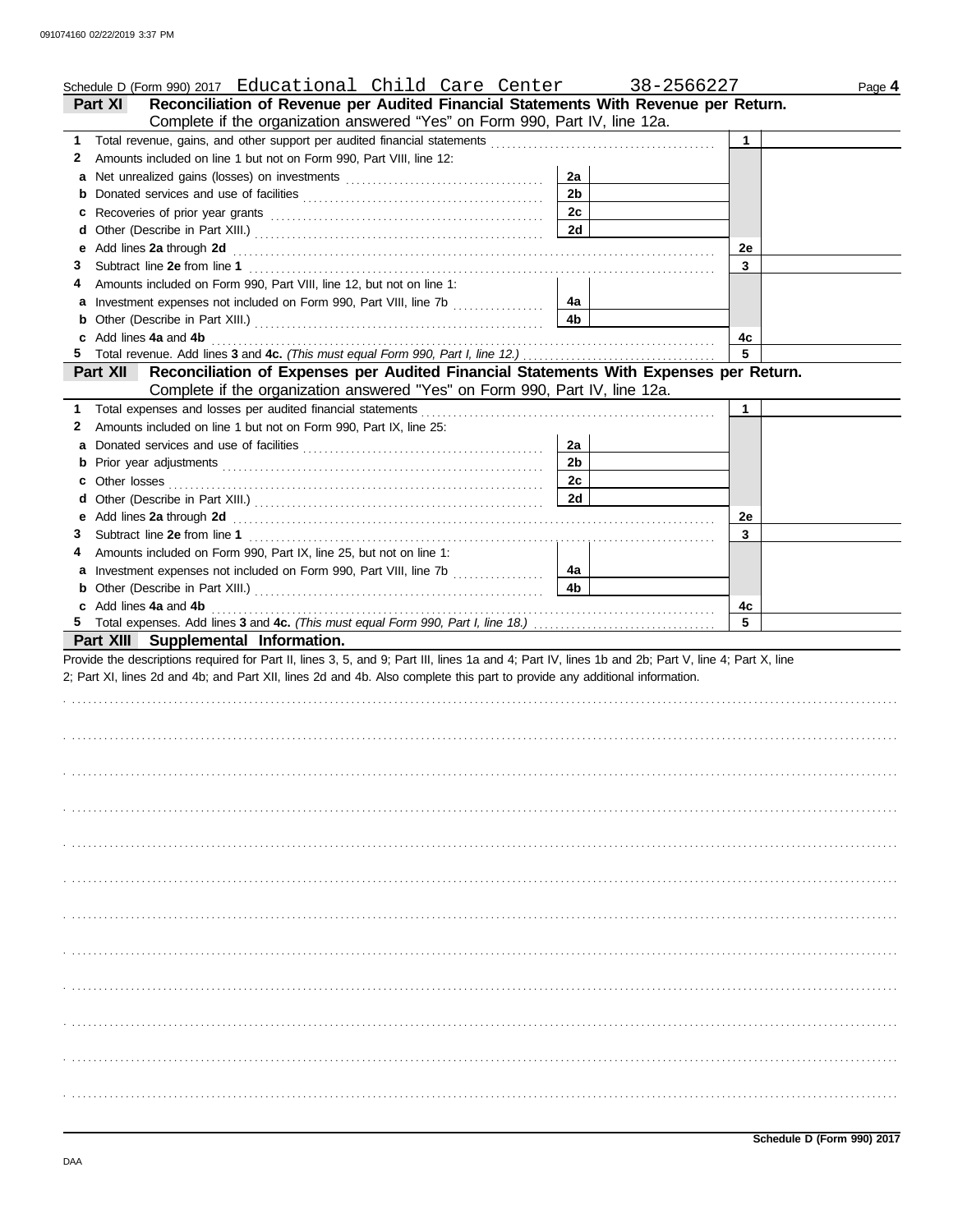|  | Schedule D (Form 990) 2017 Educational Child Care Center<br><b>Part XIII Supplemental Information</b> (continued) |  | 38-2566227 | Page 5 |
|--|-------------------------------------------------------------------------------------------------------------------|--|------------|--------|
|  |                                                                                                                   |  |            |        |
|  |                                                                                                                   |  |            |        |
|  |                                                                                                                   |  |            |        |
|  |                                                                                                                   |  |            |        |
|  |                                                                                                                   |  |            |        |
|  |                                                                                                                   |  |            |        |
|  |                                                                                                                   |  |            |        |
|  |                                                                                                                   |  |            |        |
|  |                                                                                                                   |  |            | .      |
|  |                                                                                                                   |  |            |        |
|  |                                                                                                                   |  |            |        |
|  |                                                                                                                   |  |            |        |
|  |                                                                                                                   |  |            |        |
|  |                                                                                                                   |  |            |        |
|  |                                                                                                                   |  |            |        |
|  |                                                                                                                   |  |            |        |
|  |                                                                                                                   |  |            |        |
|  |                                                                                                                   |  |            |        |
|  |                                                                                                                   |  |            |        |
|  |                                                                                                                   |  |            |        |
|  |                                                                                                                   |  |            |        |
|  |                                                                                                                   |  |            |        |
|  |                                                                                                                   |  |            |        |
|  |                                                                                                                   |  |            |        |
|  |                                                                                                                   |  |            |        |
|  |                                                                                                                   |  |            |        |
|  |                                                                                                                   |  |            |        |
|  |                                                                                                                   |  |            |        |
|  |                                                                                                                   |  |            |        |
|  |                                                                                                                   |  |            |        |
|  |                                                                                                                   |  |            |        |
|  |                                                                                                                   |  |            |        |
|  |                                                                                                                   |  |            |        |
|  |                                                                                                                   |  |            |        |
|  |                                                                                                                   |  |            |        |
|  |                                                                                                                   |  |            |        |
|  |                                                                                                                   |  |            |        |
|  |                                                                                                                   |  |            |        |
|  |                                                                                                                   |  |            |        |
|  |                                                                                                                   |  |            |        |
|  |                                                                                                                   |  |            |        |
|  |                                                                                                                   |  |            |        |
|  |                                                                                                                   |  |            |        |
|  |                                                                                                                   |  |            |        |
|  |                                                                                                                   |  |            |        |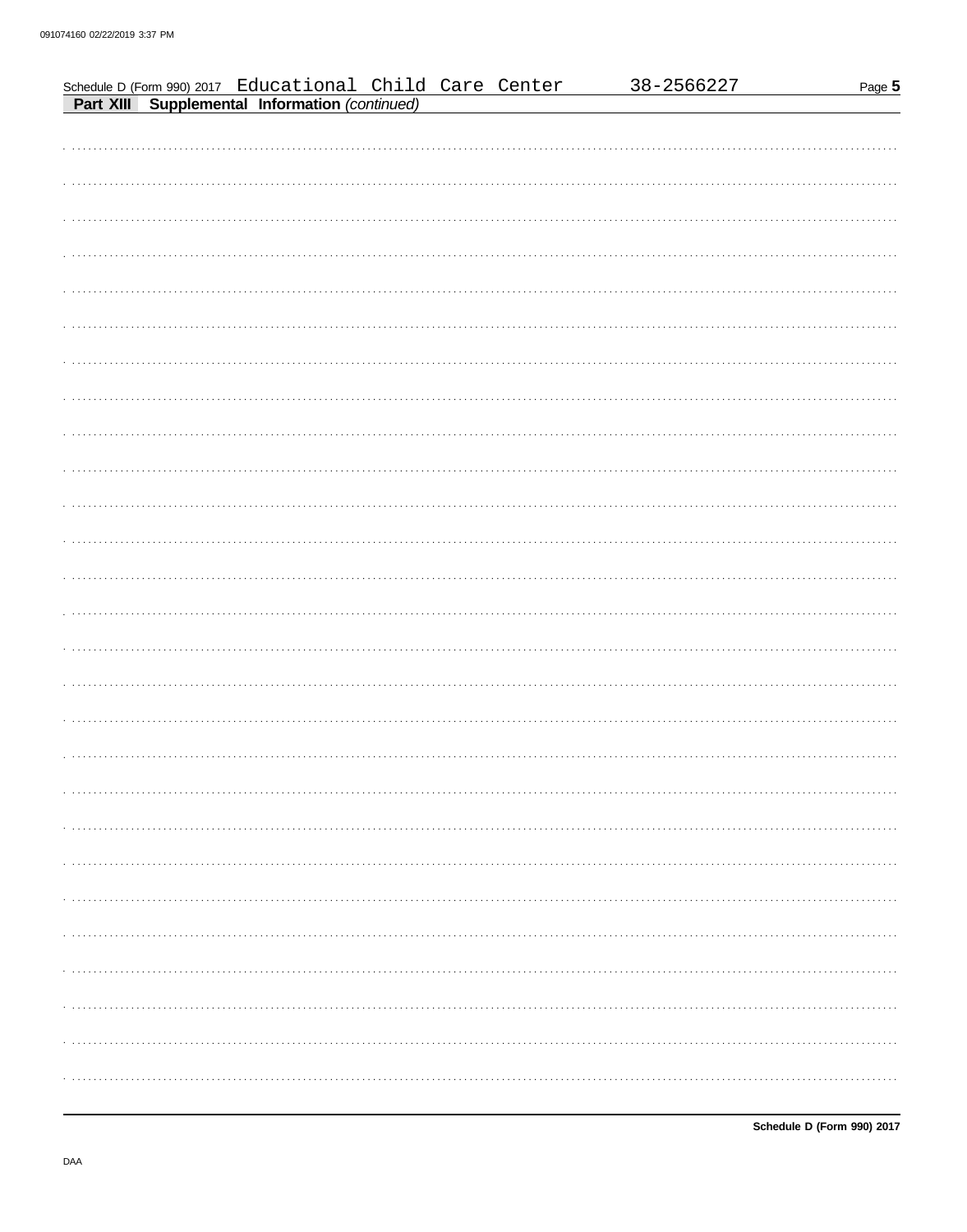|              | <b>SCHEDULE E</b><br>(Form 990 or 990-EZ)              | <b>Schools</b><br>u Complete if the organization answered "Yes" on Form 990,<br>Part IV, line 13, or Form 990-EZ, Part VI, line 48.<br>u Attach to Form 990 or Form 990-EZ.                                                                                                                                                                                                                                            |                                | OMB No. 1545-0047<br>Open to Public |            |           |
|--------------|--------------------------------------------------------|------------------------------------------------------------------------------------------------------------------------------------------------------------------------------------------------------------------------------------------------------------------------------------------------------------------------------------------------------------------------------------------------------------------------|--------------------------------|-------------------------------------|------------|-----------|
|              | Department of the Treasury<br>Internal Revenue Service | u Go to www.irs.gov/Form990 for the latest information.                                                                                                                                                                                                                                                                                                                                                                |                                | <b>Inspection</b>                   |            |           |
|              | Name of the organization                               |                                                                                                                                                                                                                                                                                                                                                                                                                        | Employer identification number |                                     |            |           |
|              | Part I                                                 | Educational Child Care Center                                                                                                                                                                                                                                                                                                                                                                                          | 38-2566227                     |                                     |            |           |
|              |                                                        |                                                                                                                                                                                                                                                                                                                                                                                                                        |                                |                                     | <b>YES</b> | <b>NO</b> |
| 1            |                                                        | Does the organization have a racially nondiscriminatory policy toward students by statement in its charter,                                                                                                                                                                                                                                                                                                            |                                | 1                                   | Χ          |           |
| $\mathbf{2}$ | programs, and scholarships?                            | Does the organization include a statement of its racially nondiscriminatory policy toward students in all its<br>brochures, catalogues, and other written communications with the public dealing with student admissions,                                                                                                                                                                                              |                                | $\mathbf{2}$                        | X          |           |
| 3            |                                                        | Has the organization publicized its racially nondiscriminatory policy through newspaper or broadcast media<br>during the period of solicitation for students, or during the registration period if it has no solicitation program,<br>in a way that makes the policy known to all parts of the general community it serves? If "Yes," please<br>describe. If "No." please explain. If you need more space, use Part II |                                | 3                                   | Χ          |           |
|              |                                                        |                                                                                                                                                                                                                                                                                                                                                                                                                        |                                |                                     |            |           |
|              |                                                        |                                                                                                                                                                                                                                                                                                                                                                                                                        |                                |                                     |            |           |
|              |                                                        |                                                                                                                                                                                                                                                                                                                                                                                                                        |                                |                                     |            |           |
|              |                                                        |                                                                                                                                                                                                                                                                                                                                                                                                                        |                                |                                     |            |           |
|              |                                                        |                                                                                                                                                                                                                                                                                                                                                                                                                        |                                |                                     |            |           |
| 4            |                                                        | Does the organization maintain the following?                                                                                                                                                                                                                                                                                                                                                                          |                                |                                     |            |           |
| a<br>b       |                                                        | Records indicating the racial composition of the student body, faculty, and administrative staff?<br>Records documenting that scholarships and other financial assistance are awarded on a racially                                                                                                                                                                                                                    |                                | 4a                                  | Χ          |           |
|              | nondiscriminatory basis?                               |                                                                                                                                                                                                                                                                                                                                                                                                                        |                                | 4b                                  | Χ          |           |
| c            |                                                        | Copies of all catalogues, brochures, announcements, and other written communications to the public dealing<br>with student admissions, programs, and scholarships?                                                                                                                                                                                                                                                     |                                | 4с                                  | Χ          |           |
| d            |                                                        | If you answered "No" to any of the above, please explain. If you need more space, use Part II.                                                                                                                                                                                                                                                                                                                         |                                | 4d                                  | X          |           |
|              |                                                        |                                                                                                                                                                                                                                                                                                                                                                                                                        |                                |                                     |            |           |
|              |                                                        |                                                                                                                                                                                                                                                                                                                                                                                                                        |                                |                                     |            |           |
|              |                                                        |                                                                                                                                                                                                                                                                                                                                                                                                                        |                                |                                     |            |           |
| 5            |                                                        | Does the organization discriminate by race in any way with respect to:                                                                                                                                                                                                                                                                                                                                                 |                                |                                     |            |           |
| a            |                                                        |                                                                                                                                                                                                                                                                                                                                                                                                                        |                                | 5a                                  |            | Χ         |
|              |                                                        |                                                                                                                                                                                                                                                                                                                                                                                                                        |                                |                                     |            |           |
|              | Admissions policies?                                   |                                                                                                                                                                                                                                                                                                                                                                                                                        |                                | 5b                                  |            | Χ         |
| с            |                                                        |                                                                                                                                                                                                                                                                                                                                                                                                                        |                                | 5c                                  |            | X,        |
|              |                                                        | Scholarships or other financial assistance?                                                                                                                                                                                                                                                                                                                                                                            |                                | 5d                                  |            | Χ         |
| d            |                                                        |                                                                                                                                                                                                                                                                                                                                                                                                                        |                                |                                     |            |           |
| е            |                                                        |                                                                                                                                                                                                                                                                                                                                                                                                                        |                                | 5e                                  |            | X         |
|              |                                                        |                                                                                                                                                                                                                                                                                                                                                                                                                        |                                |                                     |            |           |
| f            | Use of facilities?                                     |                                                                                                                                                                                                                                                                                                                                                                                                                        |                                | 5f                                  |            | X         |
|              |                                                        |                                                                                                                                                                                                                                                                                                                                                                                                                        |                                |                                     |            |           |
| g            | Athletic programs?                                     |                                                                                                                                                                                                                                                                                                                                                                                                                        |                                | 5 <sub>g</sub>                      |            | X         |
| h.           | Other extracurricular activities?                      |                                                                                                                                                                                                                                                                                                                                                                                                                        |                                | 5h                                  |            |           |
|              |                                                        | If you answered "Yes" to any of the above, please explain. If you need more space, use Part II.                                                                                                                                                                                                                                                                                                                        |                                |                                     |            | Χ         |
|              |                                                        |                                                                                                                                                                                                                                                                                                                                                                                                                        |                                |                                     |            |           |
|              |                                                        |                                                                                                                                                                                                                                                                                                                                                                                                                        |                                |                                     |            |           |
|              |                                                        |                                                                                                                                                                                                                                                                                                                                                                                                                        |                                |                                     |            |           |
|              |                                                        |                                                                                                                                                                                                                                                                                                                                                                                                                        |                                |                                     |            |           |
| 6a           |                                                        |                                                                                                                                                                                                                                                                                                                                                                                                                        |                                | 6a                                  |            | <u>X</u>  |
| b            |                                                        |                                                                                                                                                                                                                                                                                                                                                                                                                        |                                | 6b                                  |            | X         |
|              |                                                        | If you answered "Yes" on either line 6a or line 6b, explain on Part II.                                                                                                                                                                                                                                                                                                                                                |                                |                                     |            |           |
| 7            |                                                        | Does the organization certify that it has complied with the applicable requirements of sections 4.01 through                                                                                                                                                                                                                                                                                                           |                                |                                     |            |           |
|              |                                                        | 4.05 of Rev. Proc. 75-50, 1975-2 C.B. 587, covering racial nondiscrimination? If "No," explain on Part II                                                                                                                                                                                                                                                                                                              |                                | 7                                   | Χ          |           |

**For Paperwork Reduction Act Notice, see the Instructions for Form 990 or Form 990-EZ.**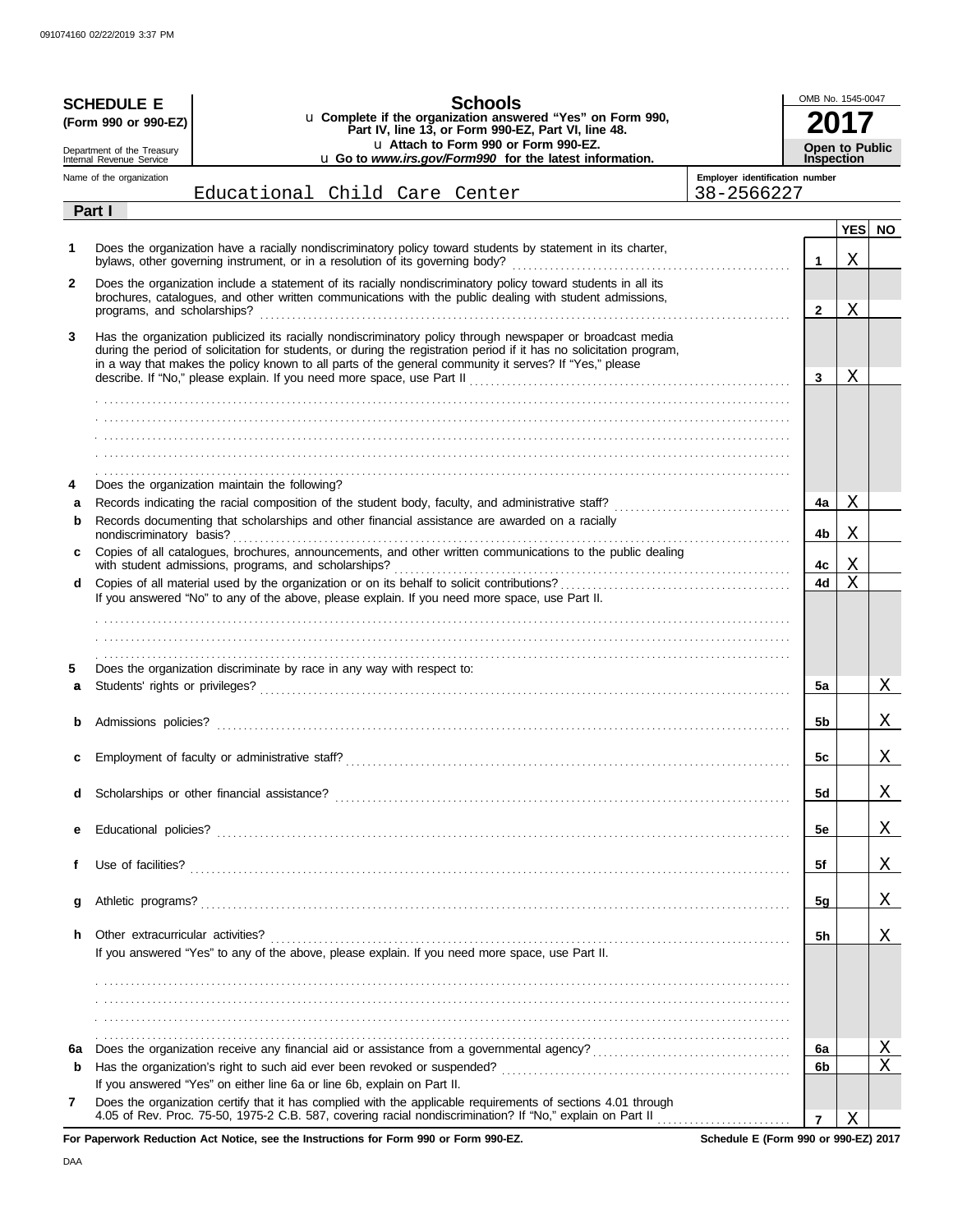| Part II | or 990 or 990-EZ) 2017 Educational Child Care Center 38-25<br><b>Supplemental Information</b> . Provide the explanations required by Part I, lines 3, 4d, 5h, 6b, and 7, as<br>Schedule E (Form 990 or 990-EZ) 2017<br>applicable. Also provide any other additional information. See instructions. |  |  |  | 38-2566227 | Page 2 |
|---------|-----------------------------------------------------------------------------------------------------------------------------------------------------------------------------------------------------------------------------------------------------------------------------------------------------|--|--|--|------------|--------|
|         |                                                                                                                                                                                                                                                                                                     |  |  |  |            |        |
|         |                                                                                                                                                                                                                                                                                                     |  |  |  |            |        |
|         |                                                                                                                                                                                                                                                                                                     |  |  |  |            |        |
|         |                                                                                                                                                                                                                                                                                                     |  |  |  |            |        |
|         |                                                                                                                                                                                                                                                                                                     |  |  |  |            |        |
|         |                                                                                                                                                                                                                                                                                                     |  |  |  |            |        |
|         |                                                                                                                                                                                                                                                                                                     |  |  |  |            |        |
|         |                                                                                                                                                                                                                                                                                                     |  |  |  |            |        |
|         |                                                                                                                                                                                                                                                                                                     |  |  |  |            |        |
|         |                                                                                                                                                                                                                                                                                                     |  |  |  |            |        |
|         |                                                                                                                                                                                                                                                                                                     |  |  |  |            |        |
|         |                                                                                                                                                                                                                                                                                                     |  |  |  |            |        |
|         |                                                                                                                                                                                                                                                                                                     |  |  |  |            |        |
|         |                                                                                                                                                                                                                                                                                                     |  |  |  |            |        |
|         |                                                                                                                                                                                                                                                                                                     |  |  |  |            |        |
|         |                                                                                                                                                                                                                                                                                                     |  |  |  |            |        |
|         |                                                                                                                                                                                                                                                                                                     |  |  |  |            |        |
|         |                                                                                                                                                                                                                                                                                                     |  |  |  |            |        |
|         |                                                                                                                                                                                                                                                                                                     |  |  |  |            |        |
|         |                                                                                                                                                                                                                                                                                                     |  |  |  |            |        |
|         |                                                                                                                                                                                                                                                                                                     |  |  |  |            |        |
|         |                                                                                                                                                                                                                                                                                                     |  |  |  |            |        |
|         |                                                                                                                                                                                                                                                                                                     |  |  |  |            |        |
|         |                                                                                                                                                                                                                                                                                                     |  |  |  |            |        |
|         |                                                                                                                                                                                                                                                                                                     |  |  |  |            |        |
|         |                                                                                                                                                                                                                                                                                                     |  |  |  |            |        |
|         |                                                                                                                                                                                                                                                                                                     |  |  |  |            |        |
|         |                                                                                                                                                                                                                                                                                                     |  |  |  |            |        |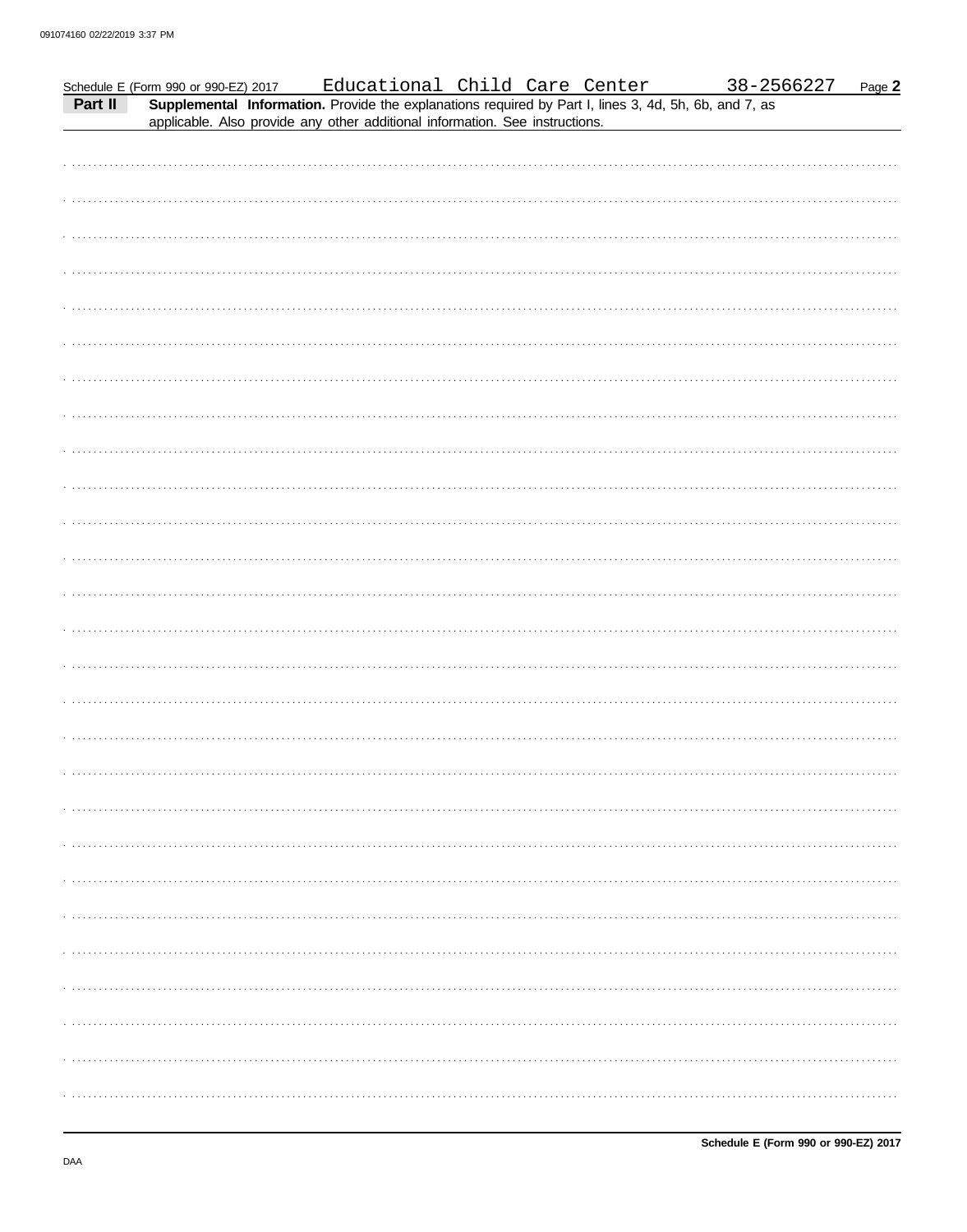| <b>SCHEDULE G</b><br>Supplemental Information Regarding Fundraising or Gaming Activities<br>Complete if the organization answered "Yes" on Form 990, Part IV, line 17, 18, or 19, or if the<br>(Form 990 or 990-EZ)<br>organization entered more than \$15,000 on Form 990-EZ, line 6a. |                                                                                                                                                                                                                                                         |                                                                                                  |                          |                                |                                       |                                        | OMB No. 1545-0047                       |
|-----------------------------------------------------------------------------------------------------------------------------------------------------------------------------------------------------------------------------------------------------------------------------------------|---------------------------------------------------------------------------------------------------------------------------------------------------------------------------------------------------------------------------------------------------------|--------------------------------------------------------------------------------------------------|--------------------------|--------------------------------|---------------------------------------|----------------------------------------|-----------------------------------------|
| Department of the Treasury<br>Internal Revenue Service                                                                                                                                                                                                                                  |                                                                                                                                                                                                                                                         | U Attach to Form 990 or Form 990-EZ.<br>U Go to www.irs.gov/Form990 for the latest instructions. |                          |                                |                                       |                                        | Open to Public<br>Inspection            |
| Name of the organization                                                                                                                                                                                                                                                                |                                                                                                                                                                                                                                                         |                                                                                                  |                          |                                |                                       | Employer identification number         |                                         |
|                                                                                                                                                                                                                                                                                         | Educational Child Care Center                                                                                                                                                                                                                           |                                                                                                  |                          |                                |                                       | 38-2566227                             |                                         |
| Part I                                                                                                                                                                                                                                                                                  | Fundraising Activities. Complete if the organization answered "Yes" on Form 990, Part IV, line 17.<br>Form 990-EZ filers are not required to complete this part.                                                                                        |                                                                                                  |                          |                                |                                       |                                        |                                         |
| 1.                                                                                                                                                                                                                                                                                      | Indicate whether the organization raised funds through any of the following activities. Check all that apply.                                                                                                                                           |                                                                                                  |                          |                                |                                       |                                        |                                         |
| Mail solicitations<br>a                                                                                                                                                                                                                                                                 |                                                                                                                                                                                                                                                         | е                                                                                                |                          |                                | Solicitation of non-government grants |                                        |                                         |
| Internet and email solicitations<br>b                                                                                                                                                                                                                                                   |                                                                                                                                                                                                                                                         | f                                                                                                |                          |                                | Solicitation of government grants     |                                        |                                         |
| Phone solicitations<br>c                                                                                                                                                                                                                                                                |                                                                                                                                                                                                                                                         | Special fundraising events<br>g                                                                  |                          |                                |                                       |                                        |                                         |
| In-person solicitations<br>d                                                                                                                                                                                                                                                            |                                                                                                                                                                                                                                                         |                                                                                                  |                          |                                |                                       |                                        |                                         |
|                                                                                                                                                                                                                                                                                         | 2a Did the organization have a written or oral agreement with any individual (including officers, directors, trustees,                                                                                                                                  |                                                                                                  |                          |                                |                                       |                                        |                                         |
|                                                                                                                                                                                                                                                                                         | or key employees listed in Form 990, Part VII) or entity in connection with professional fundraising services?<br>b If "Yes," list the 10 highest paid individuals or entities (fundraisers) pursuant to agreements under which the fundraiser is to be |                                                                                                  |                          |                                |                                       |                                        | Yes<br>No                               |
|                                                                                                                                                                                                                                                                                         | compensated at least \$5,000 by the organization.                                                                                                                                                                                                       |                                                                                                  |                          |                                |                                       |                                        |                                         |
|                                                                                                                                                                                                                                                                                         | (i) Name and address of individual                                                                                                                                                                                                                      |                                                                                                  |                          | (iii) Did fund-<br>raiser have | (iv) Gross receipts                   | (v) Amount paid to<br>(or retained by) | (vi) Amount paid to<br>(or retained by) |
|                                                                                                                                                                                                                                                                                         | or entity (fundraiser)                                                                                                                                                                                                                                  | (ii) Activity                                                                                    |                          | custody or<br>control of       | from activity                         | fundraiser listed in                   | organization                            |
|                                                                                                                                                                                                                                                                                         |                                                                                                                                                                                                                                                         |                                                                                                  | contributions?<br>Yes No |                                |                                       | col. (i)                               |                                         |
| 1                                                                                                                                                                                                                                                                                       |                                                                                                                                                                                                                                                         |                                                                                                  |                          |                                |                                       |                                        |                                         |
|                                                                                                                                                                                                                                                                                         |                                                                                                                                                                                                                                                         |                                                                                                  |                          |                                |                                       |                                        |                                         |
| $\mathbf{2}$                                                                                                                                                                                                                                                                            |                                                                                                                                                                                                                                                         |                                                                                                  |                          |                                |                                       |                                        |                                         |
|                                                                                                                                                                                                                                                                                         |                                                                                                                                                                                                                                                         |                                                                                                  |                          |                                |                                       |                                        |                                         |
| 3                                                                                                                                                                                                                                                                                       |                                                                                                                                                                                                                                                         |                                                                                                  |                          |                                |                                       |                                        |                                         |
|                                                                                                                                                                                                                                                                                         |                                                                                                                                                                                                                                                         |                                                                                                  |                          |                                |                                       |                                        |                                         |
|                                                                                                                                                                                                                                                                                         |                                                                                                                                                                                                                                                         |                                                                                                  |                          |                                |                                       |                                        |                                         |
| 4                                                                                                                                                                                                                                                                                       |                                                                                                                                                                                                                                                         |                                                                                                  |                          |                                |                                       |                                        |                                         |
|                                                                                                                                                                                                                                                                                         |                                                                                                                                                                                                                                                         |                                                                                                  |                          |                                |                                       |                                        |                                         |
| 5                                                                                                                                                                                                                                                                                       |                                                                                                                                                                                                                                                         |                                                                                                  |                          |                                |                                       |                                        |                                         |
|                                                                                                                                                                                                                                                                                         |                                                                                                                                                                                                                                                         |                                                                                                  |                          |                                |                                       |                                        |                                         |
| 6                                                                                                                                                                                                                                                                                       |                                                                                                                                                                                                                                                         |                                                                                                  |                          |                                |                                       |                                        |                                         |
|                                                                                                                                                                                                                                                                                         |                                                                                                                                                                                                                                                         |                                                                                                  |                          |                                |                                       |                                        |                                         |
| 7                                                                                                                                                                                                                                                                                       |                                                                                                                                                                                                                                                         |                                                                                                  |                          |                                |                                       |                                        |                                         |
|                                                                                                                                                                                                                                                                                         |                                                                                                                                                                                                                                                         |                                                                                                  |                          |                                |                                       |                                        |                                         |
|                                                                                                                                                                                                                                                                                         |                                                                                                                                                                                                                                                         |                                                                                                  |                          |                                |                                       |                                        |                                         |
| 8                                                                                                                                                                                                                                                                                       |                                                                                                                                                                                                                                                         |                                                                                                  |                          |                                |                                       |                                        |                                         |
|                                                                                                                                                                                                                                                                                         |                                                                                                                                                                                                                                                         |                                                                                                  |                          |                                |                                       |                                        |                                         |
| 9                                                                                                                                                                                                                                                                                       |                                                                                                                                                                                                                                                         |                                                                                                  |                          |                                |                                       |                                        |                                         |
|                                                                                                                                                                                                                                                                                         |                                                                                                                                                                                                                                                         |                                                                                                  |                          |                                |                                       |                                        |                                         |
|                                                                                                                                                                                                                                                                                         |                                                                                                                                                                                                                                                         |                                                                                                  |                          |                                |                                       |                                        |                                         |
| 10                                                                                                                                                                                                                                                                                      |                                                                                                                                                                                                                                                         |                                                                                                  |                          |                                |                                       |                                        |                                         |
|                                                                                                                                                                                                                                                                                         |                                                                                                                                                                                                                                                         |                                                                                                  |                          |                                |                                       |                                        |                                         |
| Total                                                                                                                                                                                                                                                                                   |                                                                                                                                                                                                                                                         |                                                                                                  |                          |                                |                                       |                                        |                                         |
| 3<br>registration or licensing.                                                                                                                                                                                                                                                         | List all states in which the organization is registered or licensed to solicit contributions or has been notified it is exempt from                                                                                                                     |                                                                                                  |                          |                                |                                       |                                        |                                         |
|                                                                                                                                                                                                                                                                                         |                                                                                                                                                                                                                                                         |                                                                                                  |                          |                                |                                       |                                        |                                         |
|                                                                                                                                                                                                                                                                                         |                                                                                                                                                                                                                                                         |                                                                                                  |                          |                                |                                       |                                        |                                         |
|                                                                                                                                                                                                                                                                                         |                                                                                                                                                                                                                                                         |                                                                                                  |                          |                                |                                       |                                        |                                         |
|                                                                                                                                                                                                                                                                                         |                                                                                                                                                                                                                                                         |                                                                                                  |                          |                                |                                       |                                        |                                         |
|                                                                                                                                                                                                                                                                                         |                                                                                                                                                                                                                                                         |                                                                                                  |                          |                                |                                       |                                        |                                         |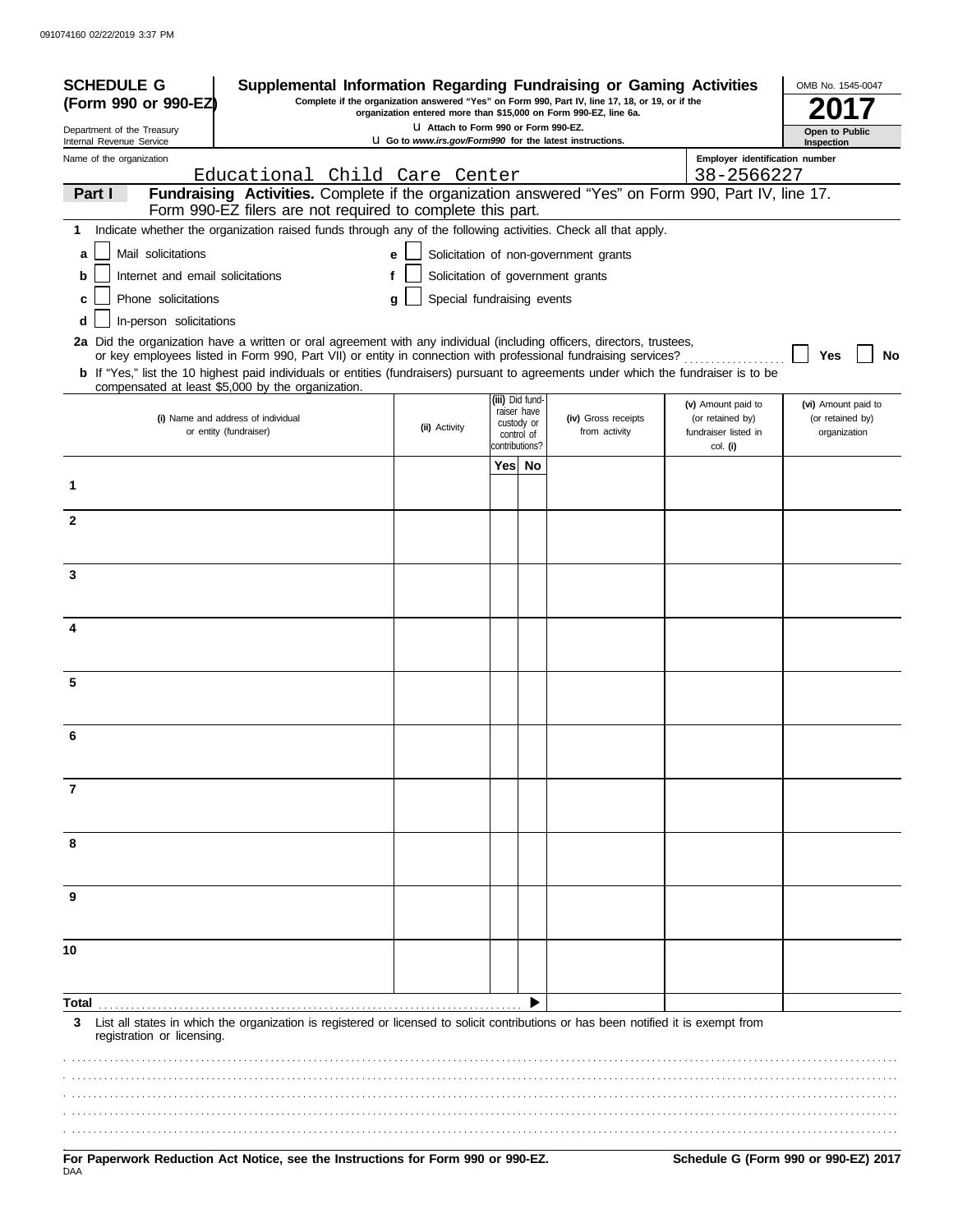Schedule G (Form 990 or 990-EZ) 2017 <u>Educational Child Care Center 38-2566227</u> Page **2** 

**Part II Fundraising Events.** Complete if the organization answered "Yes" on Form 990, Part IV, line 18, or reported more than \$15,000 of fundraising event contributions and gross income on Form 990-EZ, lines 1 and 6b. List events with

|                 |                                                                    | gross receipts greater than \$5,000.                                                                                                                                                                                   |                                                  |                                            |                                                          |  |  |  |  |  |
|-----------------|--------------------------------------------------------------------|------------------------------------------------------------------------------------------------------------------------------------------------------------------------------------------------------------------------|--------------------------------------------------|--------------------------------------------|----------------------------------------------------------|--|--|--|--|--|
|                 |                                                                    | (a) Event #1<br>SPRING AUCTION<br>(event type)                                                                                                                                                                         | (b) Event $#2$<br>(event type)                   | (c) Other events<br>None<br>(total number) | (d) Total events<br>(add col. (a) through<br>$col.$ (c)) |  |  |  |  |  |
| Revenue         | 1 Gross receipts                                                   | 48,589                                                                                                                                                                                                                 |                                                  |                                            | 48,589                                                   |  |  |  |  |  |
|                 | 2 Less: Contributions<br>3 Gross income (line 1 minus              | 9,875                                                                                                                                                                                                                  |                                                  |                                            | 9,875                                                    |  |  |  |  |  |
|                 | $line 2)$                                                          | 38,714                                                                                                                                                                                                                 |                                                  |                                            | 38,714                                                   |  |  |  |  |  |
|                 | 4 Cash prizes                                                      |                                                                                                                                                                                                                        |                                                  |                                            |                                                          |  |  |  |  |  |
|                 | 5 Noncash prizes                                                   |                                                                                                                                                                                                                        |                                                  |                                            |                                                          |  |  |  |  |  |
|                 | 6 Rent/facility costs                                              |                                                                                                                                                                                                                        |                                                  |                                            |                                                          |  |  |  |  |  |
| Direct Expenses | 7 Food and beverages                                               |                                                                                                                                                                                                                        |                                                  |                                            |                                                          |  |  |  |  |  |
|                 | 8 Entertainment                                                    |                                                                                                                                                                                                                        |                                                  |                                            |                                                          |  |  |  |  |  |
|                 | 9 Other direct expenses                                            | 5,859                                                                                                                                                                                                                  |                                                  |                                            | 5,859                                                    |  |  |  |  |  |
|                 | Part III                                                           | Gaming. Complete if the organization answered "Yes" on Form 990, Part IV, line 19, or reported more                                                                                                                    |                                                  |                                            | <u>5,859</u><br>32,855                                   |  |  |  |  |  |
|                 |                                                                    | than \$15,000 on Form 990-EZ, line 6a.                                                                                                                                                                                 |                                                  |                                            |                                                          |  |  |  |  |  |
| Revenue         |                                                                    | (a) Bingo                                                                                                                                                                                                              | (b) Pull tabs/instant<br>bingo/progressive bingo | (c) Other gaming                           | (d) Total gaming (add<br>col. (a) through col. (c))      |  |  |  |  |  |
|                 | 1 Gross revenue                                                    |                                                                                                                                                                                                                        |                                                  |                                            |                                                          |  |  |  |  |  |
|                 | 2 Cash prizes                                                      |                                                                                                                                                                                                                        |                                                  |                                            |                                                          |  |  |  |  |  |
| Expenses        | 3 Noncash prizes                                                   |                                                                                                                                                                                                                        |                                                  |                                            |                                                          |  |  |  |  |  |
| Direct          | 4 Rent/facility costs                                              |                                                                                                                                                                                                                        |                                                  |                                            |                                                          |  |  |  |  |  |
|                 | 5 Other direct expenses                                            |                                                                                                                                                                                                                        |                                                  |                                            |                                                          |  |  |  |  |  |
|                 | 6 Volunteer labor                                                  | Yes %<br><b>No</b>                                                                                                                                                                                                     | Yes %<br><b>No</b>                               | <b>Yes</b><br>%<br>No.                     |                                                          |  |  |  |  |  |
|                 | ▶<br>7 Direct expense summary. Add lines 2 through 5 in column (d) |                                                                                                                                                                                                                        |                                                  |                                            |                                                          |  |  |  |  |  |
|                 |                                                                    |                                                                                                                                                                                                                        |                                                  |                                            |                                                          |  |  |  |  |  |
|                 |                                                                    |                                                                                                                                                                                                                        |                                                  |                                            |                                                          |  |  |  |  |  |
| 9               | <b>b</b> If "No," explain:                                         |                                                                                                                                                                                                                        |                                                  |                                            | Yes<br><b>No</b>                                         |  |  |  |  |  |
|                 | <b>b</b> If "Yes," explain:                                        | 10a Were any of the organization's gaming licenses revoked, suspended, or terminated during the tax year?<br>10a Were any of the organization's gaming licenses revoked, suspended, or terminated during the tax year? |                                                  |                                            | $Yes \mid$<br>No                                         |  |  |  |  |  |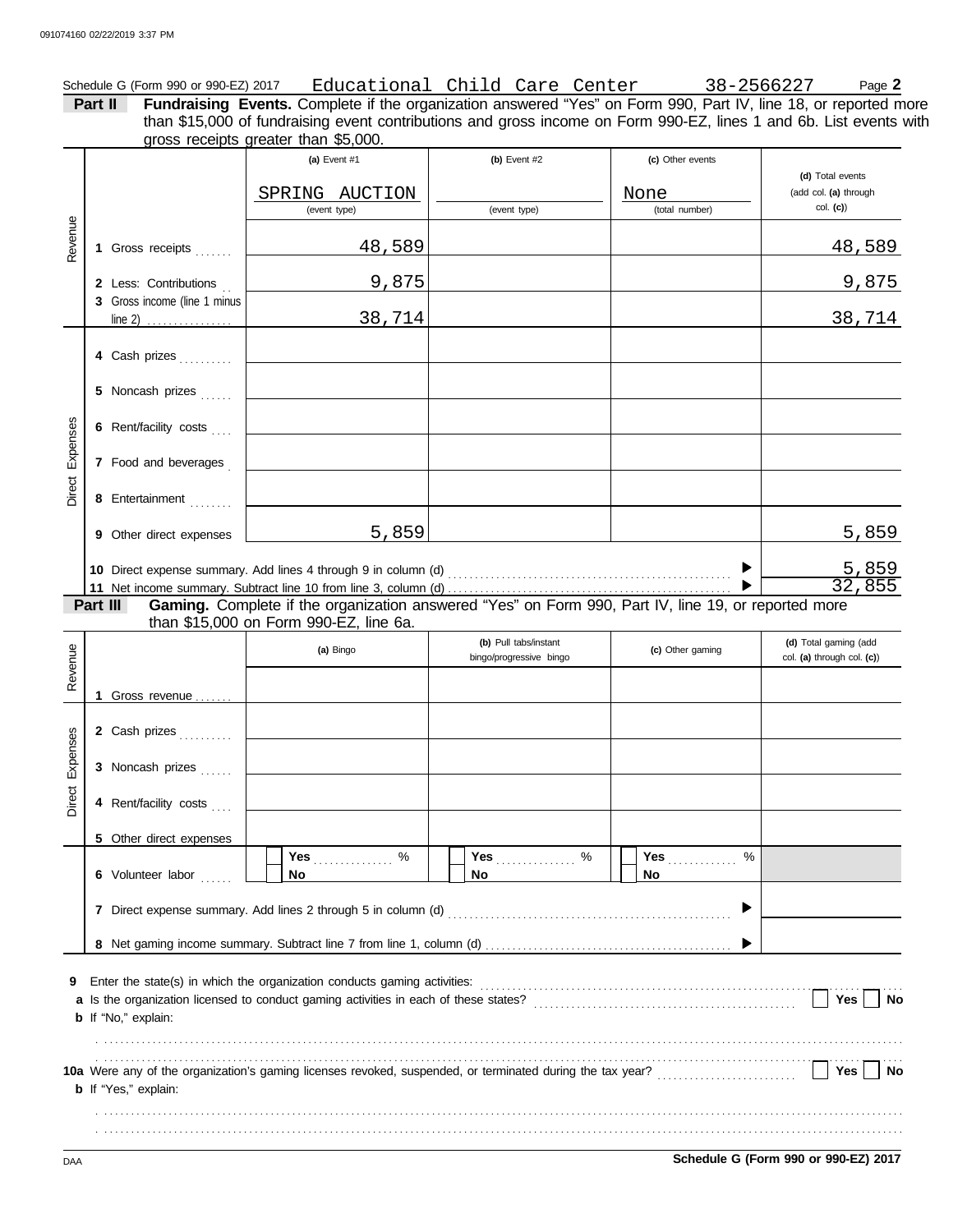|         | Schedule G (Form 990 or 990-EZ) 2017 Educational Child Care Center 38-2566227                                                                                                                                                             |                 |            | Page 3 |
|---------|-------------------------------------------------------------------------------------------------------------------------------------------------------------------------------------------------------------------------------------------|-----------------|------------|--------|
| 11      |                                                                                                                                                                                                                                           |                 | <b>Yes</b> | No     |
| $12 \,$ | Is the organization a grantor, beneficiary or trustee of a trust, or a member of a partnership or other entity                                                                                                                            |                 |            |        |
|         |                                                                                                                                                                                                                                           |                 | <b>Yes</b> | No     |
| 13      | Indicate the percentage of gaming activity conducted in:                                                                                                                                                                                  | 13а             |            | %      |
| a<br>b  |                                                                                                                                                                                                                                           | 13 <sub>b</sub> |            | %      |
| 14      | Enter the name and address of the person who prepares the organization's gaming/special events books and                                                                                                                                  |                 |            |        |
|         | records:                                                                                                                                                                                                                                  |                 |            |        |
|         |                                                                                                                                                                                                                                           |                 |            |        |
|         |                                                                                                                                                                                                                                           |                 |            |        |
|         |                                                                                                                                                                                                                                           |                 |            |        |
|         | Address <b>u</b> <u>decree and the contract of the contract of the contract of the contract of the contract of the contract of the contract of the contract of the contract of the contract of the contract of the contract of the co</u> |                 |            |        |
|         | 15a Does the organization have a contract with a third party from whom the organization receives gaming                                                                                                                                   |                 |            |        |
|         |                                                                                                                                                                                                                                           |                 | Yes        | No     |
| b       |                                                                                                                                                                                                                                           |                 |            |        |
|         | amount of gaming revenue retained by the third party <b>u</b> \$                                                                                                                                                                          |                 |            |        |
| c       | If "Yes," enter name and address of the third party:                                                                                                                                                                                      |                 |            |        |
|         |                                                                                                                                                                                                                                           |                 |            |        |
|         |                                                                                                                                                                                                                                           |                 |            |        |
|         |                                                                                                                                                                                                                                           |                 |            |        |
|         | Address <b>u</b>                                                                                                                                                                                                                          |                 |            |        |
| 16      | Gaming manager information:                                                                                                                                                                                                               |                 |            |        |
|         |                                                                                                                                                                                                                                           |                 |            |        |
|         |                                                                                                                                                                                                                                           |                 |            |        |
|         |                                                                                                                                                                                                                                           |                 |            |        |
|         | Gaming manager compensation <b>u</b> \$                                                                                                                                                                                                   |                 |            |        |
|         |                                                                                                                                                                                                                                           |                 |            |        |
|         | Description of services provided <b>u</b> electron contract the contract of the contract of the contract of the contract of the contract of the contract of the contract of the contract of the contract of the contract of the con       |                 |            |        |
|         | Director/officer<br>Employee<br>    Independent contractor                                                                                                                                                                                |                 |            |        |
|         |                                                                                                                                                                                                                                           |                 |            |        |
| 17      | Mandatory distributions:                                                                                                                                                                                                                  |                 |            |        |
| a       | Is the organization required under state law to make charitable distributions from the gaming proceeds to                                                                                                                                 |                 |            |        |
|         | retain the state gaming license?                                                                                                                                                                                                          |                 | Yes        | No     |
| b       | Enter the amount of distributions required under state law to be distributed to other exempt organizations or                                                                                                                             |                 |            |        |
|         | spent in the organization's own exempt activities during the tax year $\mathbf{u}$ \$                                                                                                                                                     |                 |            |        |
|         | Supplemental Information. Provide the explanations required by Part I, line 2b, columns (iii) and (v); and<br>Part IV                                                                                                                     |                 |            |        |
|         | Part III, lines 9, 9b, 10b, 15b, 15c, 16, and 17b, as applicable. Also provide any additional information.<br>See instructions.                                                                                                           |                 |            |        |
|         |                                                                                                                                                                                                                                           |                 |            |        |
|         |                                                                                                                                                                                                                                           |                 |            |        |
|         |                                                                                                                                                                                                                                           |                 |            |        |
|         |                                                                                                                                                                                                                                           |                 |            |        |
|         |                                                                                                                                                                                                                                           |                 |            |        |
|         |                                                                                                                                                                                                                                           |                 |            |        |
|         |                                                                                                                                                                                                                                           |                 |            |        |
|         |                                                                                                                                                                                                                                           |                 |            |        |
|         |                                                                                                                                                                                                                                           |                 |            |        |
|         |                                                                                                                                                                                                                                           |                 |            |        |
|         |                                                                                                                                                                                                                                           |                 |            |        |
|         |                                                                                                                                                                                                                                           |                 |            |        |
|         | Schedule G (Form 990 or 990-EZ) 2017                                                                                                                                                                                                      |                 |            |        |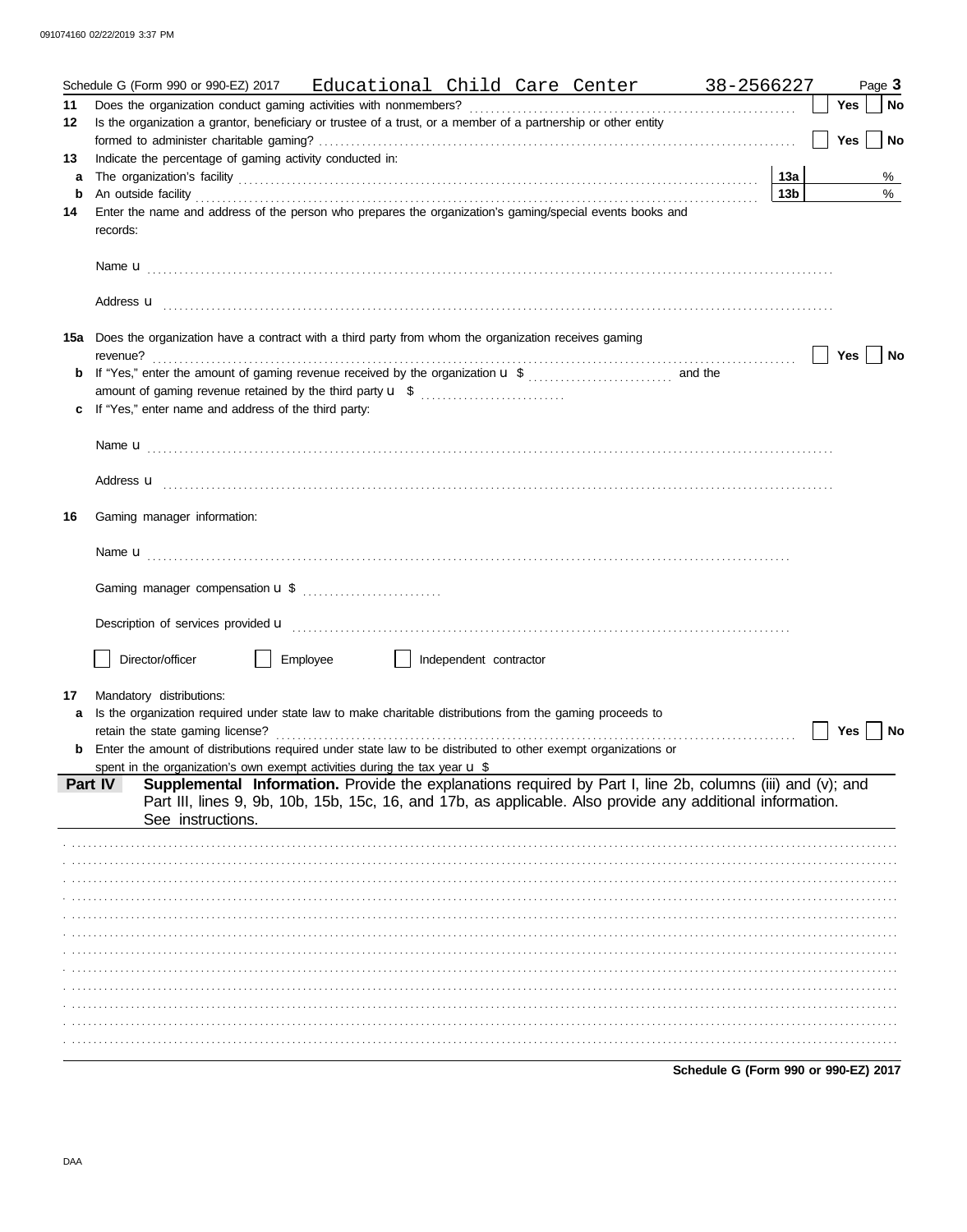| <b>SCHEDULE O</b><br>(Form 990 or 990-EZ)<br>Department of the Treasury                                                         | Supplemental Information to Form 990 or 990-EZ<br>Complete to provide information for responses to specific questions on<br>Form 990 or 990-EZ or to provide any additional information.<br>u Attach to Form 990 or 990-EZ.                                                                                                                                                                 | OMB No. 1545-0047<br>2017<br><b>Open to Public</b>                                          |                                                                          |
|---------------------------------------------------------------------------------------------------------------------------------|---------------------------------------------------------------------------------------------------------------------------------------------------------------------------------------------------------------------------------------------------------------------------------------------------------------------------------------------------------------------------------------------|---------------------------------------------------------------------------------------------|--------------------------------------------------------------------------|
| Internal Revenue Service<br>Name of the organization                                                                            | u Go to www.irs.gov/Form990 for the latest information.                                                                                                                                                                                                                                                                                                                                     | Employer identification number                                                              | <b>Inspection</b>                                                        |
|                                                                                                                                 | Educational Child Care Center                                                                                                                                                                                                                                                                                                                                                               | 38-2566227                                                                                  |                                                                          |
| EC3<br>FOLLOWS<br>BOARD<br>ΟF<br>EC3'S<br>FORMS<br>PRIOR<br><b>BOARD</b><br>SECURE<br>VIA<br>OR.<br>SOMETHING<br>ΤM<br>MEETING. | Form 990, Part VI, Line 11b - Organization's Process to Review Form 990<br>A STANDARD<br>PROCESS<br>ALLOW MEMBERS<br>ΟF<br>TO<br>FORM 990<br>DIRECTORS)<br>REVIEW<br>AND<br>TO<br>EXECUTIVE<br>DIRECTOR PREPARES<br>FORMS<br>THE<br>FILING.<br>THIS PRESENTATION<br>OCCURS<br>TO<br>CORRESPONDENCE<br>ANY BOARD<br>MEMBER<br>ΙF<br>IT IS TAKEN<br>FILING,<br>UP<br>AT<br>THE<br>NEXT<br>THE | IT'S<br>SIMILAR MANDATED/REGULATORY<br>PRESENTS<br>AND<br>ISSUE<br>TAKES<br>SCHEDULED BOARD | GOVERNING BODY<br>THEM<br>THE<br>TО<br>EITHER AT A BOARD MEETING<br>WITH |
| <b>BUSINESS</b><br>COMMITTEE,<br><b>BOARD</b>                                                                                   | Form 990, Part VI, Line 12c - Enforcement of Conflicts Policy<br>RELATIONSHIPS BETWEEN<br>EC3<br><b>BOARD</b><br>MEMBERS<br>AND<br>APPROVED,<br>MUST BE<br>SUBMITTED<br>AND<br>ΙF<br>TO<br>AND                                                                                                                                                                                              | DISCUSSED<br>ARE                                                                            | - IN<br>APPROVED BY THE FULL                                             |
|                                                                                                                                 | Form 990, Part VI, Line 15a - Compensation Process for Top Official                                                                                                                                                                                                                                                                                                                         |                                                                                             |                                                                          |
|                                                                                                                                 |                                                                                                                                                                                                                                                                                                                                                                                             |                                                                                             |                                                                          |
|                                                                                                                                 | FOR THE EXECUTIVE DIRECTOR, THE BOARD USES COMPARABILITY DATA AND                                                                                                                                                                                                                                                                                                                           |                                                                                             |                                                                          |
|                                                                                                                                 | PERFORMANCE OUTCOMES TO DETERMINE SALARY LEVEL.                                                                                                                                                                                                                                                                                                                                             |                                                                                             |                                                                          |
|                                                                                                                                 | Form 990, Part VI, Line 15b - Compensation Process for Officers                                                                                                                                                                                                                                                                                                                             |                                                                                             |                                                                          |
|                                                                                                                                 | AND OTHER KEY EMPLOYEES, THE EXECUTIVE DIRECTOR USES COMPARABILITY DATA                                                                                                                                                                                                                                                                                                                     |                                                                                             |                                                                          |
|                                                                                                                                 | AND PERFORMANCE OUTCOMES TO DETERMINE SALARY LEVEL AND CHANGES.                                                                                                                                                                                                                                                                                                                             |                                                                                             |                                                                          |
|                                                                                                                                 | Form 990, Part VI, Line 19 - Governing Documents Disclosure Explanation<br>EC3 MAKES ITS GOVERNING DOCUMENTS, POLICIES, AND FINANCIAL STATEMENTS                                                                                                                                                                                                                                            |                                                                                             |                                                                          |
|                                                                                                                                 | AVAILABLE TO THE PUBLIC UPON WRITTEN OR VERBAL REQUEST.                                                                                                                                                                                                                                                                                                                                     |                                                                                             |                                                                          |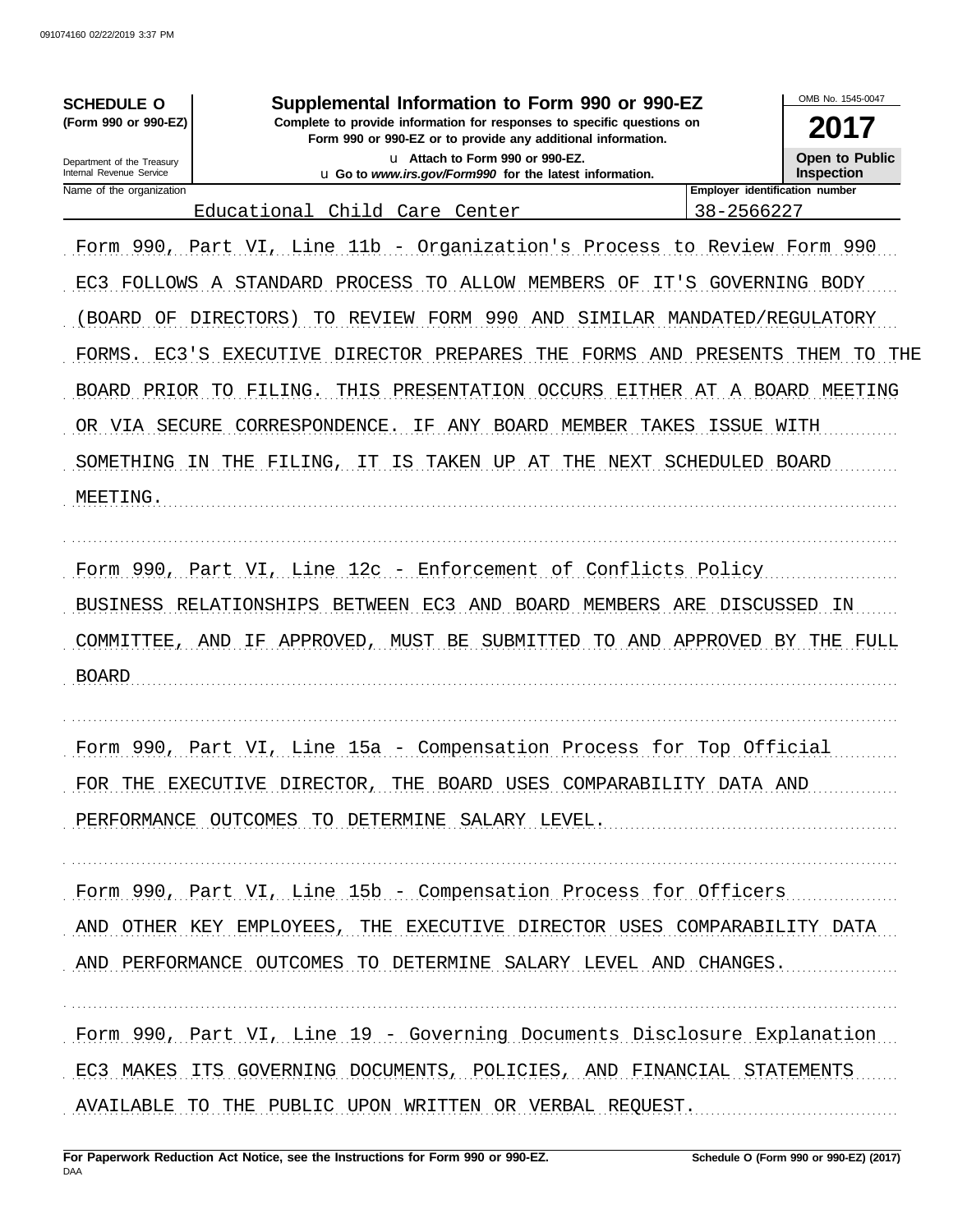| Form 990                                                                                                                                                                                                                             |                               |      | <b>Tax Return History</b> |           |            | 2017                                         |
|--------------------------------------------------------------------------------------------------------------------------------------------------------------------------------------------------------------------------------------|-------------------------------|------|---------------------------|-----------|------------|----------------------------------------------|
| Name                                                                                                                                                                                                                                 | Educational Child Care Center |      |                           |           |            | Employer Identification Number<br>38-2566227 |
|                                                                                                                                                                                                                                      |                               |      |                           |           |            |                                              |
|                                                                                                                                                                                                                                      | 2013                          | 2014 | 2015                      | 2016      | 2017       | 2018                                         |
|                                                                                                                                                                                                                                      |                               |      |                           | 35,998    | 22,132     |                                              |
|                                                                                                                                                                                                                                      |                               |      |                           |           |            |                                              |
| Program service revenue                                                                                                                                                                                                              |                               |      |                           | 1,547,853 | 2,439,081  |                                              |
|                                                                                                                                                                                                                                      |                               |      |                           |           |            |                                              |
|                                                                                                                                                                                                                                      |                               |      |                           |           |            |                                              |
| Fundraising revenue (income/loss) [100]                                                                                                                                                                                              |                               |      |                           | 24,448    | 32,855     |                                              |
|                                                                                                                                                                                                                                      |                               |      |                           |           |            |                                              |
|                                                                                                                                                                                                                                      |                               |      |                           |           |            |                                              |
| Total revenue <b>contract of the contract of the contract of the contract of the contract of the contract of the contract of the contract of the contract of the contract of the contract of the contract of the contract of the</b> |                               |      |                           | 1,608,299 | 2,494,068  |                                              |
|                                                                                                                                                                                                                                      |                               |      |                           |           |            |                                              |
|                                                                                                                                                                                                                                      |                               |      |                           |           |            |                                              |
| Compensation of officers, etc.                                                                                                                                                                                                       |                               |      |                           | 102,135   | 174,536    |                                              |
|                                                                                                                                                                                                                                      |                               |      |                           | 1,221,741 | 1,982,735  |                                              |
|                                                                                                                                                                                                                                      |                               |      |                           | 9,416     | 20,744     |                                              |
|                                                                                                                                                                                                                                      |                               |      |                           | 75,916    | 96,167     |                                              |
|                                                                                                                                                                                                                                      |                               |      |                           | 32,281    | 30,715     |                                              |
|                                                                                                                                                                                                                                      |                               |      |                           | 203,526   | 295,679    |                                              |
|                                                                                                                                                                                                                                      |                               |      |                           | 1,645,015 | 2,600,576  |                                              |
|                                                                                                                                                                                                                                      |                               |      |                           | $-36,716$ | $-106,508$ |                                              |
|                                                                                                                                                                                                                                      |                               |      |                           |           |            |                                              |
|                                                                                                                                                                                                                                      |                               |      |                           | 1,608,299 | 2,494,068  |                                              |
|                                                                                                                                                                                                                                      |                               |      |                           |           |            |                                              |
|                                                                                                                                                                                                                                      |                               |      |                           | 1,547,853 | 2,439,081  |                                              |
|                                                                                                                                                                                                                                      |                               |      |                           | 508,928   | 490,934    |                                              |
|                                                                                                                                                                                                                                      |                               |      |                           | 460,166   | 548,680    |                                              |
|                                                                                                                                                                                                                                      |                               |      |                           | 48,762    | $-57,746$  |                                              |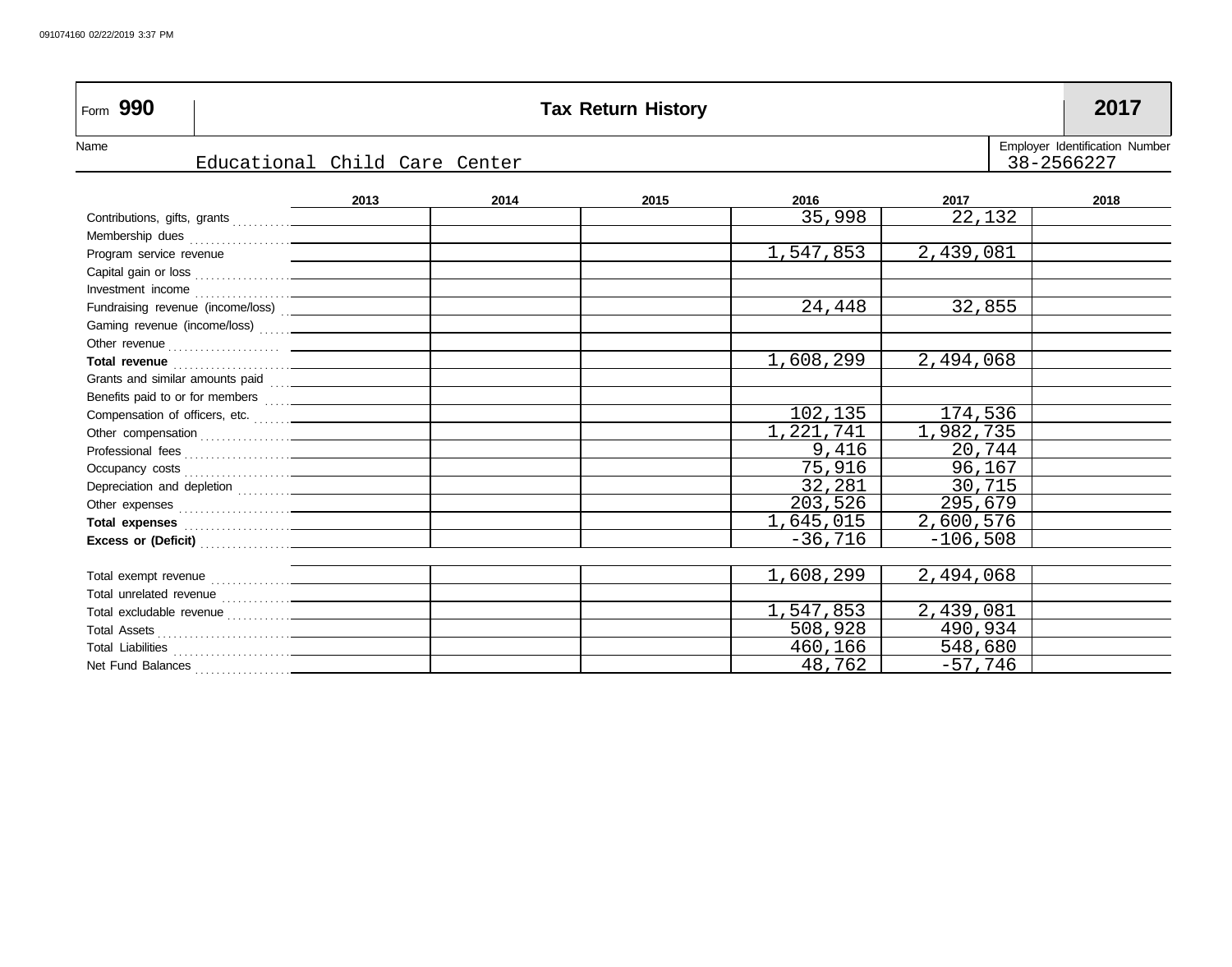| Description                        | Total<br>Expenses     | Program<br>Service    |    | Management &<br>General | Fund<br>Raising |
|------------------------------------|-----------------------|-----------------------|----|-------------------------|-----------------|
| Licensing and accredidation<br>Fee | \$<br>3,300<br>13,121 | \$<br>3,300<br>13,121 | \$ |                         | \$              |
| Total                              | \$<br>16,421          | \$<br>16,421          | Ś  | $\Omega$                |                 |
|                                    |                       |                       |    |                         |                 |
|                                    |                       |                       |    |                         |                 |
|                                    |                       |                       |    |                         |                 |
|                                    |                       |                       |    |                         |                 |
|                                    |                       |                       |    |                         |                 |